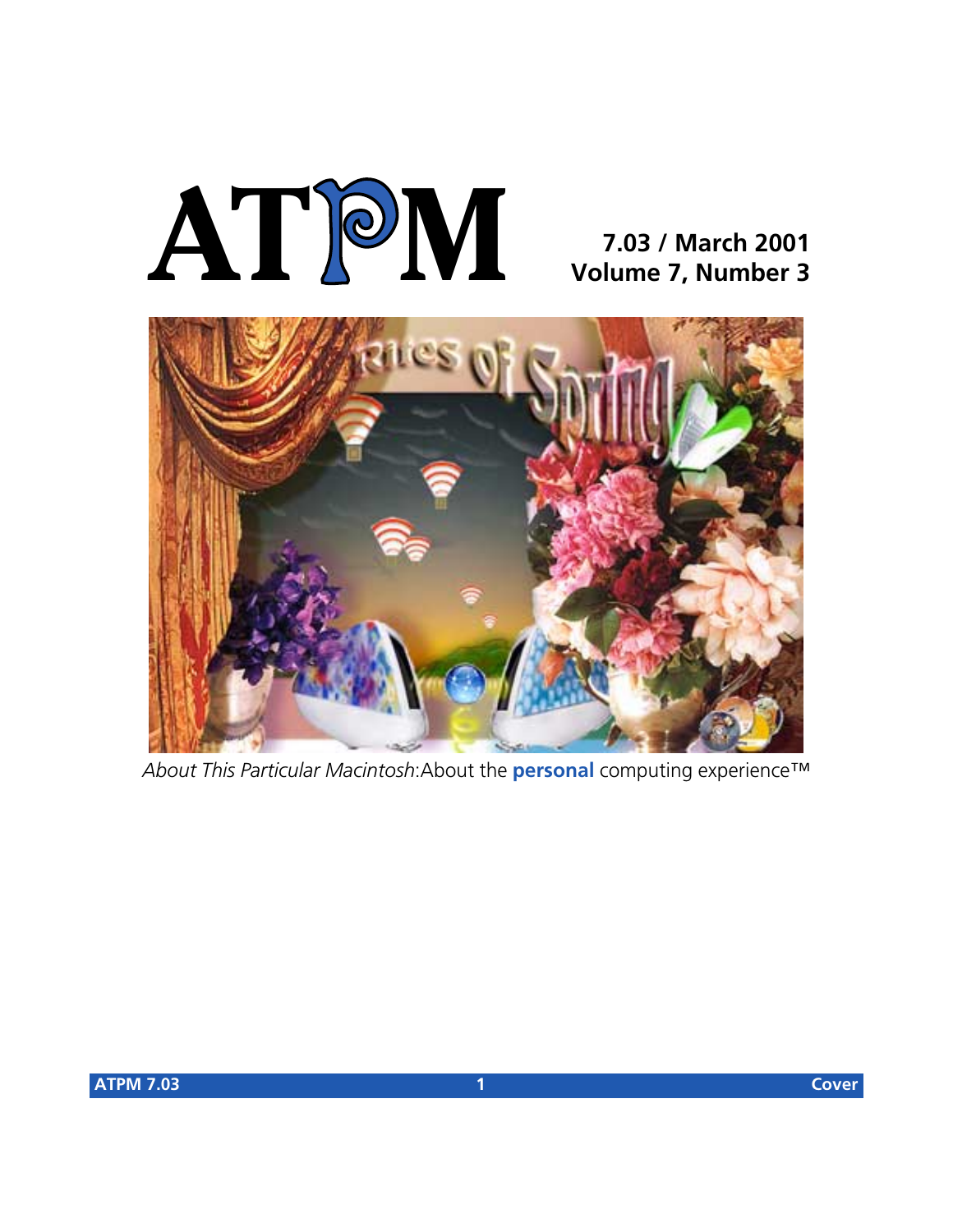#### **Cover Art**

Copyright © 2001 by [Catherine von Dennefeld](mailto:artiste@napanet.net) We need new cover art each month. [Write to us!](mailto:cover-art@atpm.com)

#### **Editorial Staff**

| Publisher/Editor-in-Chief Michael Tsai |                                             |
|----------------------------------------|---------------------------------------------|
| Managing Editor Daniel Chvatik         |                                             |
| Associate Editor/Reviews Paul Fatula   |                                             |
|                                        | Copy Editors Raena Armitage                 |
|                                        | Johann Campbell                             |
|                                        | Ginny O'Roak                                |
|                                        | Ellyn Ritterskamp                           |
|                                        | <b>Brooke Smith</b>                         |
|                                        | <b>Adam Zaner</b>                           |
|                                        | Vacant                                      |
|                                        | <b>Publicity Manager Christopher Turner</b> |
|                                        | Vacant                                      |
|                                        | Webmaster Michael Tsai                      |
| Assistant Webmaster Lee Bennett        |                                             |
| Beta Testers The Staff                 |                                             |
|                                        |                                             |

#### **Contributing Editors**

| At Large        | Robert Paul Leitao        |
|-----------------|---------------------------|
|                 | Games <i>Vacant</i>       |
| Graphics Vacant |                           |
| How To Vacant   |                           |
| Interviews      | Vacant                    |
| Music           | David Ozab                |
| Networking      | <b>Matthew Glidden</b>    |
| Opinion         | Tom Iovino                |
|                 | <b>Mike Shields</b>       |
|                 | Vacant                    |
|                 | <b>Reviews</b> Eric Blair |
|                 | Jamie McCornack           |
|                 | <b>Gregory Tetrault</b>   |
|                 | <b>Evan Trent</b>         |
|                 | Vacant                    |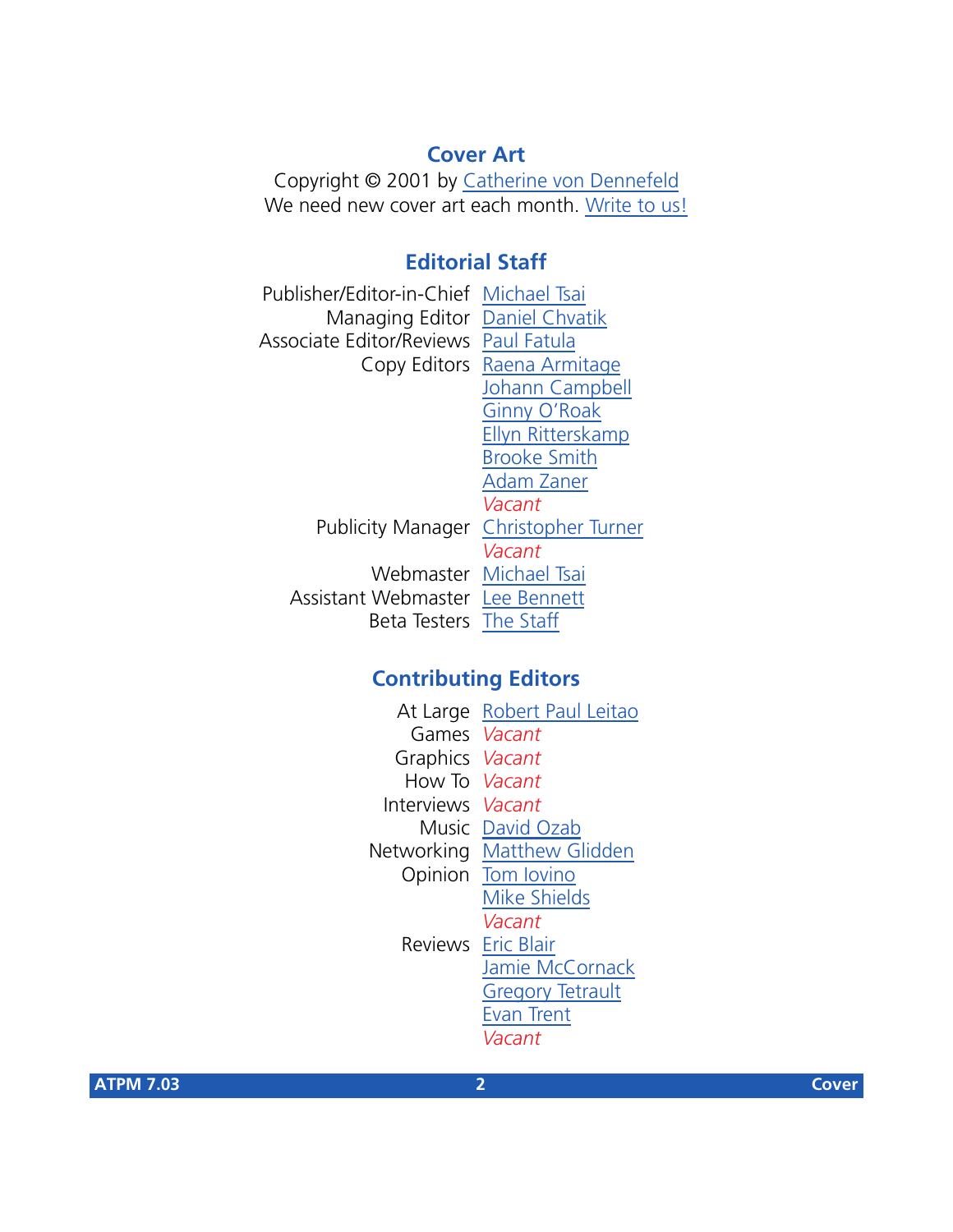Shareware Reviews *Vacant* Technical [Evan Trent](mailto:etrent@atpm.com)

#### **Artwork & Design**

Graphics Director [Grant Osborne](mailto:gosborne@atpm.com) Graphic Design Consultant [Jamal Ghandour](mailto:jghandour@atpm.com) Layout and Design [Michael Tsai](mailto:mtsai@atpm.com) Cartoonist *Vacant* Blue Apple Icon Designs Mark Robinson Other Art RD Novo

#### **Editors Emeritus**

RD Novo Robert Madill Belinda Wagner Edward Goss

#### **Contributors**

Eric Blair Daniel Chvatik Paul Fatula Tom Iovino David Ozab Gregory Tetrault Evan Trent Michael Tsai *Macintosh users like you*

#### **Subscriptions**

Sign up for **free** subscriptions using the [Web form](http://www.atpm.com/subscribe/) or [by e-mail.](mailto:subscriptions@atpm.com)

#### **Where to Find ATPM**

Online and downloadable issues are available at [http://www.atpm.com.](http://www.atpm.com)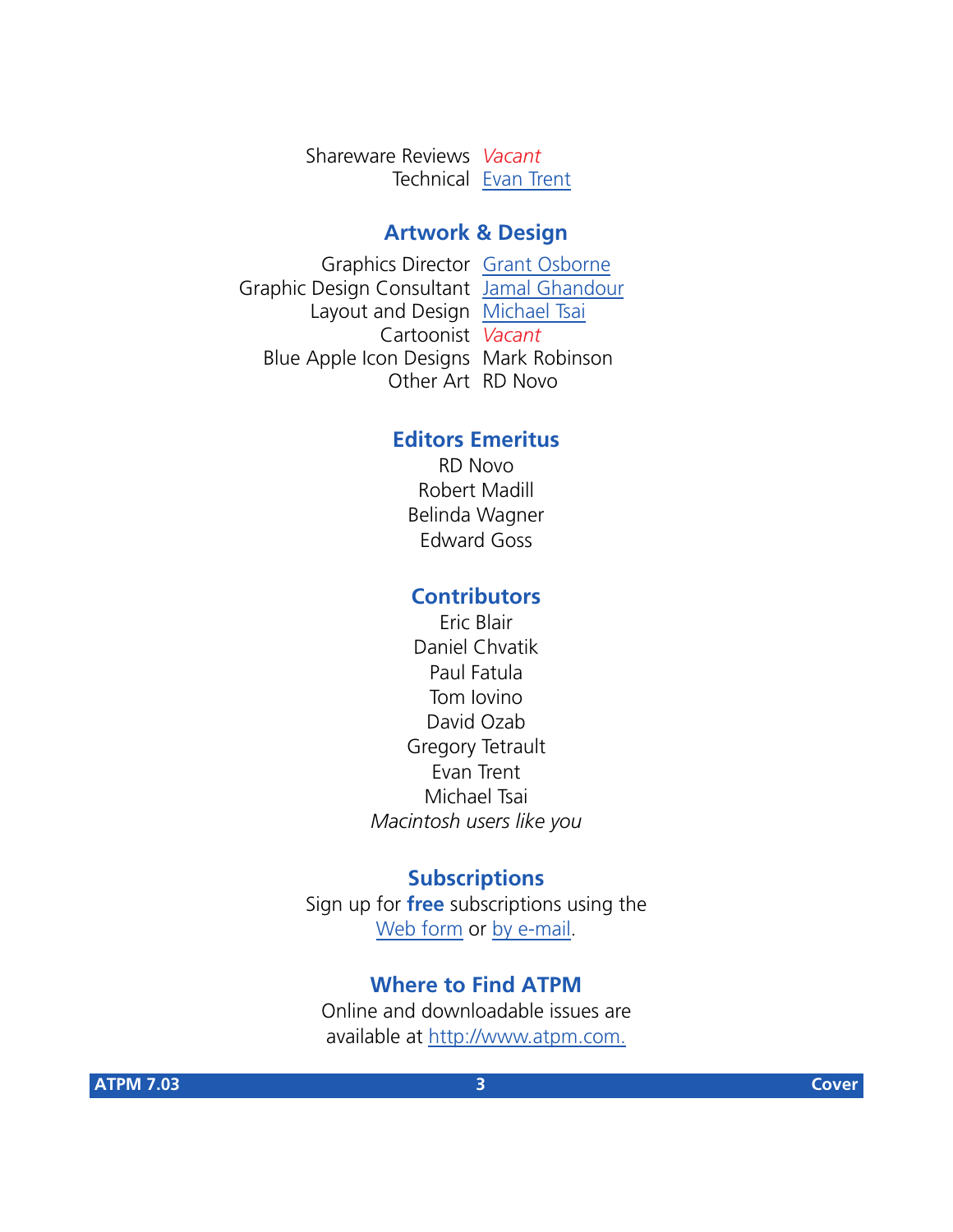ATPM is a product of ATPM, Inc. © 1995–2001, All Rights Reserved ISSN: 1093-2909

#### **The Tools**

Acrobat AppleScript BBEdit FileMaker Pro FrameMaker+SGML iCab ImageReady Interarchy LetterRip Pro MacPerl Mailsmith Mesh **ShrinkWrap StuffIt** 

#### **The Fonts**

Cheltenham Frutiger Isla Bella Marydale Minion

#### **Reprints**

Articles and original art cannot be reproduced without the express permission of ATPM, unless otherwise noted. You may, however, print copies of ATPM provided that it is not modified in any way. Authors may be contacted through ATPM's editorial staff, or at their e-mail addresses, when provided.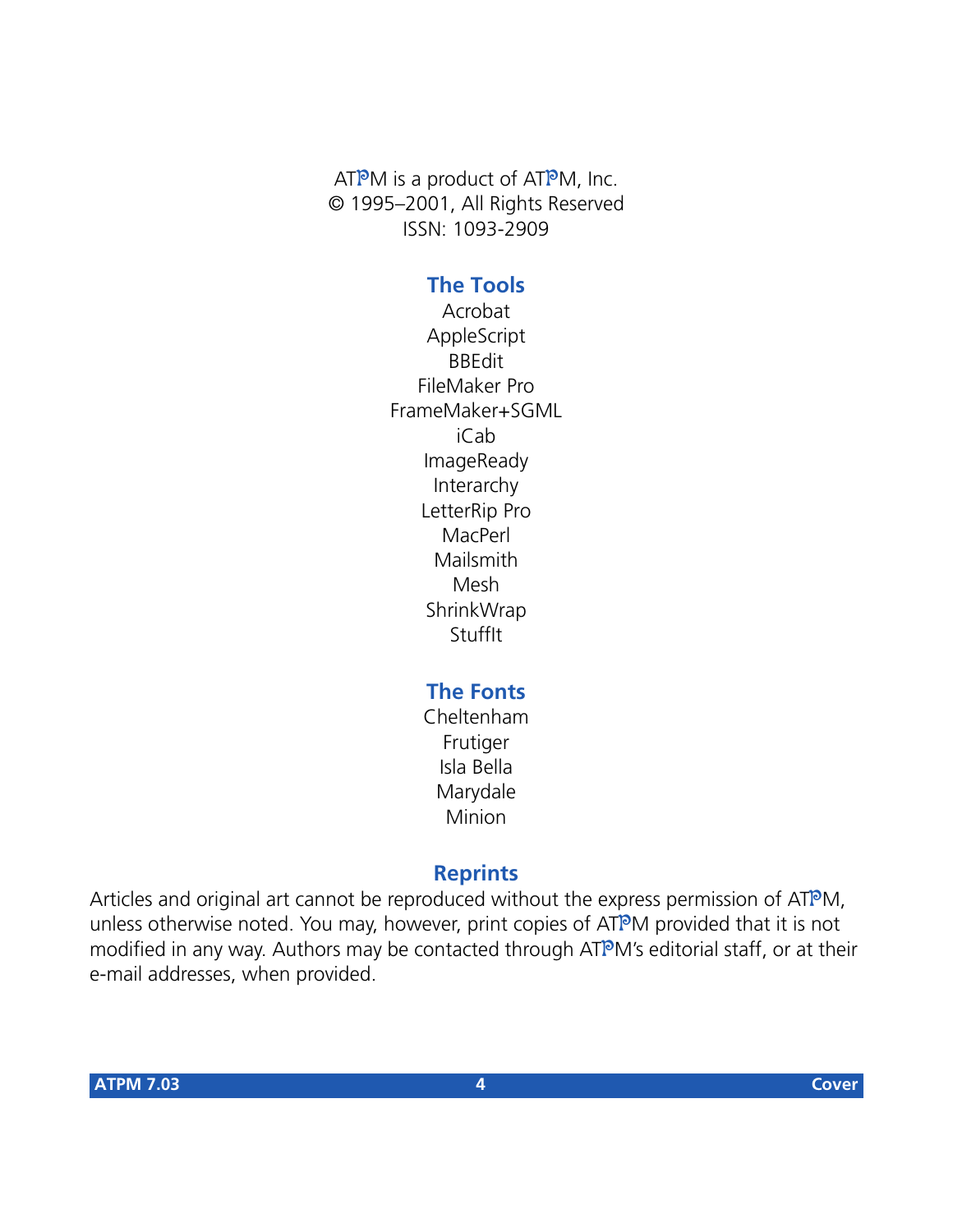#### **Legal Stuff**

About This Particular Macintosh may be uploaded to any online area or BBS, so long as the file remains intact and unaltered, but all other rights are reserved. All information contained in this issue is correct to the best of our knowledge. The opinions expressed in ATPM are not necessarily those of this particular Macintosh. Product and company names and logos may be registered trademarks of their respective companies. Thank you for reading this far, and we hope that the rest of the magazine is more interesting than this.

Thanks for reading ATPM.

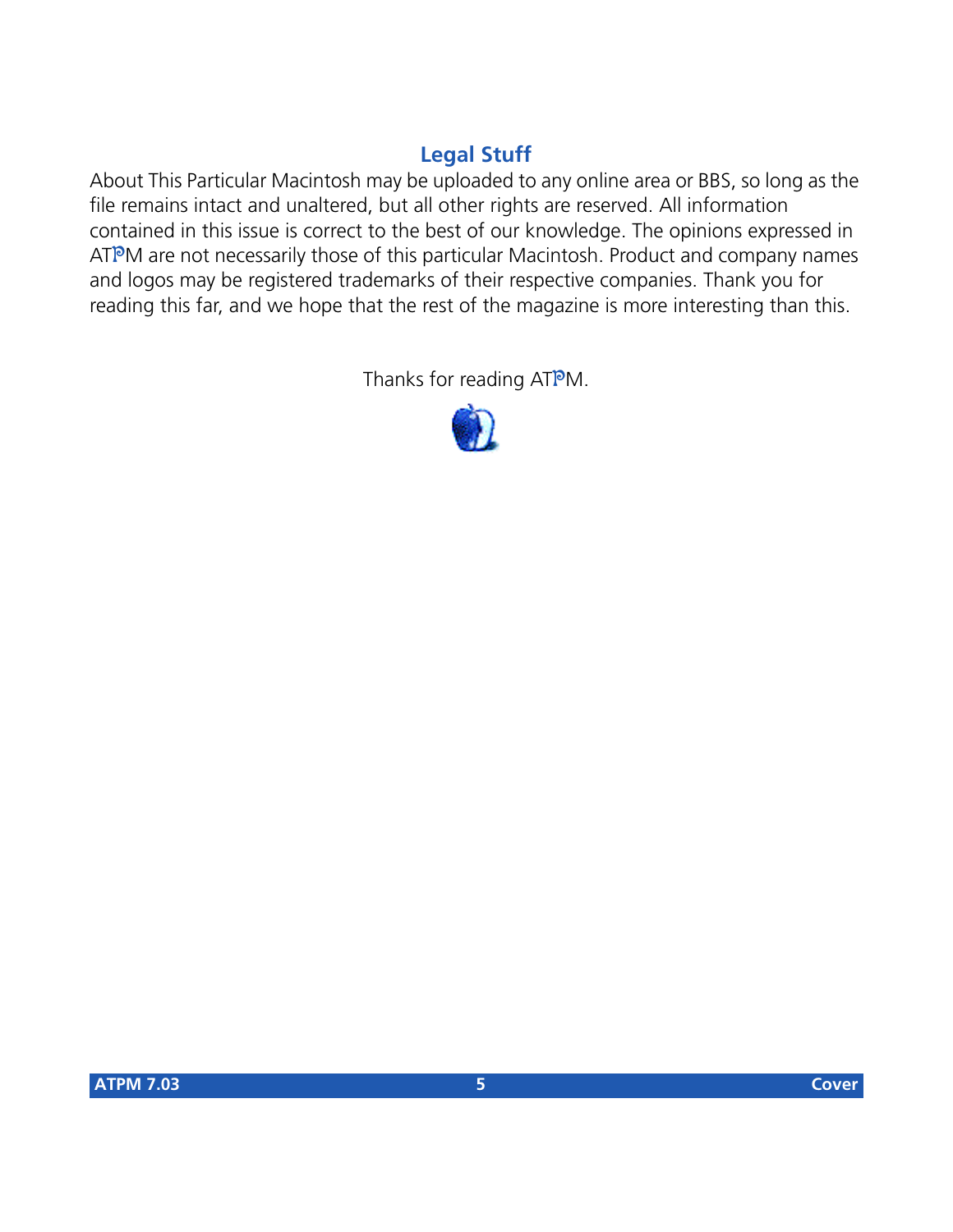# **Sponsors**

*About This Particular Macintosh* is free, and we intend to keep it that way. Our editors and staff are volunteers with "real" jobs who believe in the Macintosh way of computing. We don't make a profit, nor do we plan to. As such, we rely on advertisers to help us pay for our Web site and other expenses.

We would like to thank our exclusive sponsor, Small Dog Electronics, for its generous support of ATPM, the Macintosh, and all things cool. Sponsorship does not imply endorsement, and endorsement does not imply sponsorship. Thank you for your support.



You can help support ATPM by buying from online retailers using the following links: [Amazon.com](http://www.amazon.com/exec/obidos/redirect-home/aboutthisparticu), [MacConnection](http://service.bfast.com/bfast/click/mid9452939?siteid=13311227&bfpage=machomepage), [MacMall](http://www.commission-junction.com/track/track.dll?AID=53427&PID=297078&URL=http%3A%2F%2Fwww%2Emacmall%2Ecom%2Fmacaffiliate), [MacZone,](http://service.bfast.com/bfast/click?bfmid=1942029&siteid=26240435&bfpage=mac_zone) and [Outpost.com.](http://www.linksynergy.com/fs-bin/stat?id=N00D3BtDeo0&offerid=2161&type=3)

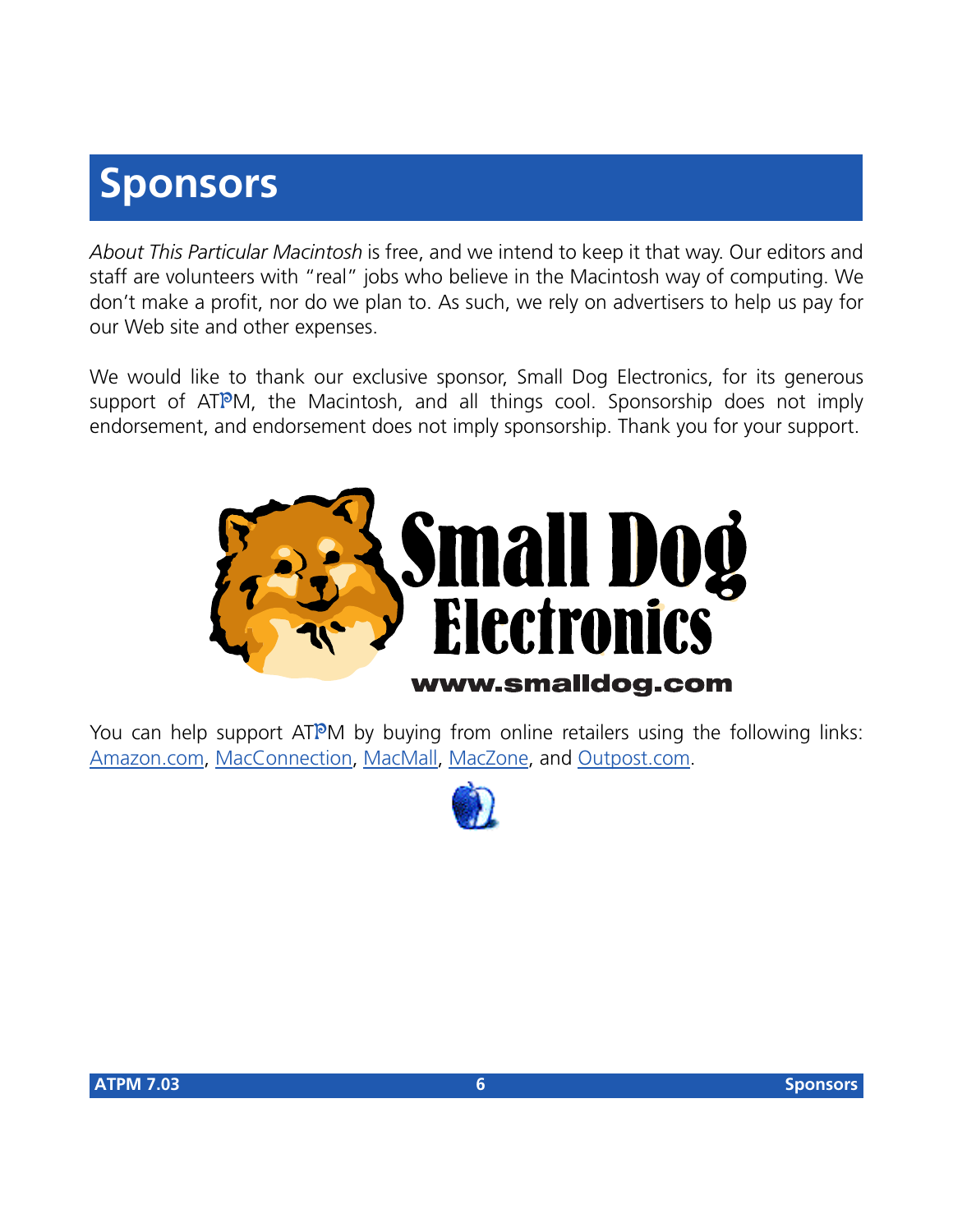# **Welcome**

Welcome to the March issue of ATPM. Before we introduce the columns and reviews for this month, let's take a look at some recent Mac-related happenings:

#### **Mac News**

On February 21, Steve Jobs presented the keynote address at Macworld Expo in Tokyo, Japan. Clad in unusually proper attire (a pinstripe suit) Jobs devoted the first portion of his presentation to topics discussed during the MW Expo SF keynote address. He introduced the PowerBook G4 and the new Power Mac G4 desktop towers to the Japanese audience—noting that both are now shipping in volume—and also showed off many of his favorite OS X features. One important announcement for the Japanese market was the inclusion of several Japanese fonts in OS X, as well as the introduction of a Japanese version of iTools.

The Japanese audience certainly welcomed these announcements with great excitement. Those of us with faster Internet connections were able to view a QuickTime stream of the keynote after the fact (Apple did not provide live streaming) and it was clear, though not especially surprising, that Jobs hit a home run with the Japanese fonts.

The next announcement, however, was received with somewhat ambiguous enthusiasm. Jobs introduced [two new iMacs,](http://www.apple.com/imac/) complete with new "flavors"—Flower Power and Blue Dalmation. There were moments of awkward silence while the iMacs were displayed on stage. An eventual applause filled the hall, but it was almost as if the audience were obeying an "Applaud" sign which had lit to counteract the shear confusion that no doubt struck the attendees. Our readers will discover that the new iMac flavors have proven quite the hot little topic of conversation among ATPM staffers, as will be evident from the two columns this month that discuss Flower Power and Blue Dalmation.

On a more clearly positive front, Jobs announced price reductions on both the Cube and the Cinema Display. He promised to work hard in continuing to lower prices when possible. Also worthy of mention: iTunes 1.1 was debuted, offering support for many third party CD-R/RW drives.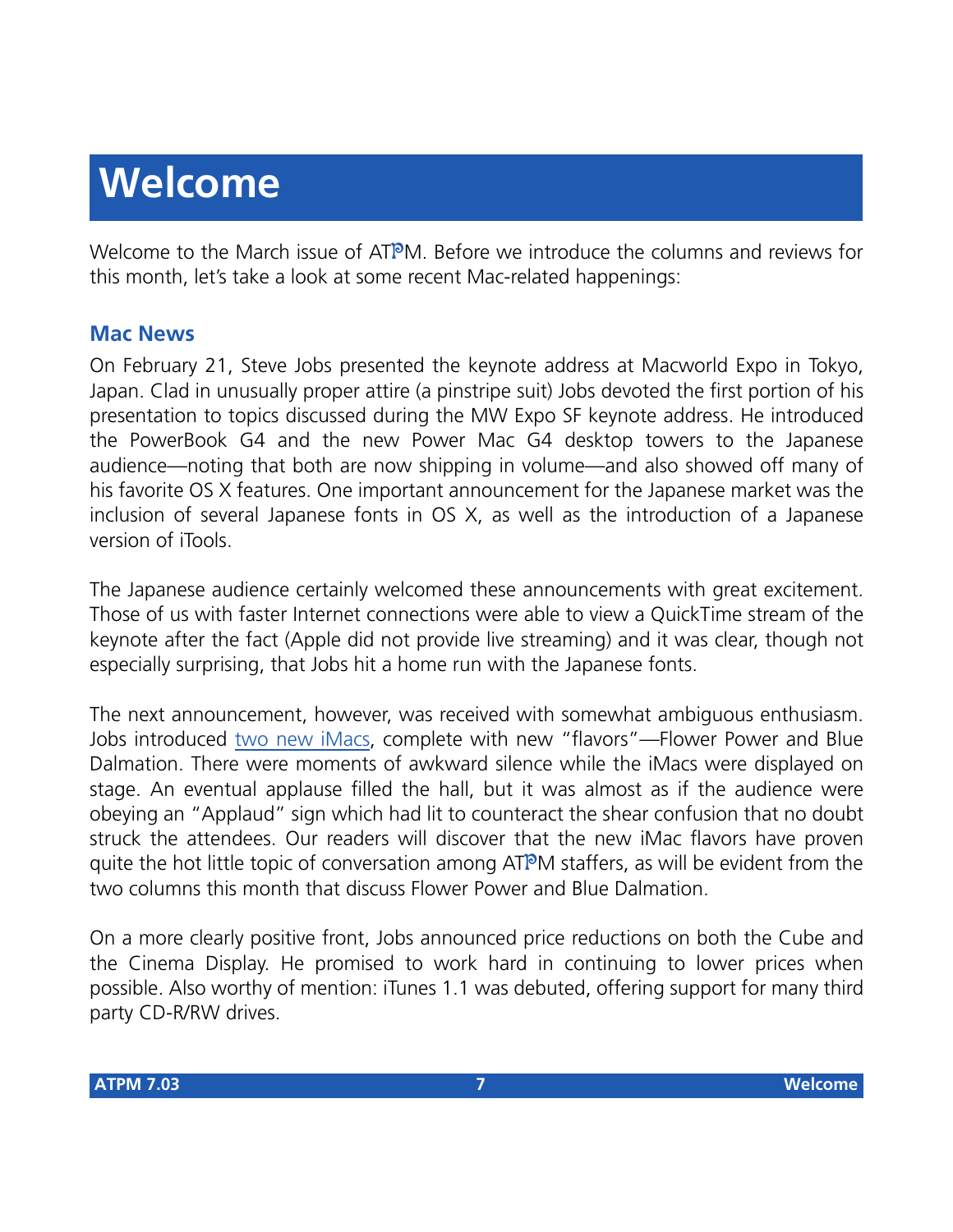No doubt the most exciting news from MW Tokyo, however, is that the nVidia GeForce3 video board will be available for the Mac prior to its introduction on any other platform! The card will be a BTO option on the G4 towers. There is certainly every indication that the nVidia will provide an unprecedented level of video performance, and that combined with the G4, and soon OS X, the Mac itself may redefine the standard for high performance graphics workstations.

**• • •**

Finally, let us note the final passing of *MacWEEK*, which will be [rolled into MacCentral](http://macweek.zdnet.com/2001/02/25/macweek.html) on March 5. Although most people feel that *MacWEEK* was never the same after it was renamed *eMedia Weekly* and then brought online, many remember [how great it once](http://macweek.zdnet.com/2001/02/25/0203requiem.html) [was](http://macweek.zdnet.com/2001/02/25/0203requiem.html). We're sorry that it had to end this way, but thankful that we were able to enjoy the publication for so many years.

#### **Poll**

Last month's reader poll asked where you bought your last Mac. Interestingly enough, mail order stores (such as MacMall, Outpost.com, etc.) trumped the online Apple Store by more than 200%—the former weighed in at 38% and the latter at 17%. The second most popular category was "Small Computer Shop (Computer Town, etc.)" at 22%. Computer Mega Centers like CompUSA pulled 12%, and the remaining votes were distributed among College/School Stores (5%), Department Stores (3%), and "It was a gift" (2%).

This month we want to know how fast your Internet connection is…go cast your [vote](http://www.atpm.com/index.shtml#poll)!

#### **Columns**

#### **[Apple Cider: Growin' Up](http://www.atpm.com/cider.shtml)**

Tom Iovino tackles the iMac's image as a toy, the Mac product line, and how Apple's new flavors and hang-up on the Cube merely confound the problem.

"Can somebody please explain why Apple has released the latest color combinations on the iMac? Again, I have to wail in protest. We come back to the question that has plagued the Macintosh since 1984—why does it look so much like a cute, little toy? Now, I know that there are Cube fans out there, but I'm not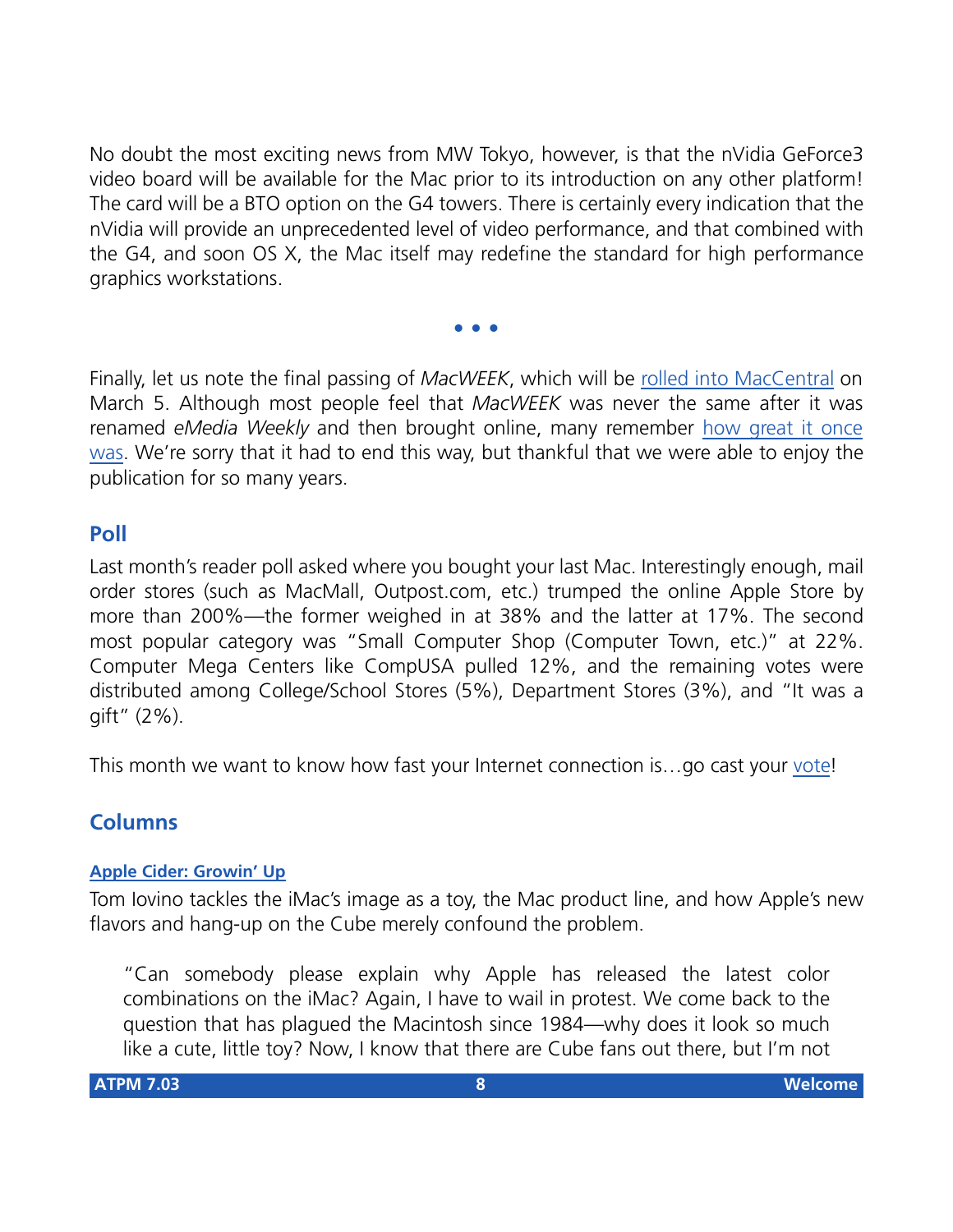sure exactly how the Cube is supposed to fit in with this marketing strategy. The sales on these new machines haven't been encouraging, and it is leading to a product line that's once again becoming unwieldy to market.

#### **[Beyond the Barline: Lava Lamp…New iMac](http://www.atpm.com/barline.shtml)**

The new iMac flavors appear to be quite a hot topic here at ATPM. David Ozab puts his pen to page regarding his distaste for them:

"The new iMacs might look like the tunes Steve Jobs keeps in his library (judging by his iTunes demo), but they certainly don't match my taste in music, not to mention my decor. Perhaps they're designed to coordinate with the trippy visualizations of iTunes, which, to me, look somewhat like an Apple-branded version of the "Jupiter and Beyond the Infinite" segment of 2001. I'm starting to sense a pattern here. Have Steve and pals been growing mushrooms on the Cupertino campus? Will the next iMac designs sync with iTunes audio? Whoa, dude!"

#### **[About This Particular Web Site](http://www.atpm.com/atpw.shtml)**

This month, Paul Fatula shares his favorite book- and text-related Web sites, including the Advanced Book Exchange, Applefritter, and The On-Line Books Page. Also mentioned, though not related to books, are Twenty Questions and the Journal of Mundane Behavior.

#### **Reviews**

#### **[FinRing](http://www.atpm.com/finring.shtml)**

Paul Fatula reviews a truly unusual wireless input device:

"Different from any mouse I've seen before, the FinRing is a mouse that you wear on your right index finger. It's wireless, sending its signal to a small receiving unit that plugs into your USB port. Surprisingly, no special software is needed; your Mac reads the signals just as though they were coming from any standard mouse."

#### **[Inspiration 6.0b](http://www.atpm.com/inspiration.shtml)**

Gregory Tetrault evaluates an outlining and diagramming tool: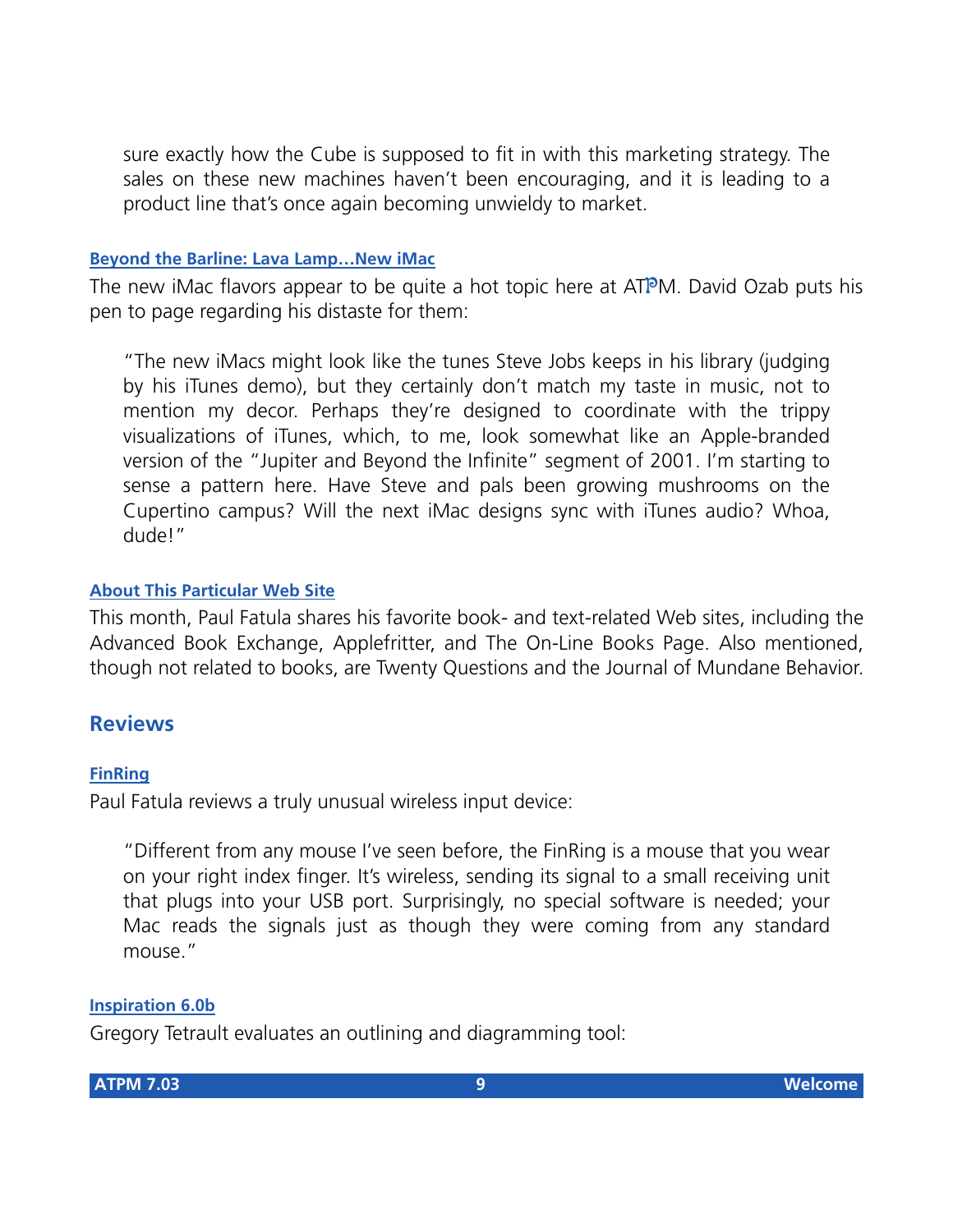"Inspiration can best be described as a visual aid for outlining, conceptualizing, and planning. You use Inspiration to create flow charts, brainstorming diagrams, concept maps, and text outlines."

#### **[Mail Beacon 1.3.1](http://www.atpm.com/mail-beacon.shtml)**

In this review Eric Blair introduces us to a different type of e-mail client:

"One of the advantages of e-mail is that you can, theoretically, read it anywhere that there's a computer. Unfortunately, this is also one of e-mail's disadvantages—how are you going to get to your e-mail? For cases like these, a program like Mail Beacon fills the void."

#### **[TurboTax Deluxe](http://www.atpm.com/turbotax.shtml)**

Gregory Tetrault checks out the successor to MacInTax:

"TurboTax helps you prepare your federal and state income tax forms. The program will walk you through all the steps needed to complete and file your tax returns. TurboTax will use information from your previous return to get you started. TurboTax can import financial data from Quicken or other financial programs. TurboTax can also file returns electronically."

#### **[VOODOO Personal 2.0](http://www.atpm.com/voodoo-personal.shtml)**

Michael Tsai compares one version control solution to its competitors:

"If you be manage non-Mac files, such as a Web site, you should investigate both VOODOO and CVS to see which is better for you. VOODOO supports orthogonal version management and a unified interface. CVS has several clients to choose from, is cross-platform, and is more efficient for many tasks once you learn to use it. If you need version control to manage Mac files (e.g., with resource forks), VOODOO is probably the best choice. It's much easier to use than Projector and, I'm told, more reliable."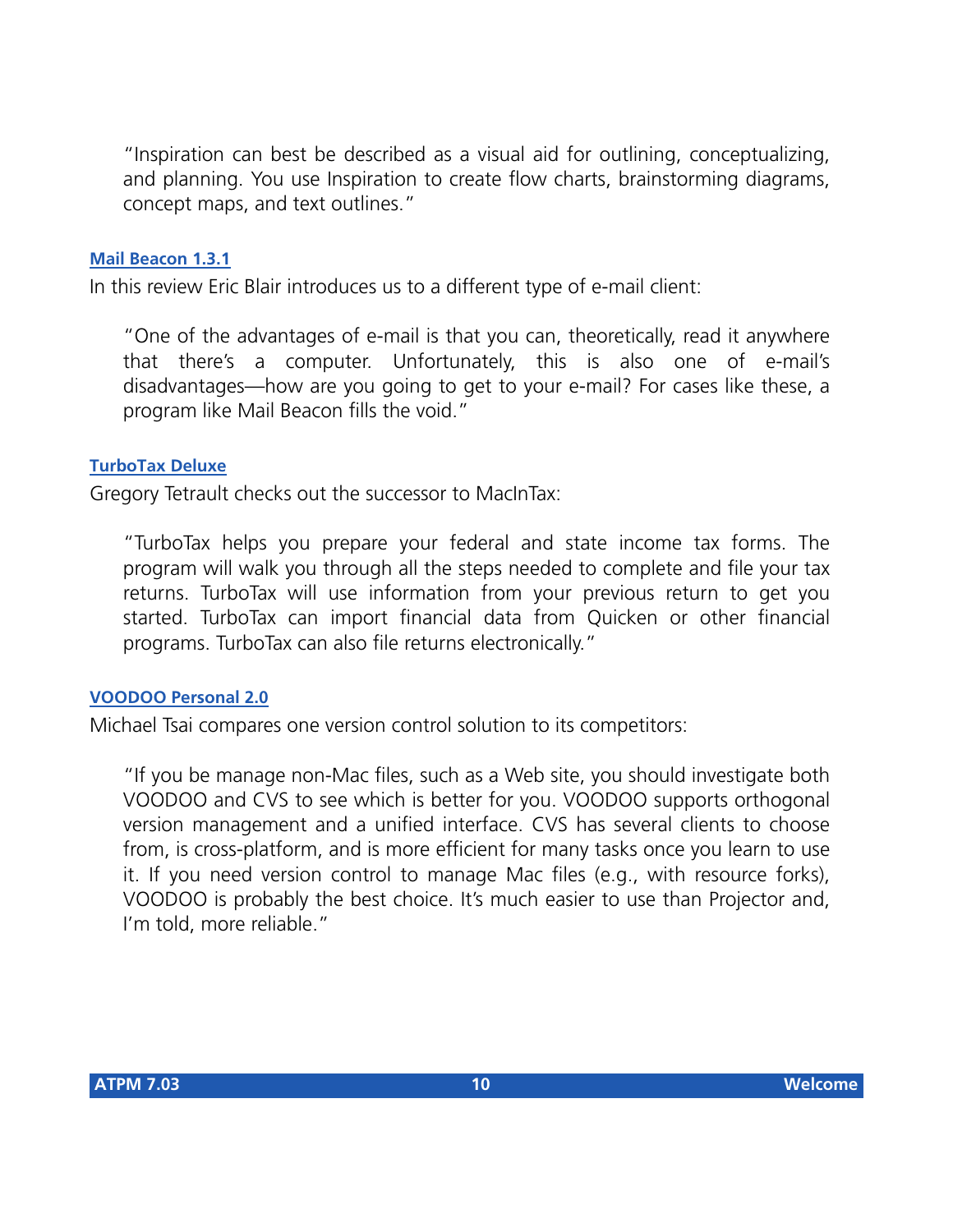#### **Extras**

#### **[Desktop Pictures: St. Lucia](http://www.atpm.com/desktop-pictures.shtml)**

This month ATPM Managing Editor Daniel Chvatik presents some wonderful desktop pictures from his summer trip to beautiful St. Lucia.

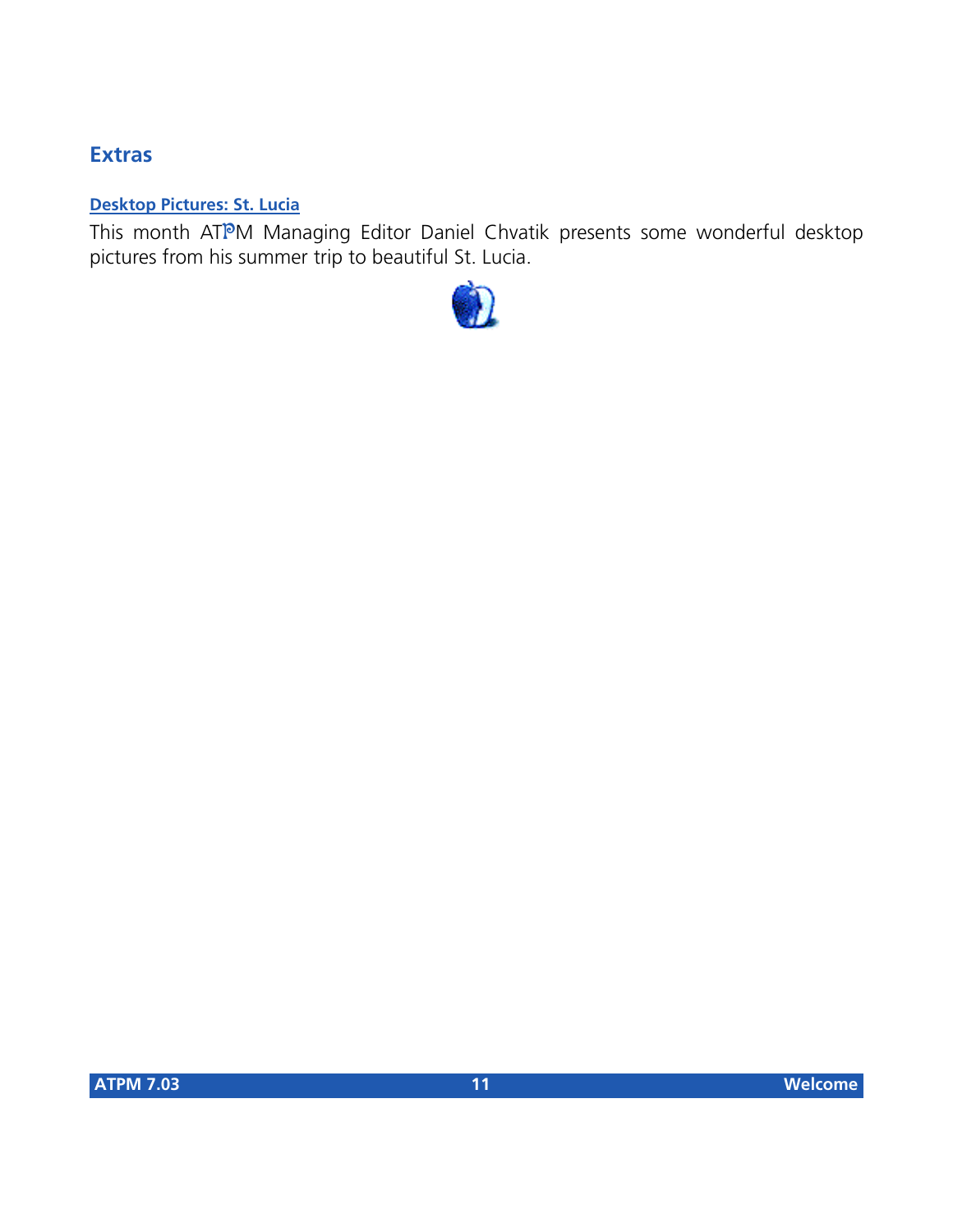# **E-Mail**

#### **[ZipCD-RW Review](http://www.atpm.com/7.02/zipcd.shtml)**

I bought an Iomega ZipCD-RW and it was miserable at writing audio CDs. 95% of the time there would be glitches on the CD, or the writing process would pause at an arbitrary point without the benefit of a specific error message. I could force quit the Toast application, but other problems that arose after the "writing incident" would force me to reboot. While Iomega customer support was first class, the problem was never solved. Too many coasters later, I took the Iomega back to the store for a refund. I would caution everyone against buying this specific product from Iomega, and to make sure the store from which you buy any other Iomega CD writer has a fabulous return policy…just in case.

*—Kurt Heldwein*

#### **iTunes Review**

Good [overview of iTunes—](http://www.atpm.com/7.02/itunes.shtml)since I'm also a user of SoundJam (full version), I can also add these comparison tips.

While the second tier menus and features are exactly the same, SoundJam does give you more sorting choices. For people who just rip to MP3s and aren't sorting fanatics, SoundJam wouldn't be worth paying for, but there are two differences that are important to me.

- I rip my audio files to AIFF so I have a "clean" full base or work with—while MP3s are the rage now, who knows what's next and I don't really want to re-rip my 3,000 CDs.
- In SoundJam, after you run it through CDDB/ Gracenote, in ripping AIFFs, only the track title gets transferred—the artist and album title are lost—(sent them a note—they said they'd consider putting it in the next version) *but* strangely enough, in iTunes, *all* the info is retained.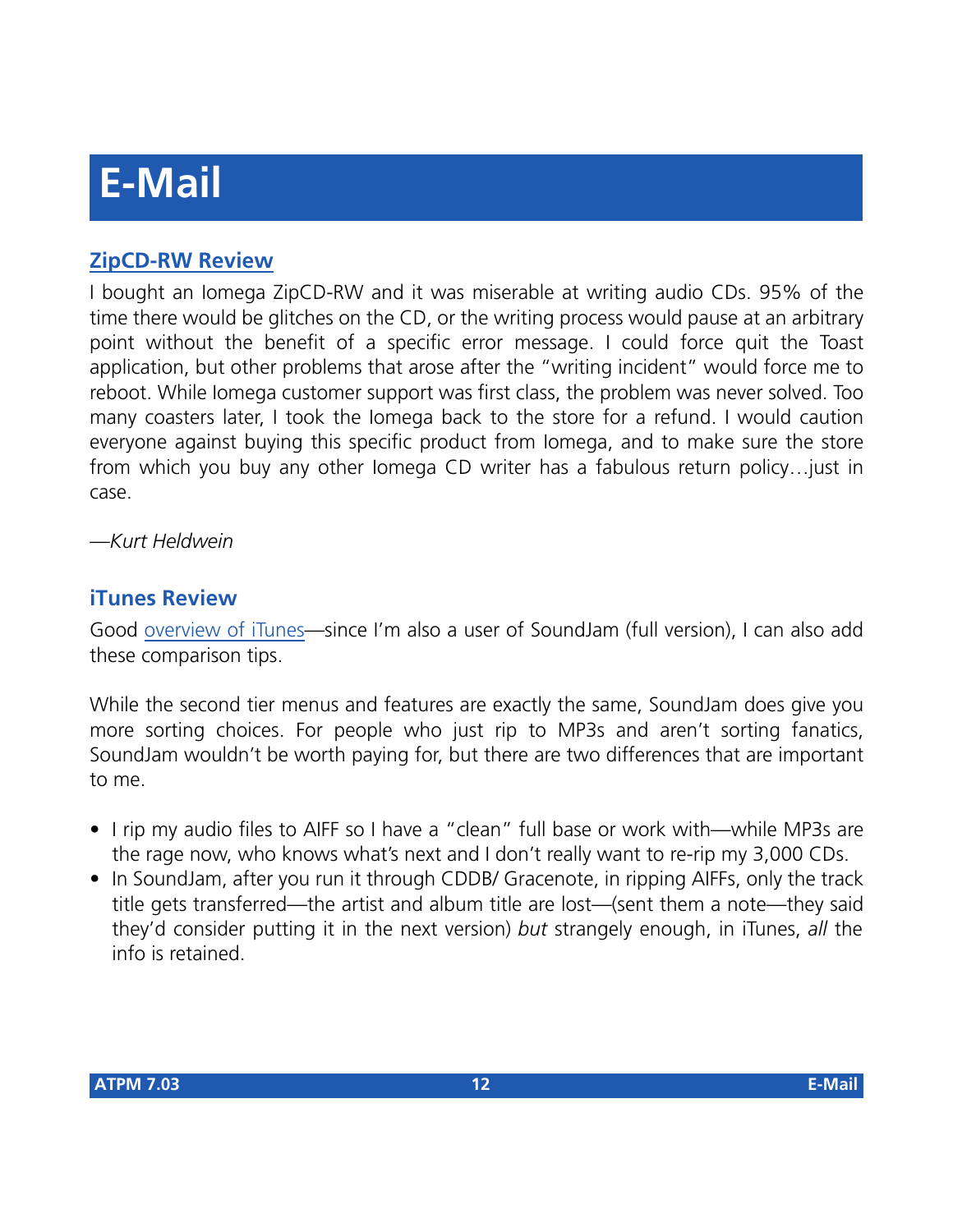For people who rip MP3s directly, SoundJam works fine (as well as iTunes) in retaining track, artist and album name info.

*—KC*

#### **Saving Music CDs in AIFF Format**

I enjoyed your recent comments about [playing compressed AIFF files on a home stereo.](http://www.atpm.com/7.02/compressed-sound.shtml) I am interested in quality myself and agree that quality should not be sacrificed to quantity.

My desire is to have my music CDs copied to a very large hard drive without compression of any sort and then use my computer as the playback system, feeding directly into my home stereo in place of a CD player. Is this possible? If yes how would it be done. It would be really cool to do it with a portable and be able to plug into my car stereo as well. Any and all comments and suggestions you have would be appreciated.

*—Paul W. Martin*

There are many ways you can do this actually. The easiest way is probably to configure iTunes to convert every inserted CD to AIFF format.

QuickTime can also do this for you. Stick your audio CD in your CD/DVD drive, open up Quicktime Player, and then open one of the Track files on the audio CD. QuickTime will let you digitally extract the data and save it as an AIFF file.

There are also many shareware applications out there that will perform the same function. For example: [Track Thief](http://www.versiontracker.com/moreinfo.fcgi?id=4581) and [Spinfree Audiofile.](http://www.versiontracker.com/moreinfo.fcgi?id=4165)

CD audio takes up an enormous amount of space. Extracting more than a few CDs to your hard drive will add up fast. If you really plan to use your computer to play back music I suggest you either compress with MP3 at very high quality settings or look into a codec like QDesign. Even at the highest quality settings you will save considerable amounts of space, though with the latter of these two compression technologies you will have to allocate a fair bit of time to compressing the data. Because you are using your computer rather than a consumer CD deck, to run your hi-fi, you can use any compression algorithm you choose. *—Evan Trent*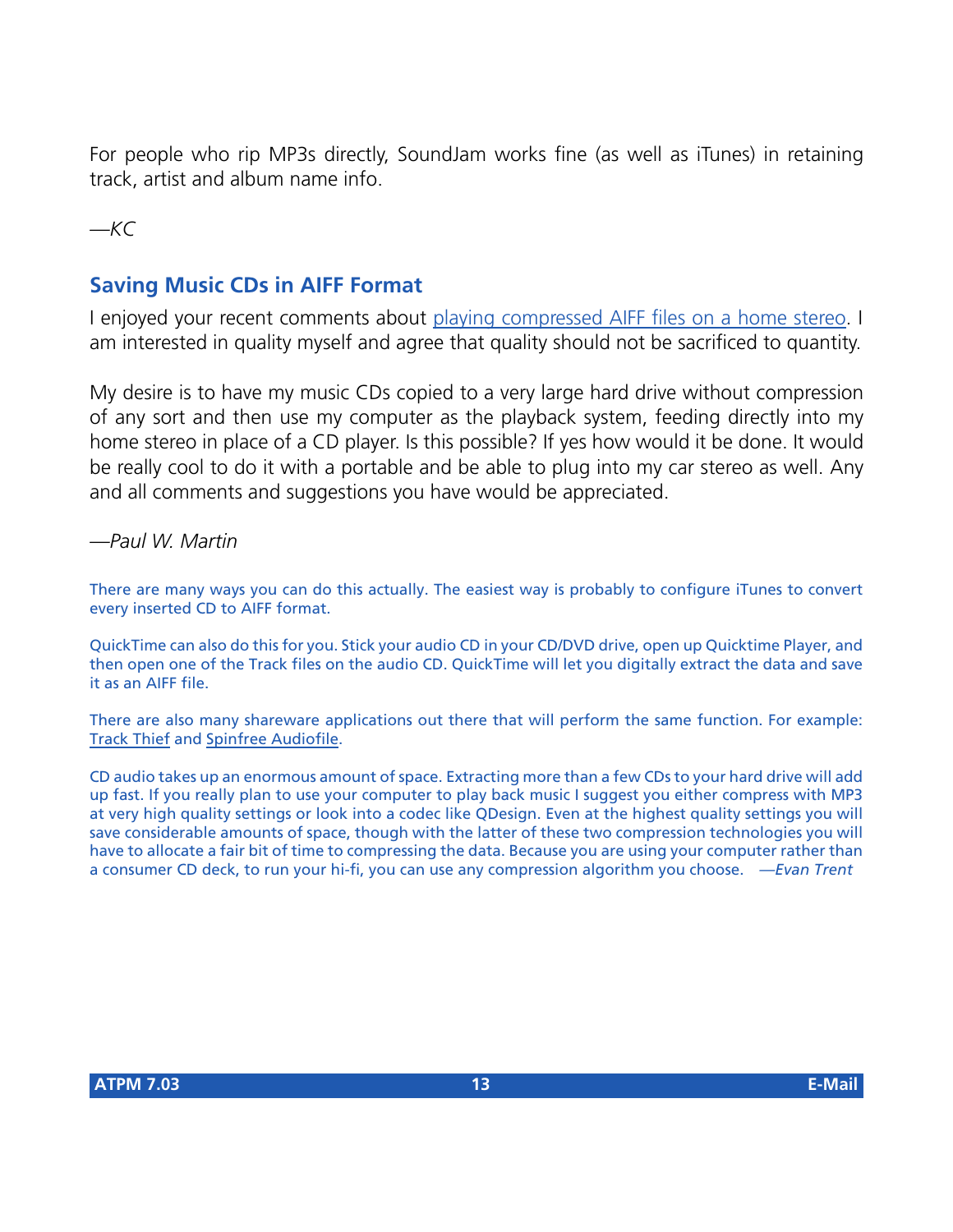#### **Martians in the Manholes**

[This column](http://www.atpm.com/7.02/aka.shtml) is insightful, heartfelt, and instructive. While I do not necessarily share the author's political views, I can very readily resonate with his affective experience. His perspectives are sensitive and creative. This and past columns have been an unexpected delight as well as a resource that I can share with others. I look forward to being able to access his work in the future.

*—l. M. Hernandez*

#### **Microsoft Office 2001**

I'm using Office 2001 with my G3 PowerBook and, even though I've upped the program's memory to 64 MB, I crash.

I find that text around what I'm typing "disappears"—and only reappears after I save. I find that tables act very strangely with lines of data appearing and disappearing in alarming ways. Also, no matter how often I save a document, if the program crashes, it doesn't recognize that I've recently been using the document.

Microsoft's site is useless—any ideas?

*—Jeanne Greenfield*

I can think of a number of possibilities. Did you remove all previous versions of Office applications and extensions before installing 2001? If not, you may want to start over by removing all versions of Microsoft Office (including preferences and extensions), then reinstalling Office 2001. If that wasn't the cause, then the most likely causes of crashing are corrupted Office files (the applications, extensions, or preferences), extension conflicts, or problems with virtual memory. Here's what I would try (in order):

- 1. Remove all your Microsoft Office preference files. If you have any for older versions of Office, then trash them. If you have spent a lot of time tweaking Office 2001 preferences, then move them to a folder outside the System Folder. Otherwise, trash the preferences.
- 2. Remove all Microsoft Office extensions (Microsoft Clipboard Library, Component Library, OLE Automation, OLE Library, and Structured Storage).
- 3. Restart your Mac with just standard Mac OS extensions and control panels (by using Extension Manager or Conflict Catcher).
- 4. Look at the size of the "largest free block" of RAM by opening "About this Mac" in the Apple menu while in the Finder.
- 5. Navigate to Microsoft Word, select it, run the Get Info command, choose Memory from the popup menu, and set the memory to an amount less than the largest free block (but bigger than the minimum).
- 6. Launch Word and test for crashes, stability, funky disappearing text, etc.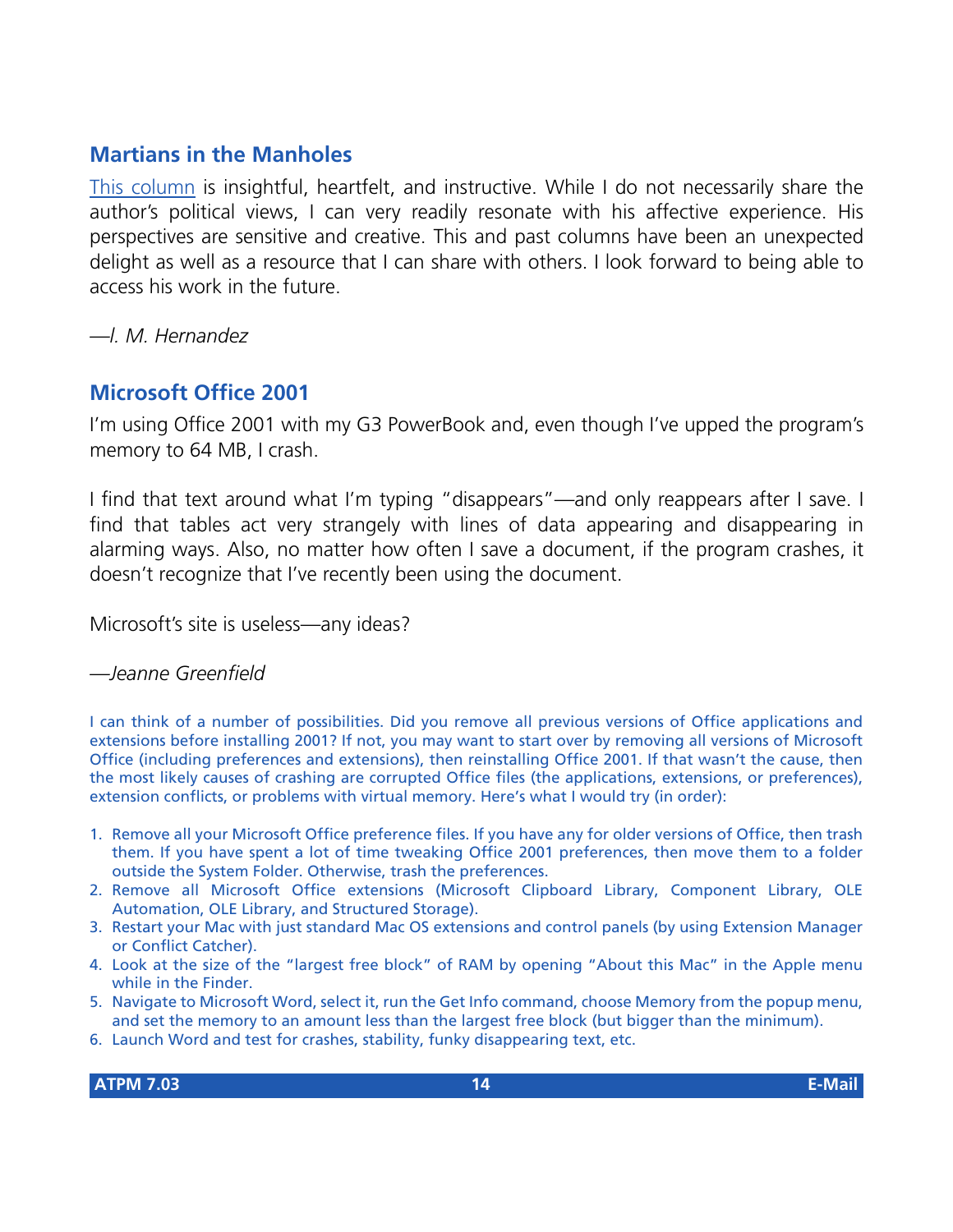If all is well, then you can try again with your full extension set. If everything works OK, then you have eliminated extension conflicts as the cause. You then can try replacing the default preferences with your custom ones (if you saved them). If things get funky, then the problem is due to corrupted preference files. Trash them and start over.

If none of these suggestions work, then you may have corrupt System files. Try a clean OS installation, then relaunch Word and see if it runs OK. If not, try removing and reinstalling Office 2001 with your clean system. If you still have problems, then you may have hardware woes.

I hope this helps. *—Gregory Tetrault*

#### **Getting Rid of a RAM Disk**

An icon has appeared on my Macintosh desktop unexpectedly and from where I do not know. When I open it, there is nothing in it. It is labeled RAM Disk. It *will not stay in the trash, nor* will it stay on the Mac OS 9 drive. I don't need it. How can I get it off my desktop? Can you please advise me?

*—Gifford W. Miller*

In order to get rid of your RAM Disk what you need to do is open it up, drag all the files in it into the trash, and empty the trash. Then drag the RAM Disk itself into the trash. Then go to the Control Panels folder, and double-click the Memory control panel. Where it says "RAM Disk" click the "Off" radio button. Then quit the Memory control panel and reboot. You should be all set. *—Evan Trent*

*Copyright © 2001 the ATPM Staff,* [editor@atpm.com](mailto:editor@atpm.com)*. We'd love to hear your thoughts about our publication. We always welcome your comments, criticisms, suggestions, and praise. Or, if you have an opinion or announcement about the Macintosh platform in general, that's OK too. Send your e-mail to* [editor@atpm.com](mailto:editor@atpm.com)*. All mail becomes the property of ATPM.*

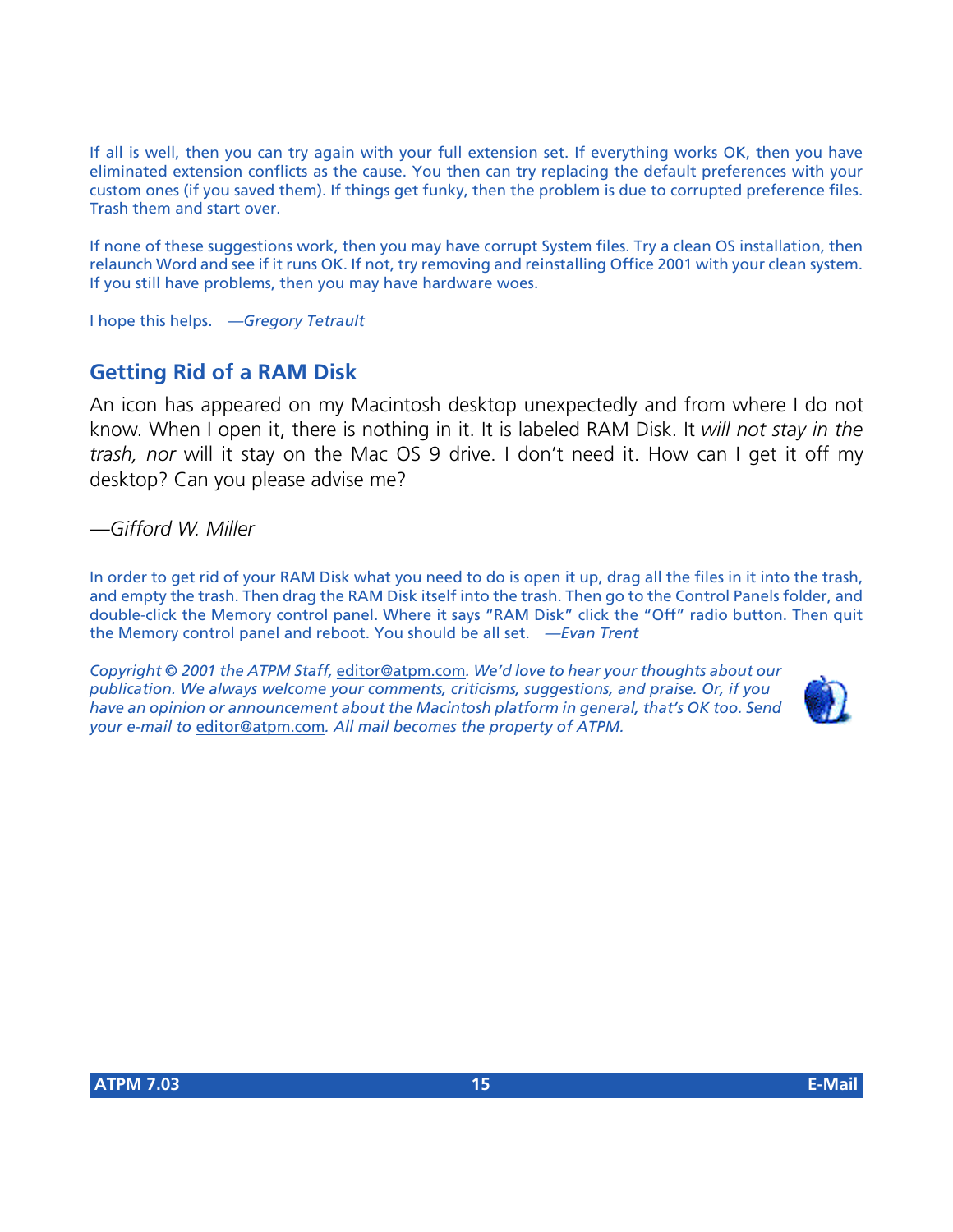# **Growin' Up**

Let me come right out and tell you the year I was born—1968.

Some of you might be thinking "Holy crap! This guy is as old as the hills!" while others of you are thinking I should still be wearing diapers and spitting up on myself after I eat.

Why begin with this important—yet inconsequential—biographical fact? Well, when I was growing up, my parents would like to go out for the evening. Maybe they'd catch a movie and have dinner. Or they might even go miniature golfing together. Heck, they could have gone somewhere and watched paint dry, for all they cared. I know that raising one child is a challenge. Raising me and my two brothers must have qualified my parents for sainthood.

On these date nights my parents would enjoy, they had to arrange for the services of a baby-sitter. If they hadn't, a) they could have probably been arrested for child neglect or b) the three of us would have tried scientific experiments on each other—say, to see just how many times you could flush the toilet while holding your brother's head underwater.

Typically, my grandparents would have served duty as baby-sitters. But, on those occasions when my grandparents weren't available, there were a few teenage girls on the street who would be available to do the honors.

Being typical teenagers in the mid-1970s, these kids were interested in the latest fashions and fads so they could fit in at school. What struck me was just how incredibly goofy they looked. Big elephant bell-bottom jeans. Tie-died t-shirts. Wacky looking shoes and glasses. Yeah, they looked the part of disco queens.

Fortunately, we have all moved out of those 70s fashions. A few years back, I even had the pleasure of meeting one of the folks who used to baby-sit for us, and she had progressed very nicely from those heady disco days into the 1990s.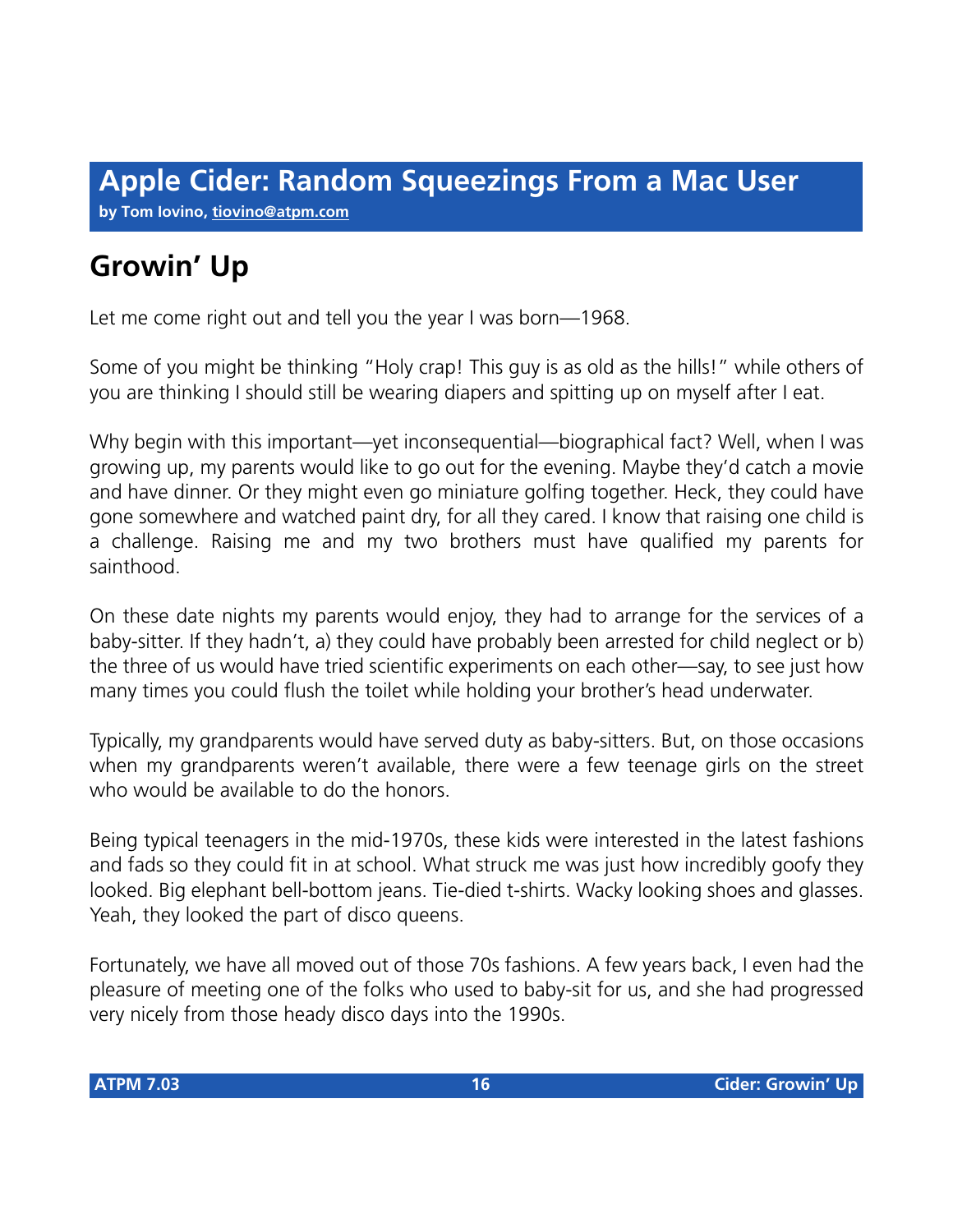But, can somebody please explain why Apple has released the latest color combinations on the iMac?

OK, everyone's thinking that Tom's breaking out the old iMac horse to whip again. You're right. Ever since I [questioned](http://www.atpm.com/4.06/page6.shtml) Apple's judgement when they first released the iMac, to the time I was [perplexed](http://www.atpm.com/6.01/cider.shtml) by their decision to offer the iMac in several configurations, I've gotten a lot of mileage out of questions Apple's decisions on their consumer desktop model.

Again, I have to wail in protest.

We come back to the question that has plagued the Macintosh since 1984—why does it look so much like a cute, little toy?

The new iMacs which were recently unveiled in Tokyo look like killer machines. Up to 600 MHz on a G3 chip, a read/write CD drive and a sweet suite of software make this round of upgrades very enticing. And the price point on these babies is awesome too, with an outstanding base model coming in at less that \$1,000.

But, who chose these new colors?

Wasn't part of the concept of the original iMac that you could look into the translucent shell and see the works? When the engineers over at Apple found a way to remove the shielding for the monitor and you could take a gander at the technology inside, that caught even more attention.

But Blue Dalmatian? Flower Power?

Like it or not, Apple's coming to a crossroads. Since the heady days when Steve Jobs slashed the Macintosh and Apple product lines—eliminating such things as the Performa systems, Claris, and the Newton—lean and mean has been the rallying cry. Investors took note as a trimmed-down Apple focused on the four-pronged approach to meet the needs of its target market:

- The Consumer Desktop (iMacs)
- The Professional Desktop (G4 machines)
- The Consumer Laptop (iBooks)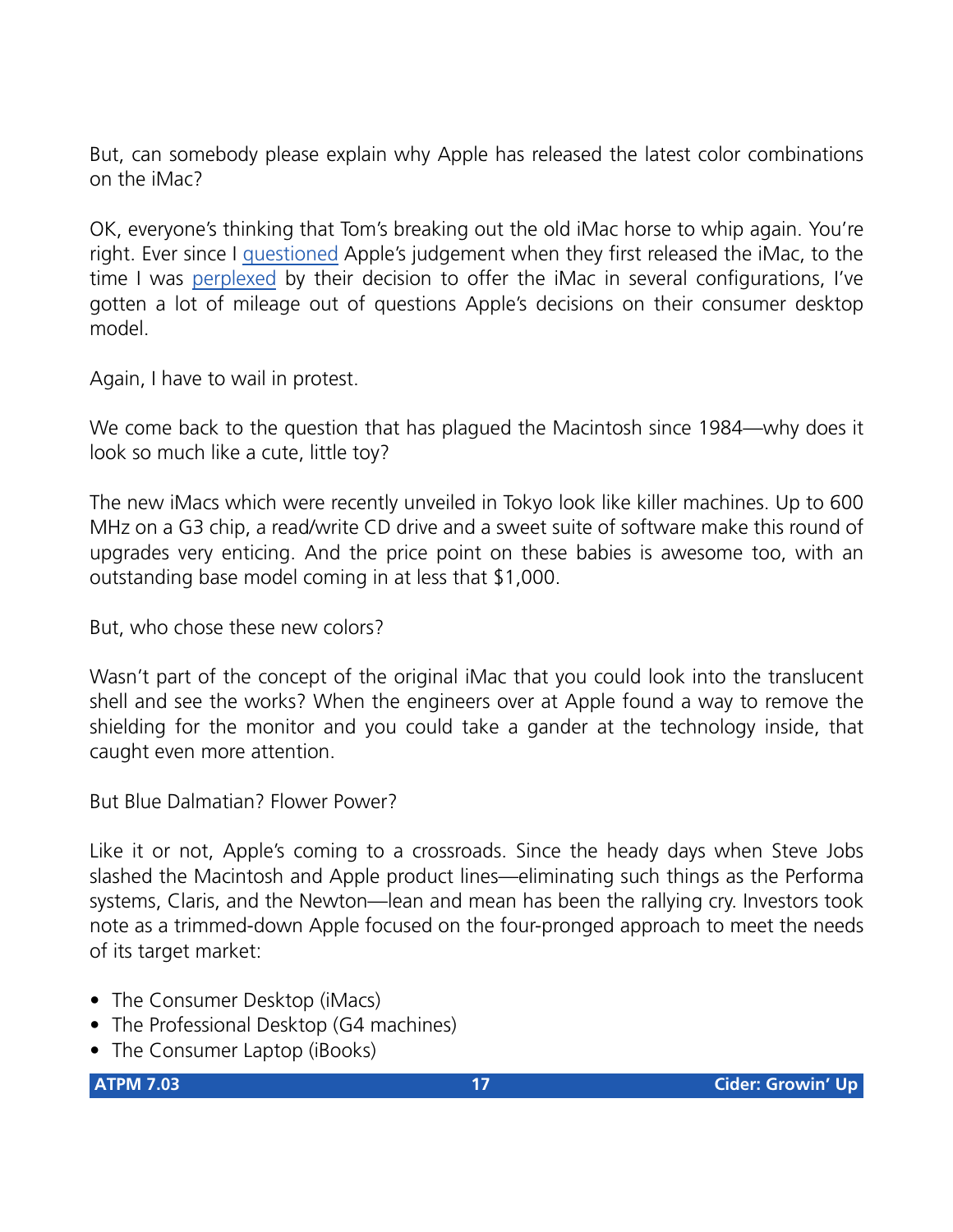• and The Professional Laptop (the PowerBook series)

This laser-clear focus brought Apple back from the brink—when the Mac faithful were expected to [pray—](http://www.wired.com/wired/archive/5.06/)to being one of the top performers while other tech stocks lost their steam on the NASDAQ.

Since then, however, the leadership at Apple has been adding to the product line in less than desired ways. Now, I know that there are Cube fans out there, but I'm not sure exactly how the Cube is supposed to fit in with this marketing strategy. The sales on these new machines haven't been encouraging, and it is leading to a product line that's once again becoming unwieldy to market. In fact, Apple recently decided to bundle games with the Cube, a reversal from the original marketing strategy of selling this computer as a business machine. I hope the new tack works.

And, speaking about marketing strategy, how about those colors?

With the recent slow down in the economy, it's only natural for consumers to slow their spending and make do without or with a whole lot less. And, should someone need a new computer, why risk turning them off to an excellent option, the iMac, by putting such a bold pattern on the case?

Fortunately, Apple has decided to hold onto the Indigo and Graphite covers as options, but what's to come if sales of the Dalmatian and Flower cases don't meet expectations? This has happened before, with the Tangerine and Lime iMacs in previous lines. Will Apple have the guts to limit the distribution of Indigo and Graphite iMacs to encourage shoppers to select the less-popular color schemes, as had happened with the Blueberry and Grape iMacs?

And, would you even want to be in that position in the beginning phases of a recession? Limiting sales of any product in economically difficult times could spell trouble for Apple. Remember, continued sales = profitability.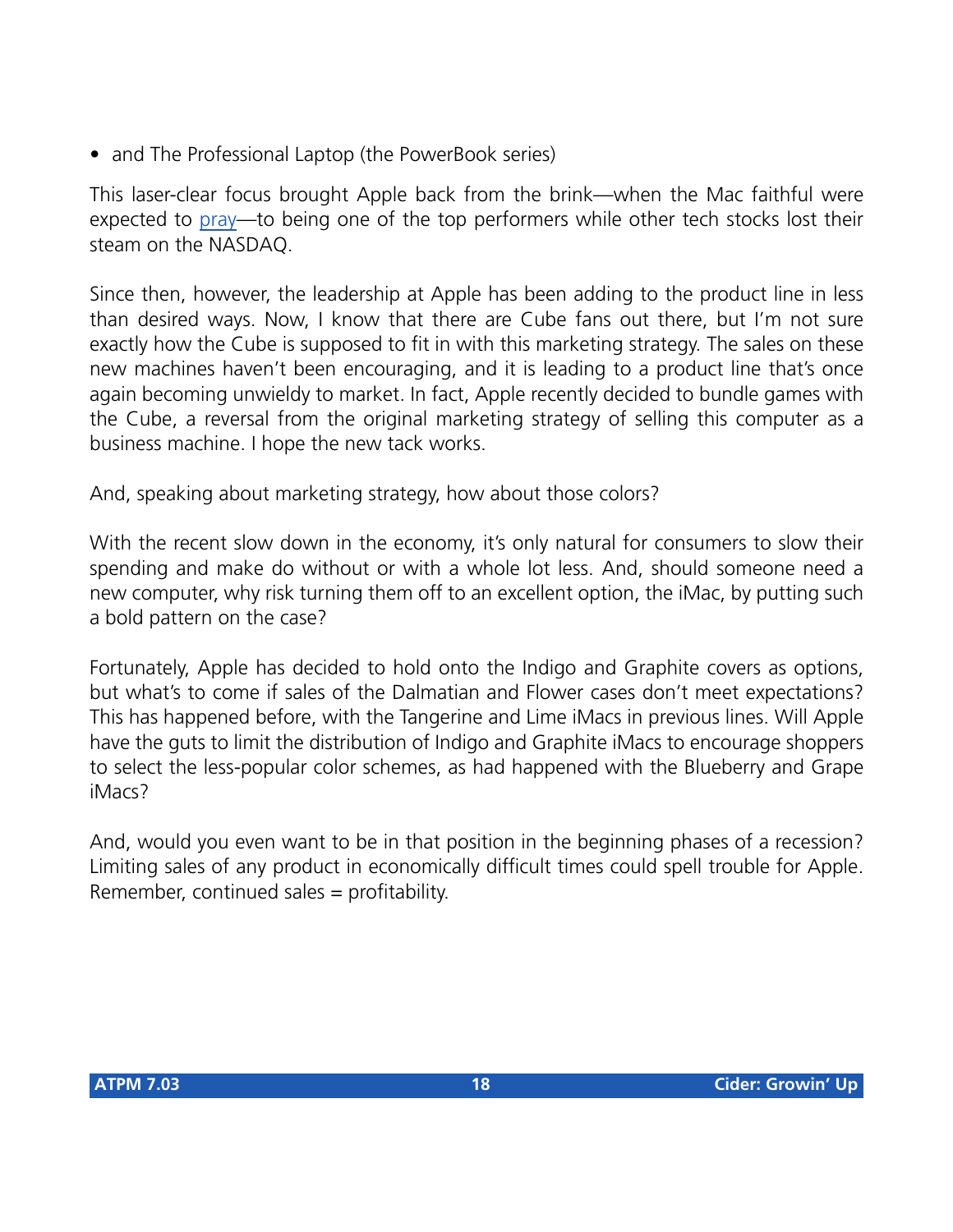For me, well, I just hope that the folks in Cupertino take a serious look at their product line and make some careful decisions. Of course, maybe a bad marketing plan is only a fad like platform shoes they will grow out of.

*Copyright © 2001 Tom Iovino,* [tiovino@atpm.com](mailto:tiovino@atpm.com)*.*

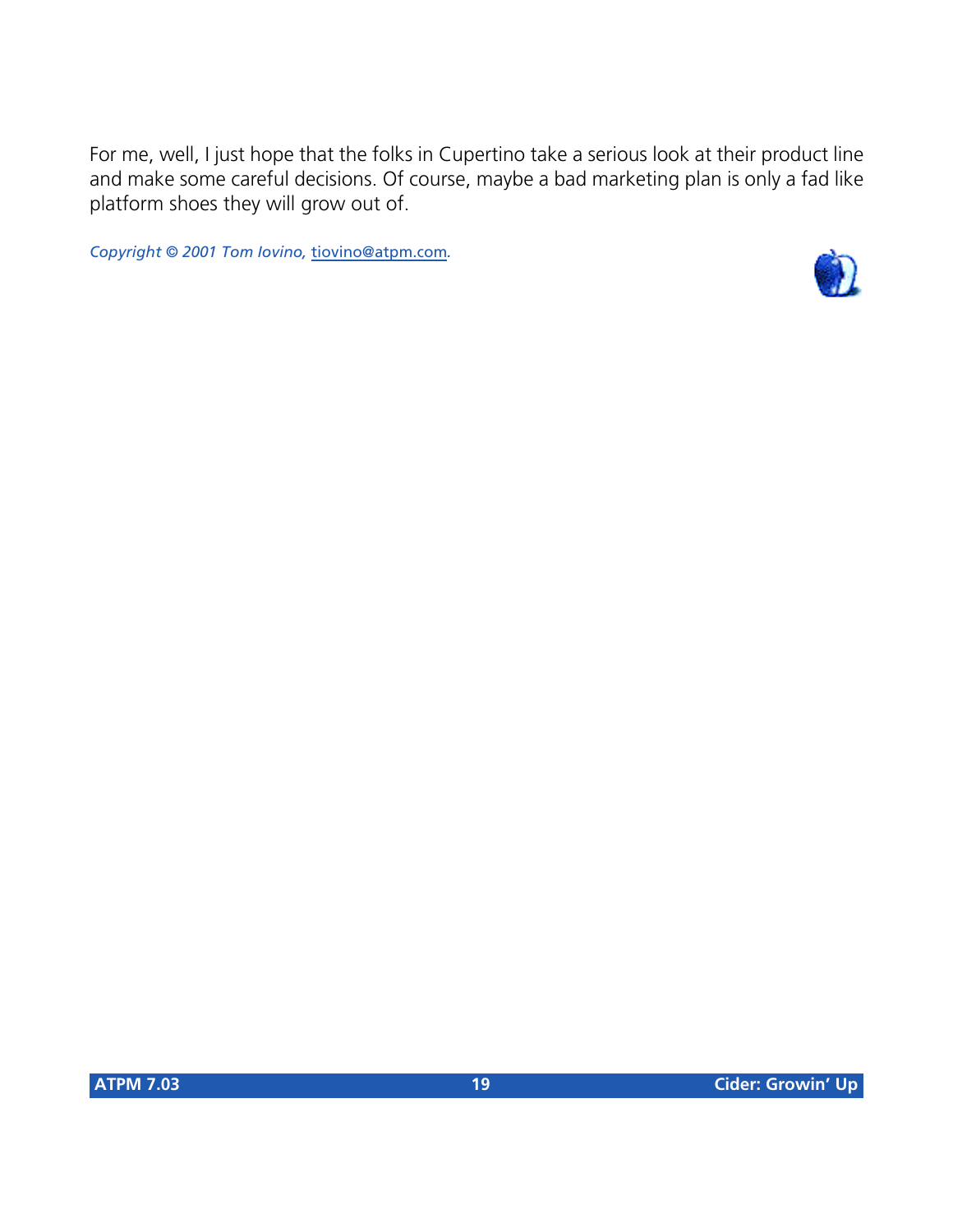## **Where Can I Find a Lava Lamp to Match My New iMac?**

By now, you must have seen them, in photos at least, if not in person. My first reaction was shock—not so much from dislike (I don't like Key Lime, but it didn't shock me), as from surprise. I think I stared at the pictures for about five minutes before I recovered enough to start shaking my head and asking, "Why …WHY…*WHY?!*" After so many years trying to convince people that Macs are not toys, I now have to explain *these* designs to my PC-using friends. And you know John Dvorak is going to have a field day. Of course, if they're successful, expect to see a tie-dyed Compaq in about three months.

The real shame, though, is that the undoubtedly attention-getting designs have overshadowed both the good points—increased power and a stock CD-RW drive—and the other bad point—only 64 MB of RAM, despite the low cost of RAM, and in light of OS X's 128 MB RAM requirement.

You might be wondering how the new iMacs figure into a column supposedly about music and the Mac. Despite my initial reaction, I had no intention of writing about them until I saw this perplexing justification from an Apple rep., cited by Steven Beale in his MacWEEK.com article, [About Those Colors…:](http://macweek.zdnet.com/2001/02/18/0222icolors.html)

Apple spent 18 months researching and developing the new iMac enclosures, as the company determined "what looks best and what's going to appeal to this whole music scene," said product manager Greg Joswiak.

I'm a musician, so am I in some way responsible for these campy little flashbacks? God, I hope not! Apple sure seems to think that this is what we want, though, as Beale points out:

"There's a big tie-in between the new colors and what we're doing with the digital lifestyle and digital music revolution," said Linda McNulty, Apple's director of product marketing for desktop products. She recalled Steve Jobs' Macworld Expo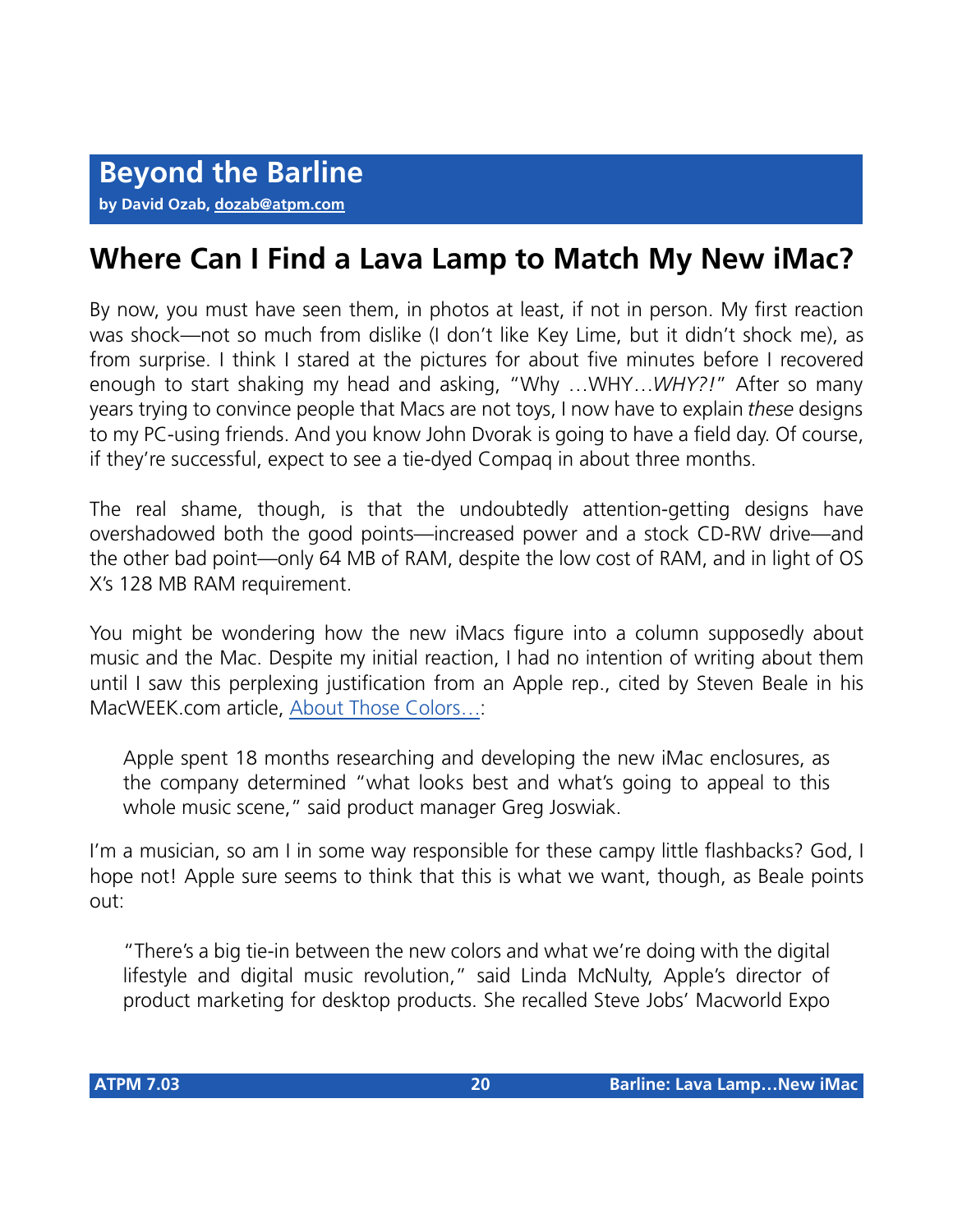San Francisco keynote, when he presented the music visualization feature in Apple's iTunes software, depicting "what music would look like if you could see it," McNulty said. "That's the thinking that inspired these designs."

Well, I was wondering what they were thinking. (Actually, I was wondering what they were smoking, but that's beside the point.) While introducing the new designs during his [Tokyo keynote,](http://www.apple.com/quicktime/qtv/mwtky01) Jobs commented that "they fit perfectly with the digital music revolution that's happening right now."

The new iMacs might look like the tunes Steve Jobs keeps in his library (judging by his iTunes demo), but they certainly don't match my taste in music, not to mention my decor. Perhaps they're designed to coordinate with the trippy visualizations of iTunes, which, to me, look somewhat like an Apple-branded version of the "Jupiter and Beyond the Infinite" segment of 2001. I'm starting to sense a pattern here. Have Steve and pals been growing mushrooms on the Cupertino campus? Will the next iMac designs sync with iTunes audio? Whoa, dude!

Many people questioned the Bondi blue case of the original iMac, but this is different. In 1998, Apple chose a bright, fun but tasteful design to make a computer that stood out in a mass of beige boxes, and as a result, brought Apple up from the depths. What Apple has given us this time is the stylistic equivalent of a lava lamp or a black light poster. If they've timed it right and hit another swing back toward late 60s/early 70s retro-kitsch, the new iMacs could sell quite well. Otherwise, Flower Power and Blue Dalmatian will be gone by summer. No need to fret though, as you can still get the two most popular, and best iMac colors ever (in my opinion), Indigo and Graphite.

*Copyright © 2001 David Ozab,* [dozab@atpm.com](mailto:dozab@atpm.com)*.* [David Ozab](http://darkwing.uoregon.edu/%7Edlo) *is a Ph.D. student at the University of Oregon, where he teaches electronic music courses and assists in the day-to-day operation of The Future Music Oregon Studios.*

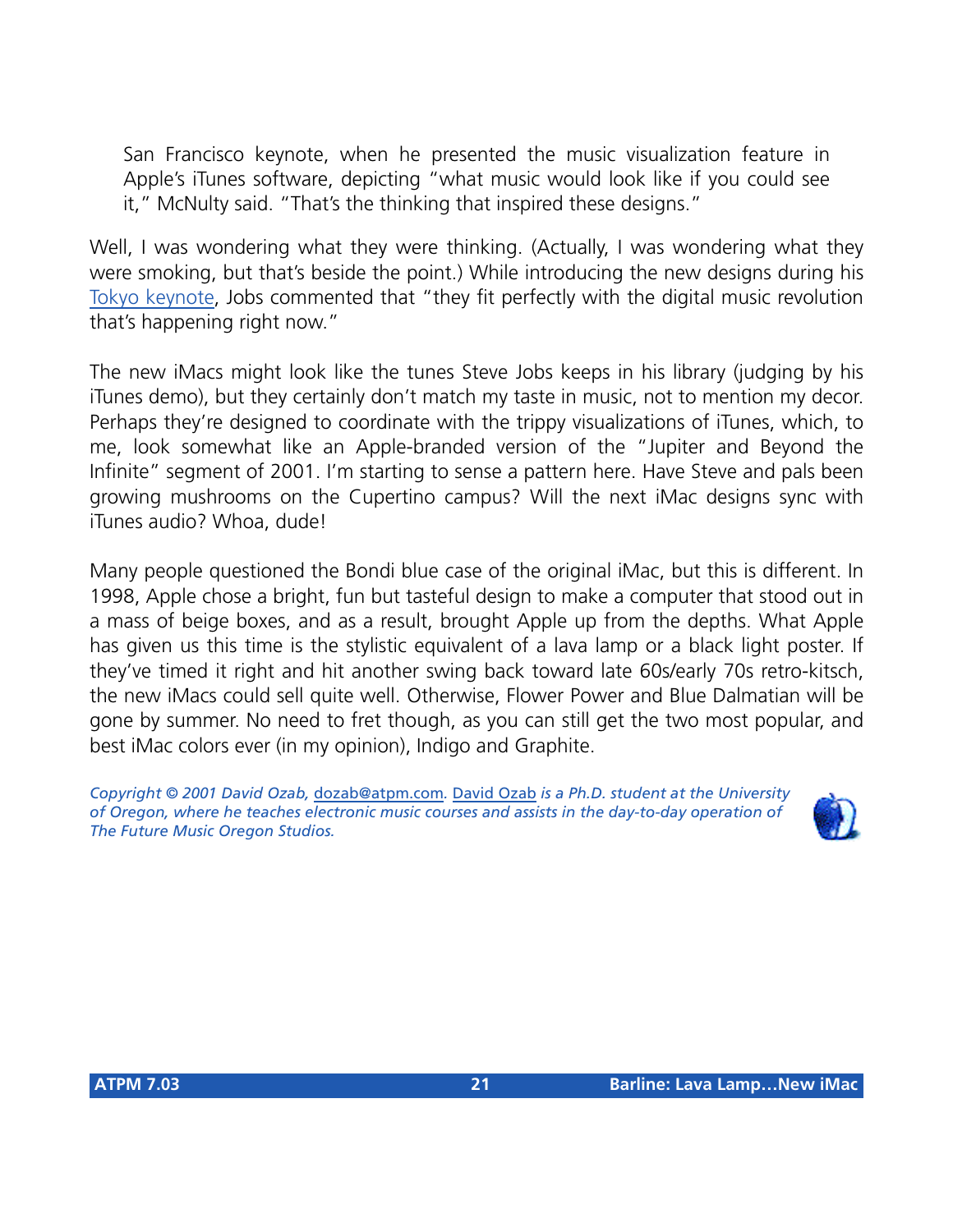**by Paul Fatula, [pfatula@atpm.com](mailto:pfatula@atpm.com)**

#### **[The On-Line Books Page](http://digital.library.upenn.edu/books)<sup>1</sup>**

Looking for something to read? From this site you can find over 13,000 different titles, and better yet they're all free. You can search by author, title, or subject, or just browse through the list until something catches your eye. Of course you won't find the latest commercial releases on here, but texts that have entered the public domain, such as classic works of literature, are abundant.

#### **[Applefritter](http://www.applefritter.com)<sup>2</sup>**

This site has a great collection of Mac-related oddities that you probably haven't seen before, including clones, prototypes that never made it to market, and lots of…shall we say, after-market modifications? Can't afford a cube and want one anyway? You can make an [LC Cube](http://www.applefritter.com/hacks/lccube/index.html) instead! Think those old After Dark fish are too wimpy? Turn your Mac into a real [MacQuarium](http://www.applefritter.com/hacks/macquarium/index.html) following the instructions on the site.

### **[Advanced Book Exchange](http://www.abe.com)<sup>3</sup>**

Looking for an original print edition of a book you found online? Hunting down rare, long out-of-print editions by your favorite author? There's no better place to look than the Advanced Book Exchange, a gigantic searchable site with listings from independent used/ rare book sellers from around the world. While many of these booksellers also list their wares in the used books areas of places like amazon.com and bn.com, the prices on those sites tend to be quite a bit higher, for the same book from the same bookseller. [bibliofind.com](http://www.bibliofind.com) and [alibris.com](http://www.alibris.com) are also good places to look for hard-to-find titles.

<sup>1.</sup> http://digital.library.upenn.edu/books

<sup>2.</sup> http://www.applefritter.com

<sup>3.</sup> http://www.abe.com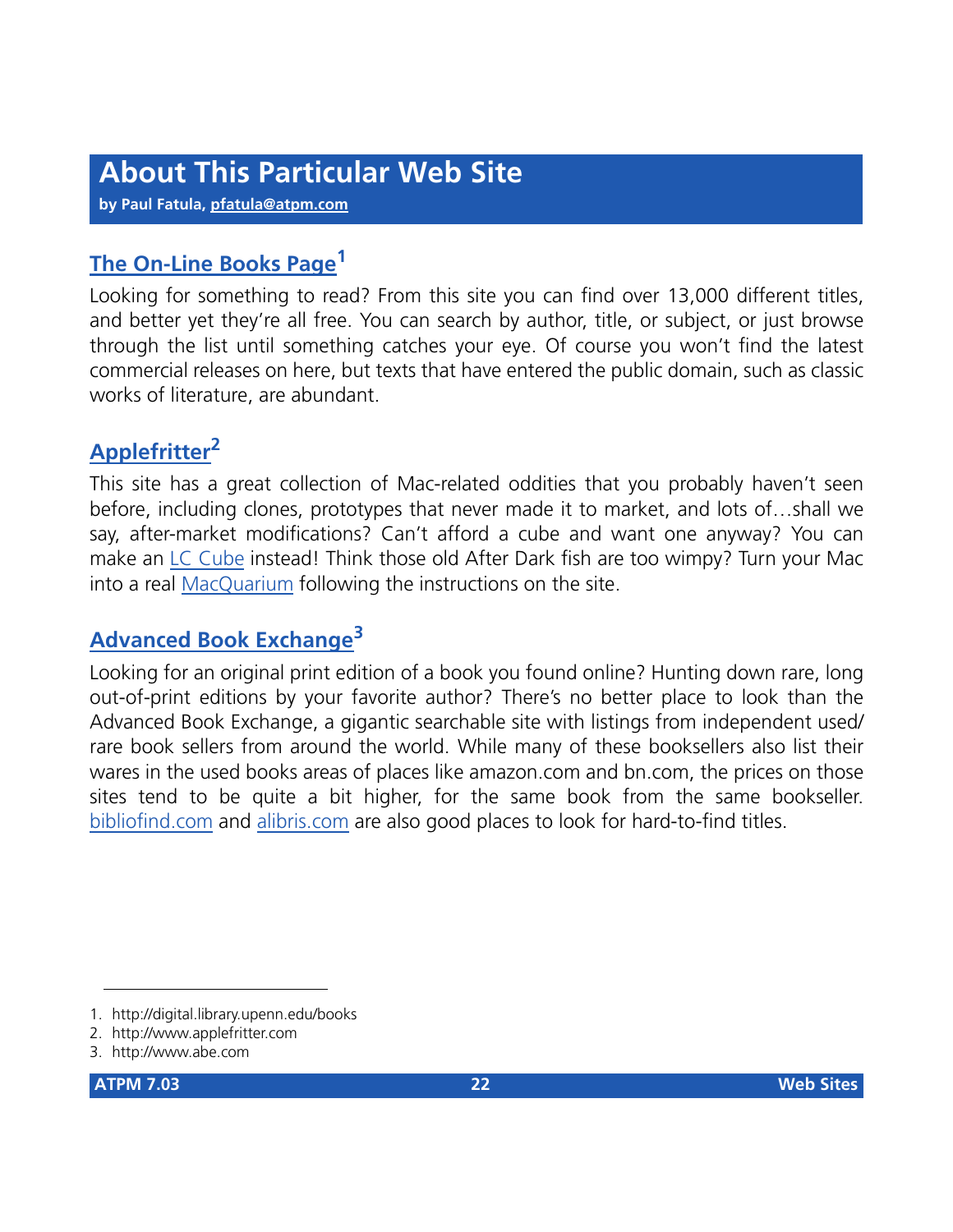#### **[Twenty Questions](http://www.20q.net)<sup>1</sup>**

Yes, its the classic game of twenty questions, but this time it has a purpose greater than amusing small children during a long car ride. The questioner in the game is a computer, which by asking questions and recording responses, learns characteristics of everyday objects. If the computer fails to guess your object (its record is maybe 1 in 3 against me), it asks you what you were thinking of, and incorporates your answers to questions into its knowledge base for use in future games.

#### **[Journal of Mundane Behavior](http://www.mundanebehavior.org)<sup>2</sup>**

Exasperated with the exciting and pleading for some pedantic? The Journal of Mundane Behavior prints academic papers about the unremarkable. Articles in the latest issue include "Squat Toilets and Cultural Commensurability: Two Texts, Plus Three Photographs I Forgot to Take" ("It concludes that while one favorite site of anthropological analysis—rituals, ritual meals in particular—highlight cross-cultural similarities, more mundane sites—such as the bathroom—underscore cross-cultural differences.") and "The Gap in Being—Phenomenology Goes Shopping" ("By means of phenomenological description of the perceptual experience of shopping and especially of stores as shopping environments, we attempt to reveal how these experiences carry a certain significance.").

*Copyright © 2001 Paul Fatula,* [pfatula@atpm.com](mailto:pfatula@atpm.com)*.*



<sup>1.</sup> http://www.20q.net

<sup>2.</sup> http://www.mundanebehavior.org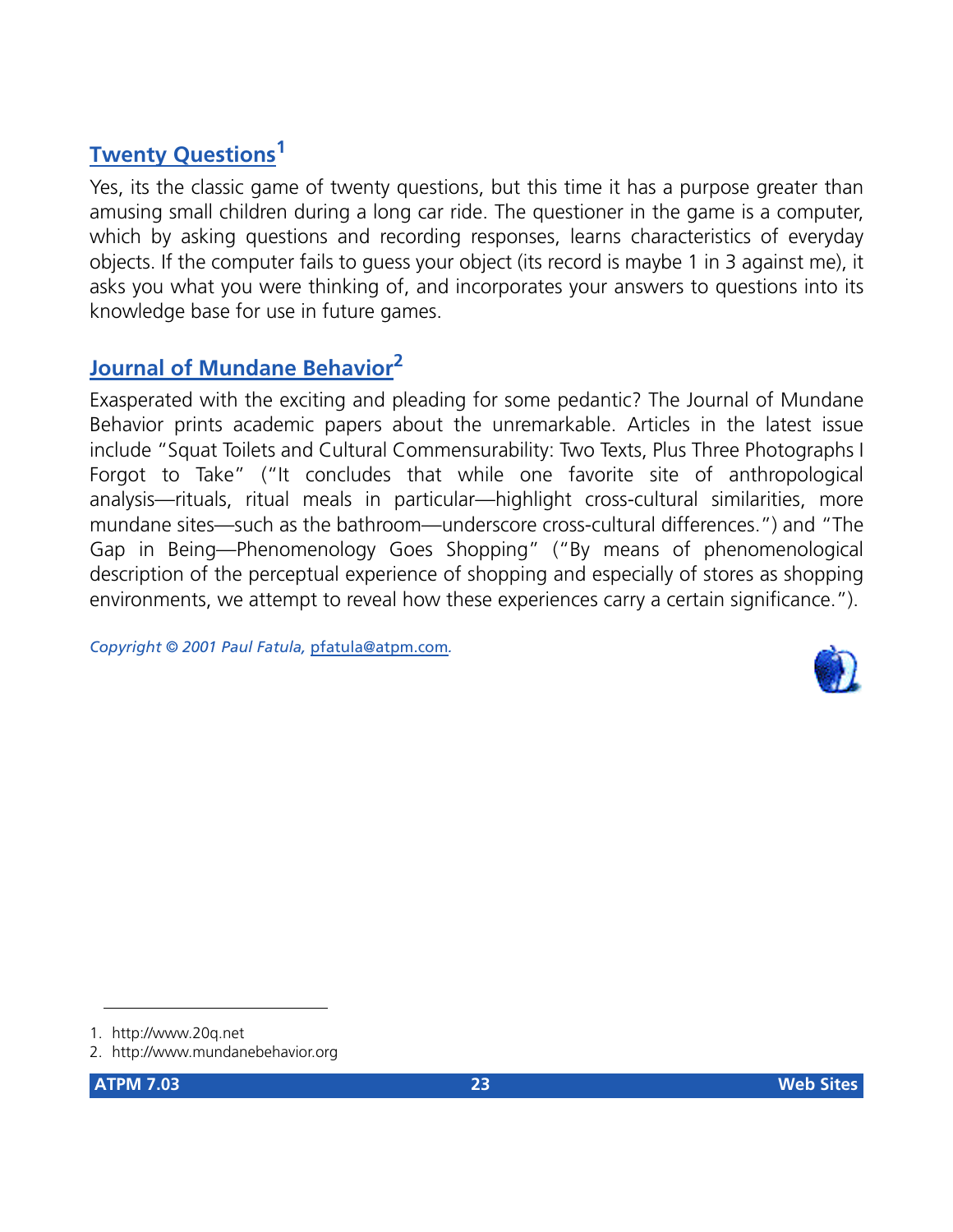## **Extras: Desktop Pictures**

# **St. Lucia**

Managing Editor Daniel Chvatik took the following [pictures](http://www.atpm.com/7.03/st-lucia/) on his summer trip to the beautiful island nation of St. Lucia. Maybe they will bring some warmth into this cold time of the year (at least in the northern hemisphere). With his luck, the trip coincided with the rain season on the island. Nevertheless, he succeeded in taking some snapshots of the two "Pitons"—the island's prominent peaks—and the surrounding landscape. Images of the island's impressive flora will appear in a future issue. The pictures were taken using an Olympus C-2000Z, and processed using Cameraid and GraphicConverter.

#### **Previous Months' Desktop Pictures**

If you haven't seen the rest of the series, it includes: [Yellowstone National Park,](http://www.atpm.com/5.03/yellowstone.shtml) [Drops,](http://www.atpm.com/5.05/drops/) [Toronto,](http://www.atpm.com/5.07/toronto/) [Niagara Falls](http://www.atpm.com/5.08/niagara/), [Monaco,](http://www.atpm.com/5.09/monaco/) [Montréal,](http://www.atpm.com/5.10/montreal/) [Bahamas](http://www.atpm.com/5.11/bahamas/), [Clouds](http://www.atpm.com/5.12/clouds/), [Aerial](http://www.atpm.com/6.01/aerial/), [Made with Macs,](http://www.atpm.com/6.02/madewithmacs/) [Landscapes](http://www.atpm.com/6.03/landscapes/), [Northwest,](http://www.atpm.com/6.04/northwest/) [Animals](http://www.atpm.com/6.05/animals/), [Spring Flora,](http://www.atpm.com/6.06/spring-flora/) [National Parks](http://www.atpm.com/6.07/national-parks/), [Insects](http://www.atpm.com/6.08/insects/), [Konstanz](http://www.atpm.com/6.08/konstanz/), [Mark](http://www.atpm.com/6.09/montgomery/) [Montgomery's Desktop Pictures,](http://www.atpm.com/6.09/montgomery/) [Konstanz Part II,](http://www.atpm.com/6.09/konstanz) [British Columbia,](http://www.atpm.com/6.10/british-columbia/) [New York](http://www.atpm.com/6.10/new-york/), [France,](http://www.atpm.com/6.11/france/) [Maine](http://www.atpm.com/6.11/maine/), [From ATPM Readers](http://www.atpm.com/6.12/from-atpm-readers/), [New York II,](http://www.atpm.com/7.01/new-york-ii/) [Washington, D.C.,](http://www.atpm.com/7.01/washington-dc/) [Lighthouses,](http://www.atpm.com/7.02/lighthouses/) [Mobius](http://www.atpm.com/7.02/mobius/), and [St.](http://www.atpm.com/7.03/st-lucia/) [Lucia.](http://www.atpm.com/7.03/st-lucia/)

#### **Downloading all the Pictures at Once**

iCab and Interarchy (formerly Anarchie) can download an entire set of desktop pictures at once. In iCab, use the Download command to download "Get all files in same path." In Interarchy, use HTTP Mirror feature.

#### **Contributing Your Own Desktop Pictures**

If you have a picture, whether a small series or just one fabulous or funny shot, feel free to send it to [editor@atpm.com](mailto:editor@atpm.com) and we'll publish it in next month's issue. Have a regular print but no scanner? Don't worry. E-mail us, and we tell you where to send it so we can scan it for you. Note that we cannot return the original print, so send us a copy.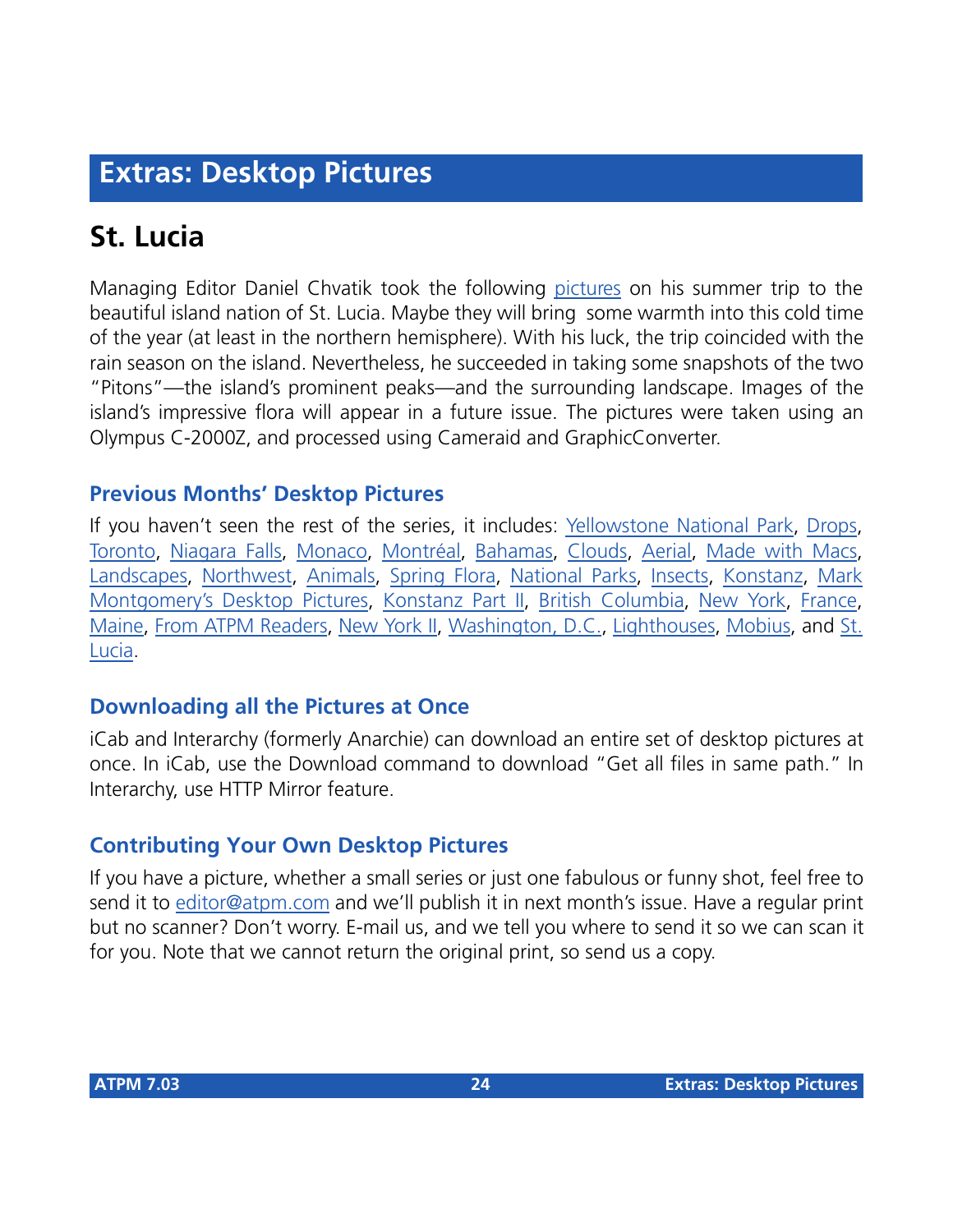#### **Placing Desktop Pictures**

#### **Mac OS 8.5 and Newer**

Go to the Appearance control panel. Click on the "Desktop" tab at the top of the window. Press the "Place Picture..." button in the bottom right corner, then select the desired image. By default, it will show you the images in the "Desktop Pictures" subfolder of your "Appearance" folder in the System Folder, however you can select images from anywhere on your hard disk.

After you select the desired image file and press "Choose," a preview will appear in the Appearance window. The "Position Automatically" selection is usually fine. You can play with the settings to see if you like the others better. You will see the result in the little preview screen.

Once you are satisfied with the selection, click on "Set Desktop" in the lower right corner of the window. That's it! Should you ever want to get rid of it, just go to the desktop settings again and press "Remove Picture."

#### **Mac OS 8.0 and 8.1**

Go to the "Desktop Patterns" control panel. Click on "Desktop Pictures" in the list on the left of the window, and follow steps similar to the ones above.

#### **Random Desktop Pictures**

If you drag a folder of pictures onto the miniature desktop in the Appearance or Desktop Pictures control panel, your Mac will choose one from the folder at random when it starts up.

#### **DeskPicture**

An alternative to Mac OS's Appearance control panel is Pierce Software's DeskPicture, [reviewed](http://www.atpm.com/5.10/roundup.shtml) in issue 5.10 and available for [download](http://www.peircesw.com/DeskPicture.html).

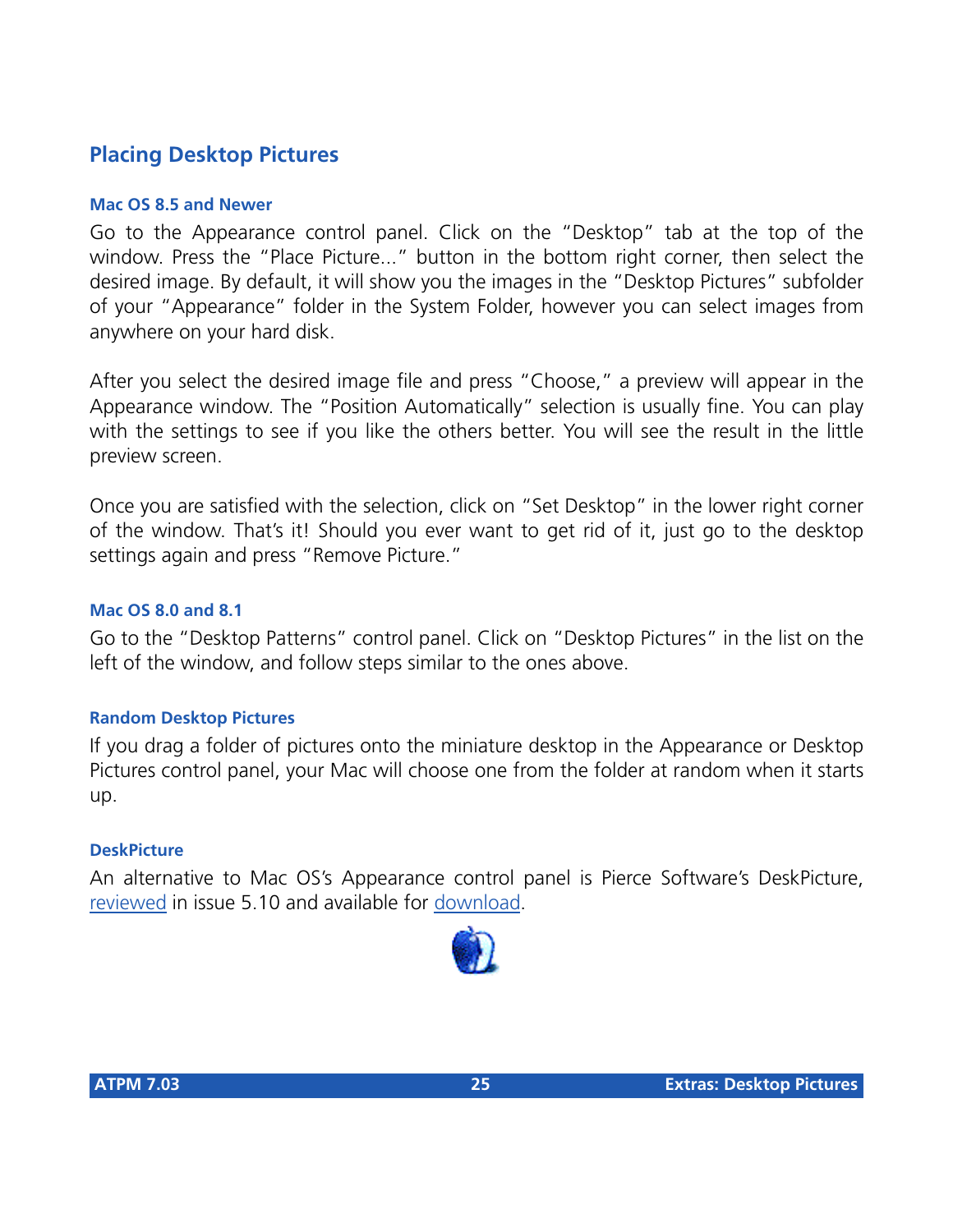**Developer:** Lucky Tech [\(product page\)](http://bosswave.com/mouse/finring/index.shtml) **Price:** \$80 (including shipping) **Requirements:** Mac with USB port

GOOD

Mousing devices have come a long way since they were first introduced. Multiple buttons have been added and shapes have changed. We've

seen trackballs and trackpads and touchscreens and joysticks and graphics tablets and optical mice and wireless mice…there are even foot-controlled mice and head-controlled mice. Just when you think there's no more room for new ideas in mousing, along comes the Cat Eye FinRing from Lucky Tech.



Different from any mouse I've seen before, the FinRing is a mouse that you wear on your right index finger. It's wireless, sending its signal to a small receiving unit that plugs into your USB port. Surprisingly, no special software is needed; your Mac reads the signals just as though they were coming from any standard mouse.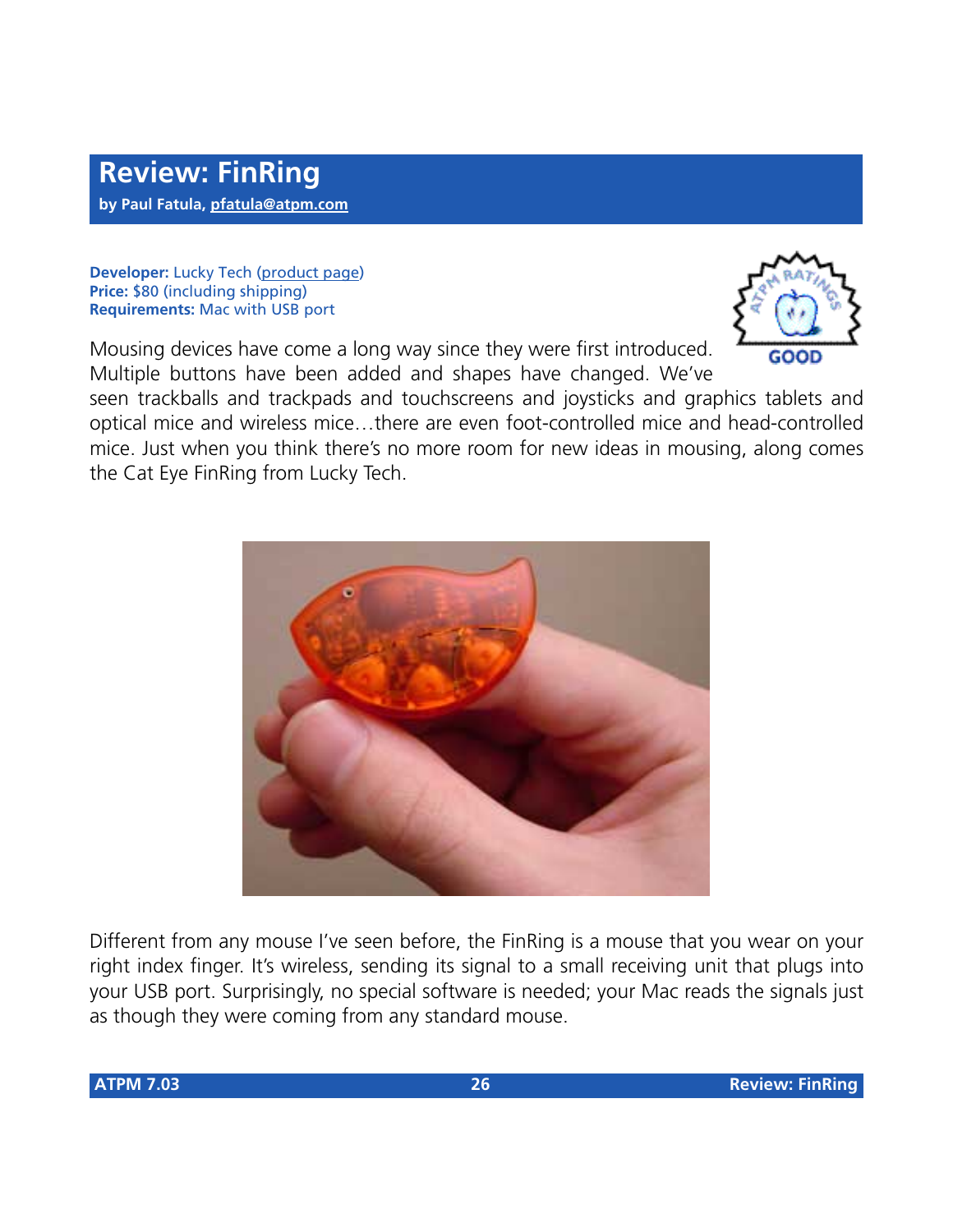#### **The Buttons**

There are two buttons on the finger unit. The left side of the larger button is used to click the mouse. The right side of the larger button toggles the cursor-movement on or off, so the mouse won't be scampering around while you type. (The mouse click button is always active). For Windows users, there's a second, smaller button, to the right of the large one, though on the Mac, the second mouse button just performs a regular click.



I have two complaints about the buttons of the FinRing. First, having one large button, one side of which activates the mouse and the other side of which clicks, is foolish. It is far too easy, especially considering the relative smallness of the FinRing itself, to accidentally click the wrong side of the button, or, as I often do, to click both sides of the button at once. My second complaint is that the buttons are quite stiff (and haven't loosened up noticeably over time). Ergonomically, this isn't good, because it makes your thumb do more work than it should have to do…and since the mouse is on your index finger, that finger has to push back against the thumb's pressure every time you click. After prolonged FinRinging, my thumb starts to ache, far sooner than it would with ordinary mouse use.

As I use the FinRing, I'll occasionally experience what I've come to call a "ghost click": the computer behaves as though I clicked the mouse, even though I didn't. Needless to say this can be pretty annoying, especially if the mouse pointer happens to be over a button at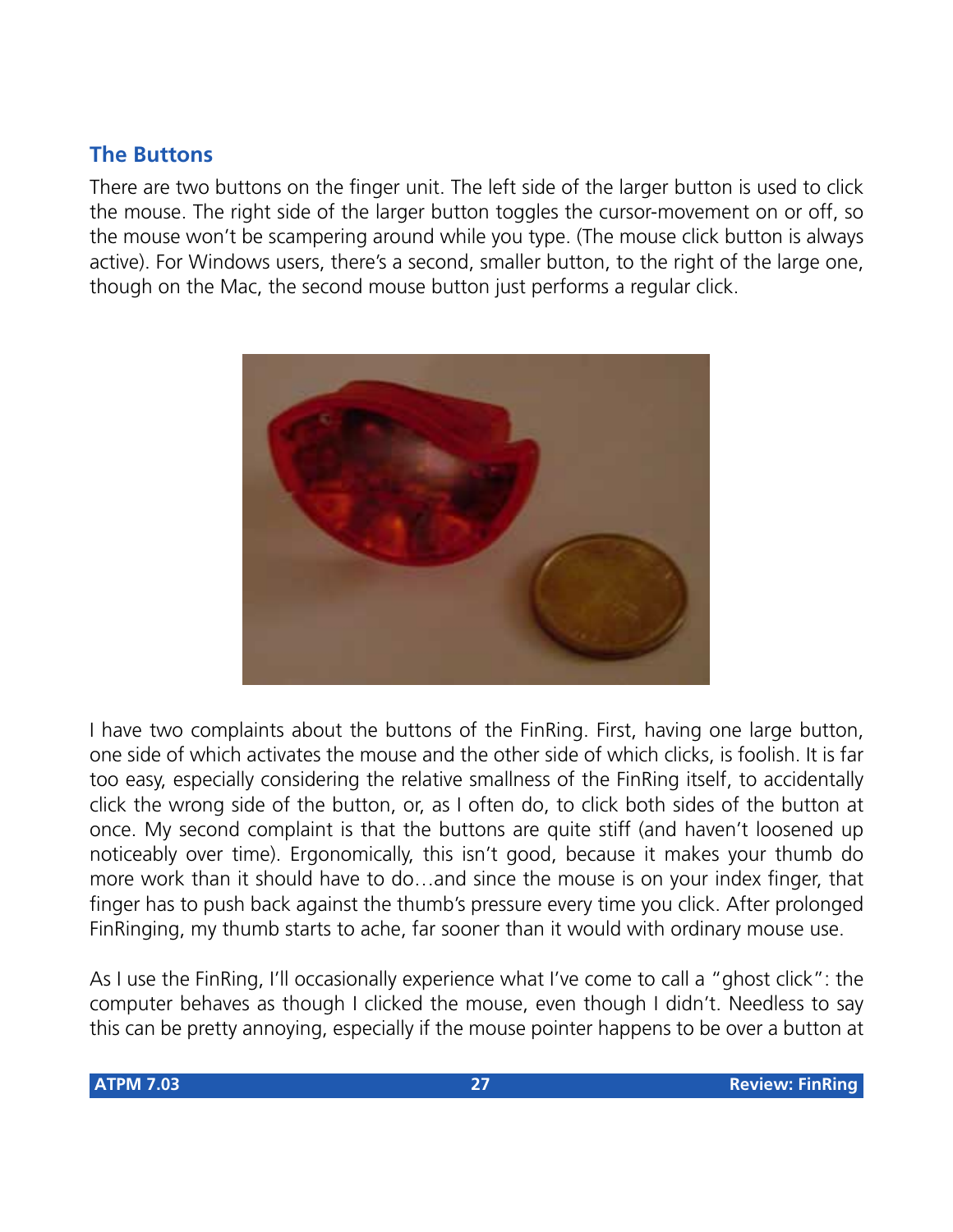the time, or if I'm trying to type. It's pretty rare that this happens, but it is an issue. Unfortunately, it's far, far more of a problem when I try to use the FinRing with my Wallstreet PowerBook, using a PC Card USB adapter: the "ghost clicks" happened so frequently that I had no choice but to give up on using the FinRing on that computer. I don't have any PowerBooks with built-in USB to test the FinRing on, but I'd suspect it would work fine, and that the problem I experienced is an issue with the PC Card adapter. FinRing would hardly be the only USB product that requires built-in USB to function properly.

#### **Moving the Mouse**

It takes some time to get used to using the FinRing. It isn't motion-activated, but rather tilt-activated. Starting off with the surface of the FinRing parallel to the floor, press the button to activate mouse motion. Then, tilt the FinRing in the direction you want your mouse to move. You can picture this as a sort of a joystick-without-the-joystick, so to speak. I thought originally "oh, you tip it so it angles down in the direction you want the mouse to move." That works for left-right motion, but it's actually the opposite for up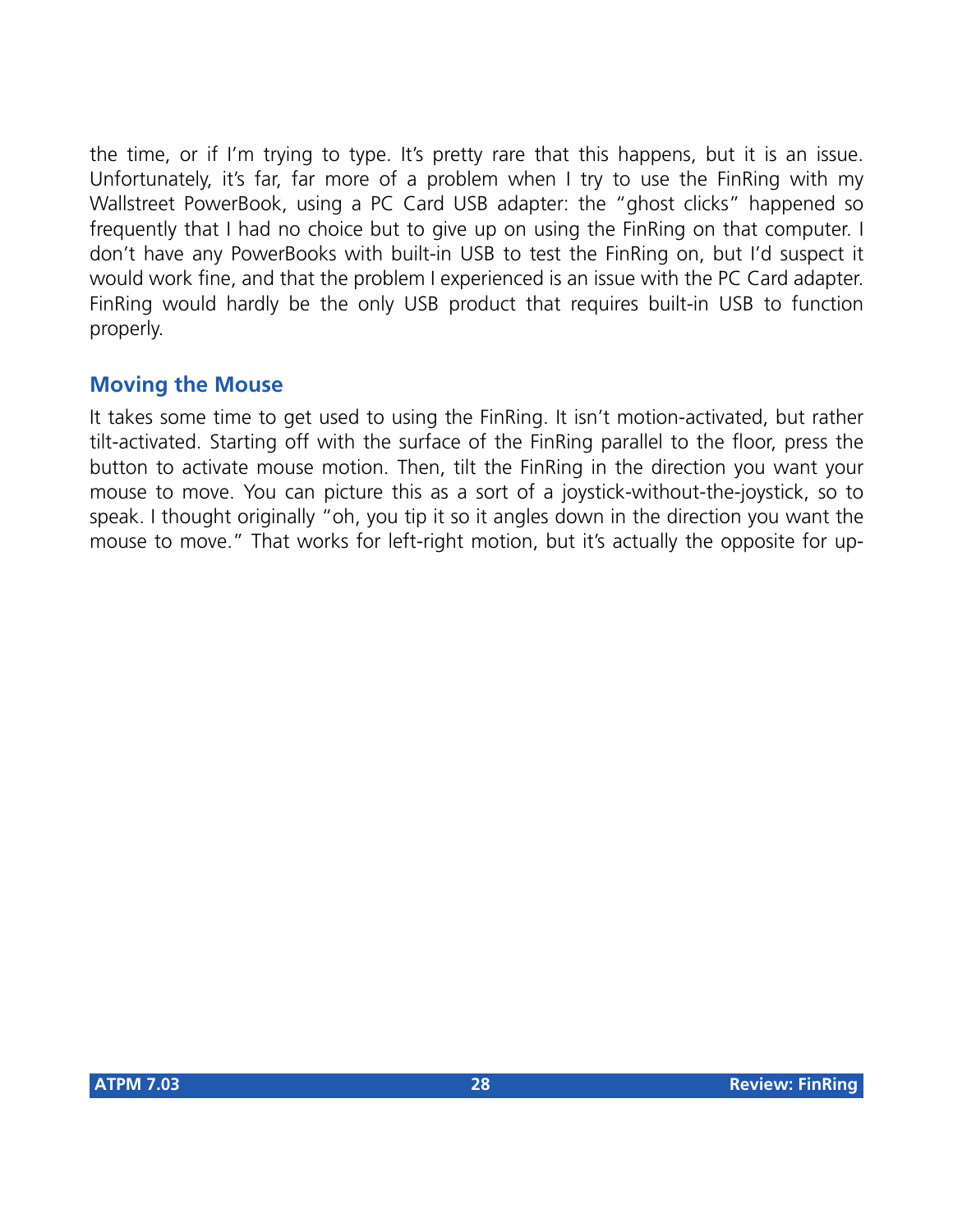down movement. Diagonals, needless to say, drove me bonkers. Once I got used to it, though, it was fine. The greater the angle of tilt, the faster the mouse moves across the screen.



The FinRing has to be pretty close to its receiver; even in the best of situations, performance deteriorated at a distance of more than two or three feet. If you want to work at a greater distance, the FinRing comes with a small antenna which lets you work from as far as 15 feet away. Unfortunately, leaving in the antenna all the time isn't an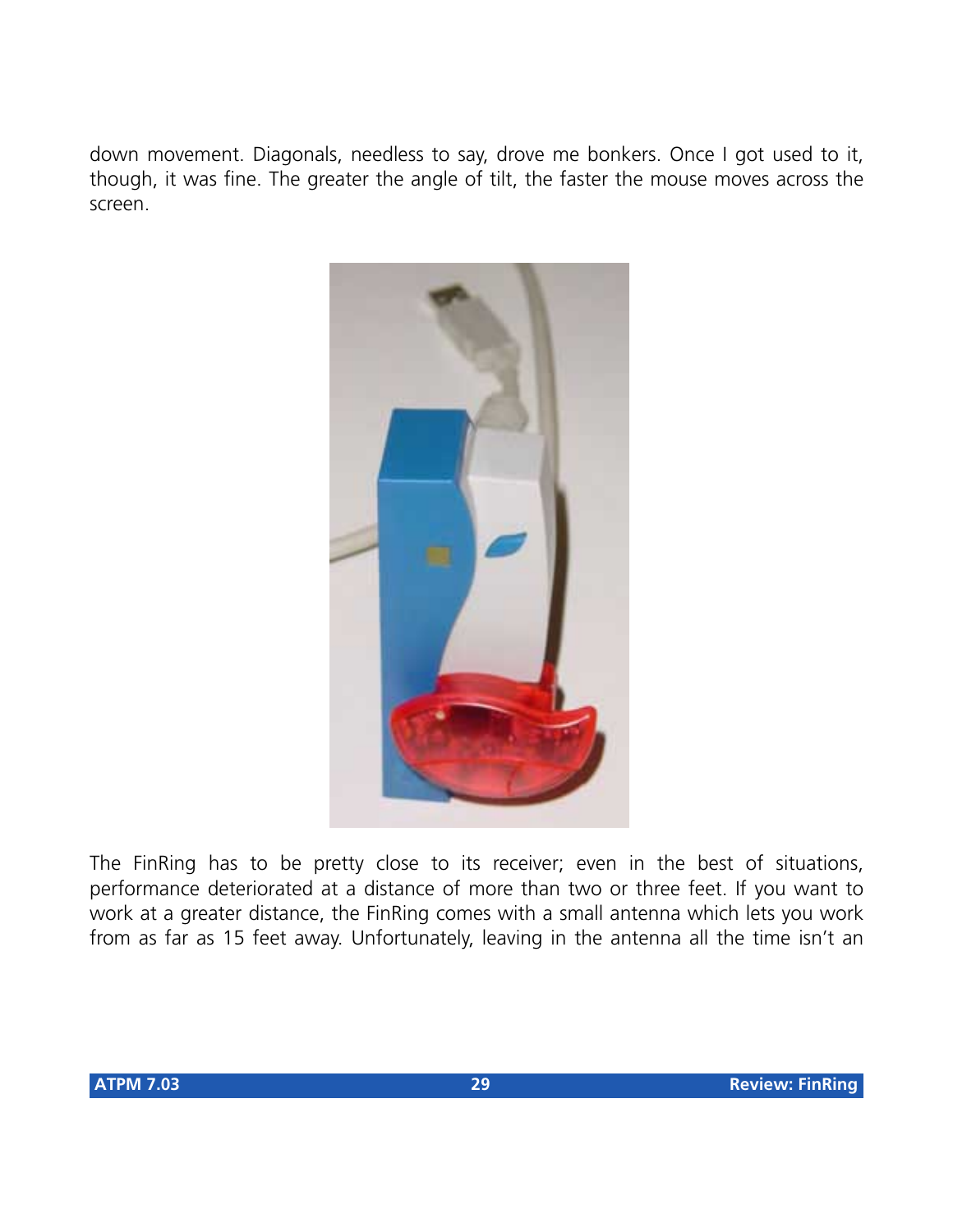option: the FinRing is designed so that you can leave it on your finger while typing, but if you leave the antenna in, it points across the keyboard, making typing pretty much impossible.



Even after spending a good amount of time using the FinRing, I find myself reaching for my trackball when I have a lot of mousing to do, or when I need to do anything precise. I still sometimes (about 1/3 of the time) overshoot my target when using the FinRing, and have to carefully backtrack to where I want my cursor to be. Perhaps part of my difficulty is that by its nature, the FinRing provides no tactile feedback. With a regular mouse, you feel the mouse's motion across the surface; with a trackball, you feel the ball move against your fingertips. All the FinRing gives you is the angle of your hand against the air; there's nothing to push against.

Occasionally, movement gets shaky, and the cursor either doesn't go quite where I meant it to, or stalls a moment before it gets going. I also sometimes experience axis-only motion. Instinctively (I guess), I respond by jerking my hand's angle in the direction I want the cursor to go, and then it responds. But of course jerking is very imprecise motion, so then I have to reposition the cursor again. Moving the FinRing closer to the receiving device seems to help prevent this problem.

I find it especially difficult to drag with the FinRing. It's the same operation as on a normal mouse—hold down the mouse button and move—but with my thumb pressed against the tip of my index finger, I find it very difficult to tilt my wrist so the top of my hand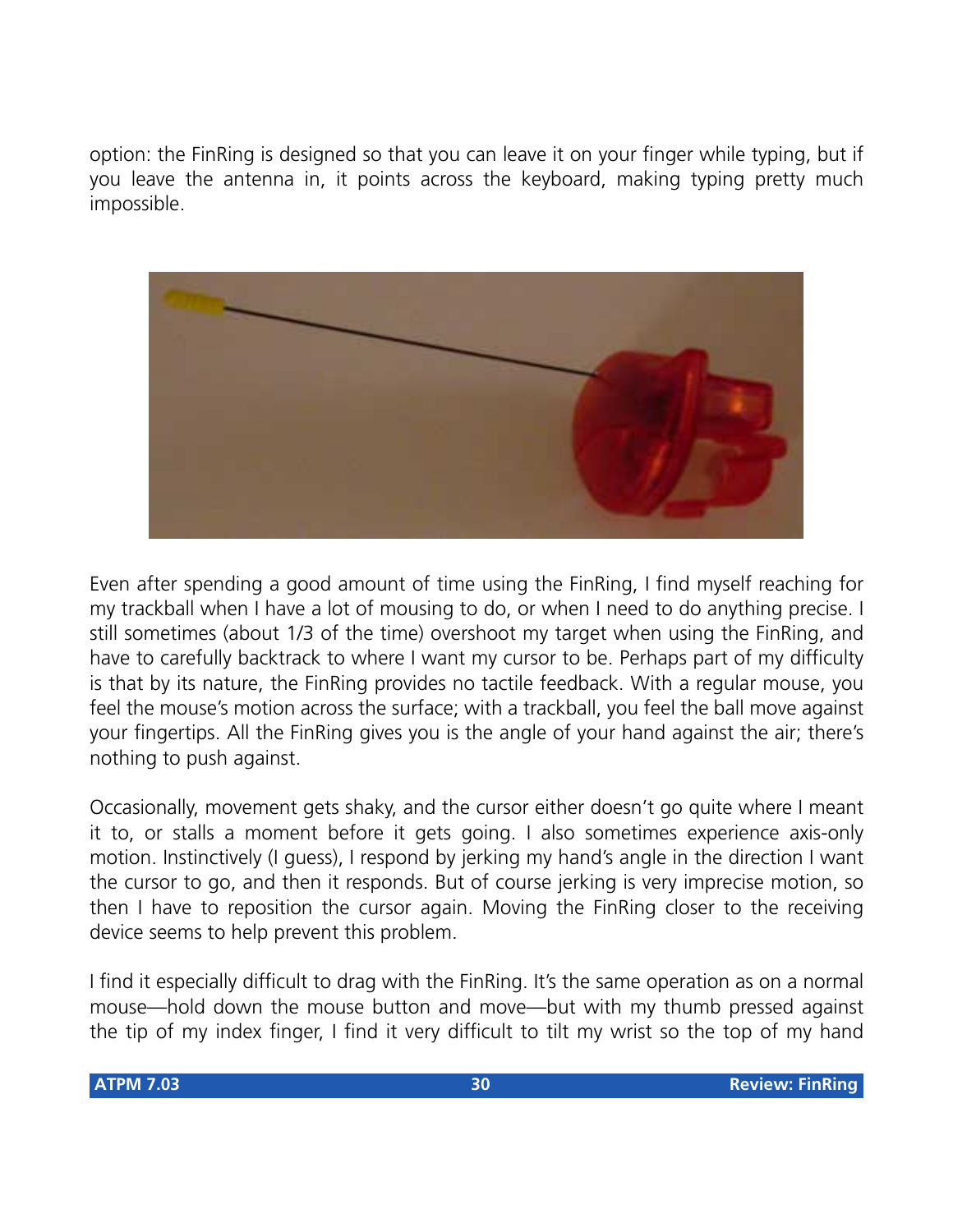points down. I end up having to bend at the elbow for vertical and at the wrist for horizontal. (When I'm not holding down a button, I can "cheat" on vertical motion by using my thumb to rotate the FinRing slightly on my finger if I can't bend my wrist as far as I'd like for fast downward mouse movement.)



#### **Fun**

The best thing about the FinRing is watching other people react to it. They see it on my finger as I'm walking around and ask what it is. Better yet, I'll show someone something on my computer, opening a program, moving from window to window, selecting menu items… all without touching my mouse. At first they don't notice, but suddenly it dawns on them, "How are you doing that?" If you like hardware toys, you'll probably like the FinRing just for its "wow" factor. (Just don't try to use it as your primary mouse; that can get frustrating after a while.)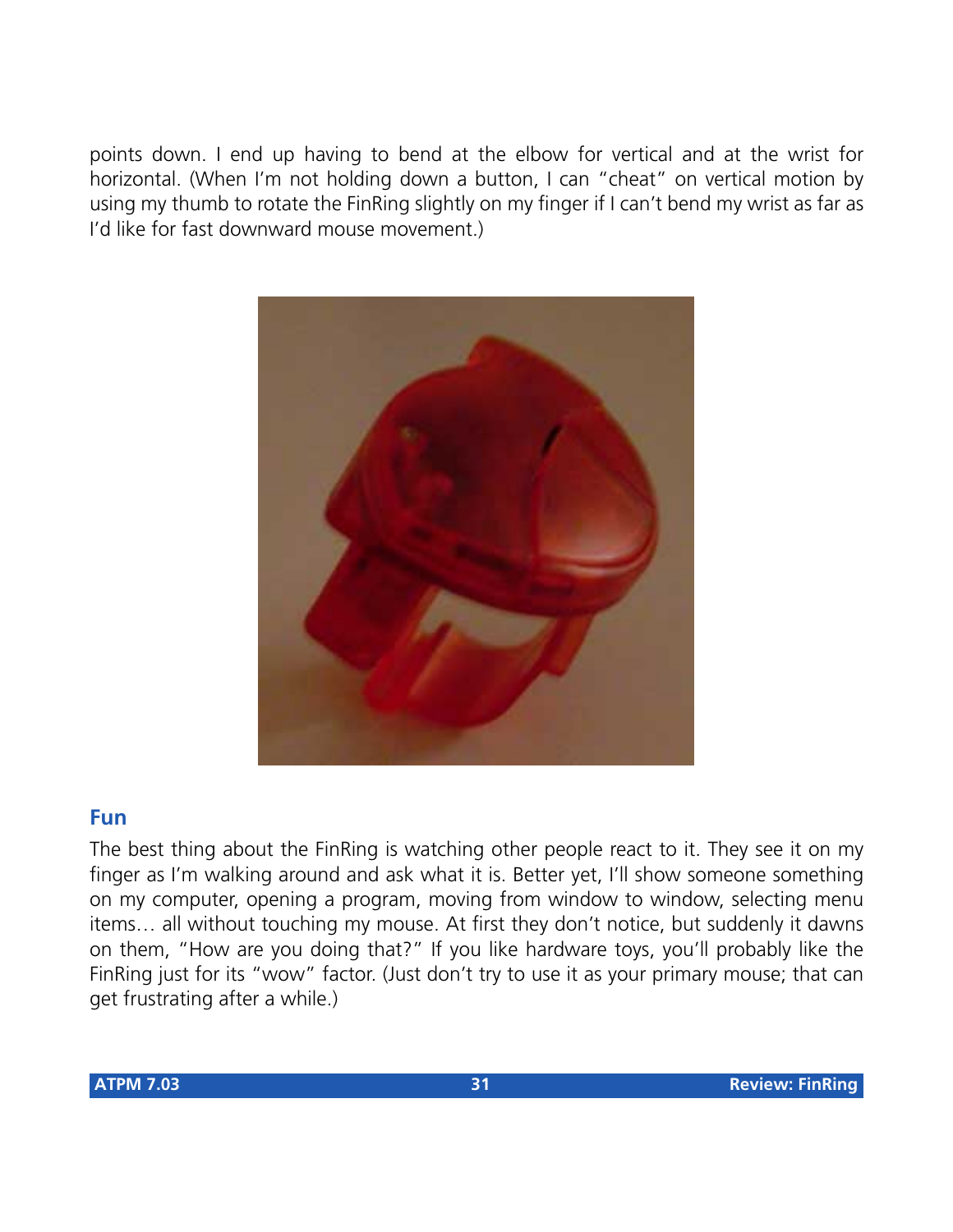#### **Conclusion**

The FinRing is definitely unique in my experience. Its small form factor would appeal, I think, to trackpad-haters who work on PowerBooks, as long as it's a new enough PowerBook to have USB built in. And it's definitely fun to show off to your friends. While your results may vary, I found it difficult to reliably make precise mouse movements with the FinRing; perhaps I need more physical feedback from an input device than the FinRing, by its design, can provide. The "ghost clicks" and occasional movement problems, probably caused by some sort of interference with the transmission from the mouse to its receiver, can also be troublesome.

*Copyright © 2001 Paul Fatula,* [pfatula@atpm.com](mailto:pfatula@atpm.com)*. Reviewing in ATPM is open to anyone. If you're interested, write to us at* [reviews@atpm.com](mailto:reviews@atpm.com)*.*

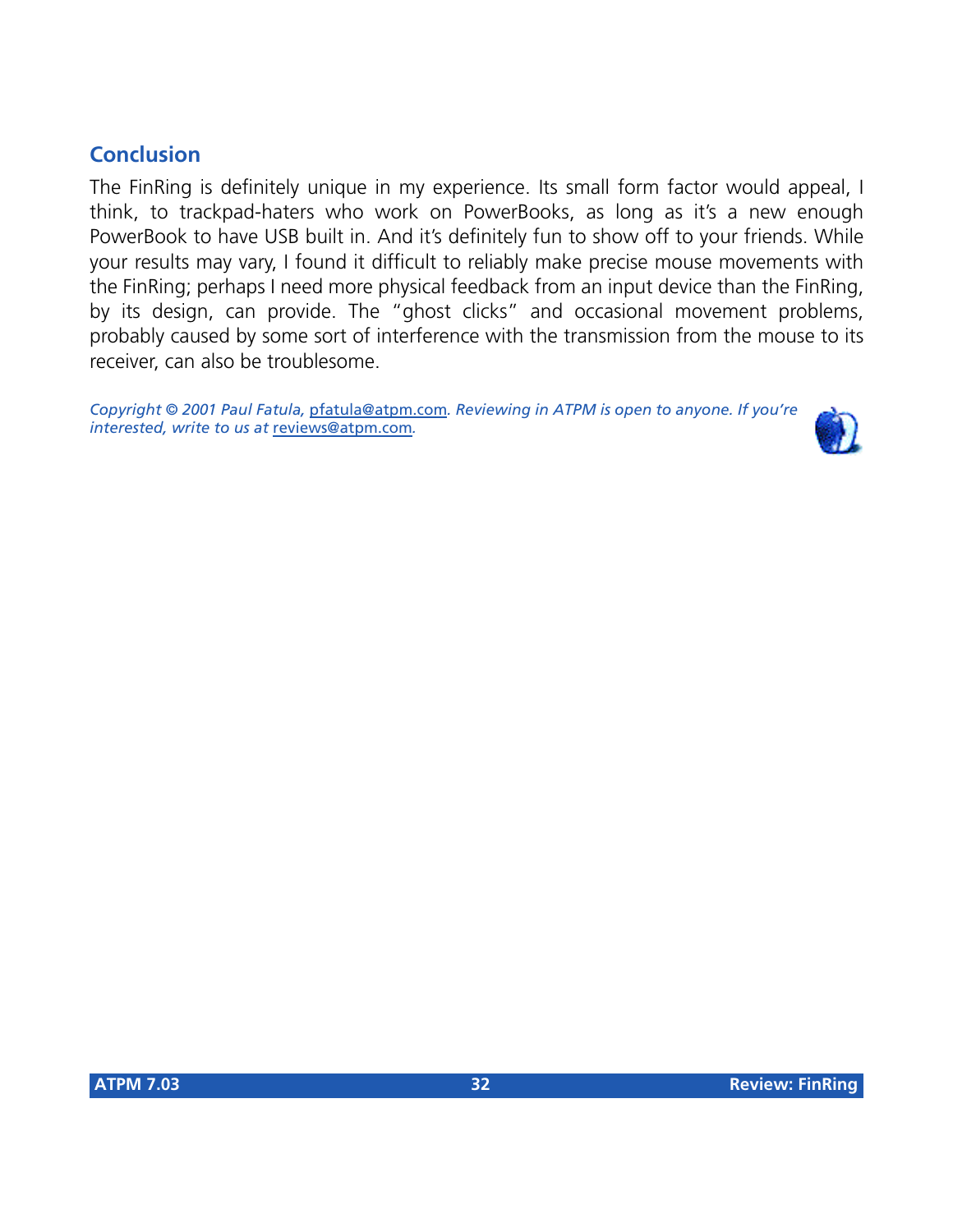**by Gregory Tetrault, [gtetrault@atpm.com](mailto:gtetrault@atpm.com)**

**Developer:** [Inspiration Software, Inc.](http://www.inspiration.com) **Price:** \$69 (list); \$40 (upgrade); volume and educational discounts available. **Requirements:** System 7.0, 640 x 480 display with 16 colors. **Recommended:** Mac OS 7.6, 30 MB hard disk space, Web browser, printer. **Trial:** Fully-featured (30 days)



Inspiration can best be described as a visual aid for outlining, conceptualizing, and planning. You use Inspiration to create flow charts, brainstorming diagrams, concept maps, and text outlines.



To install you must turn off anti-virus software, insert the CD-ROM, and double-click the Inspiration 6 Install icon. Upon quitting the installer launches Inspiration, ready to use.

#### **Using Inspiration**

Inspiration has two main views: Diagram and Outline. You can switch between these views by clicking the icon in the upper left, by choosing the first item in the View menu, or by pressing Command-T. (Commonly used functions use all three access mechanisms. Less frequently used functions can be accessed using keyboard shortcuts or menu choices, and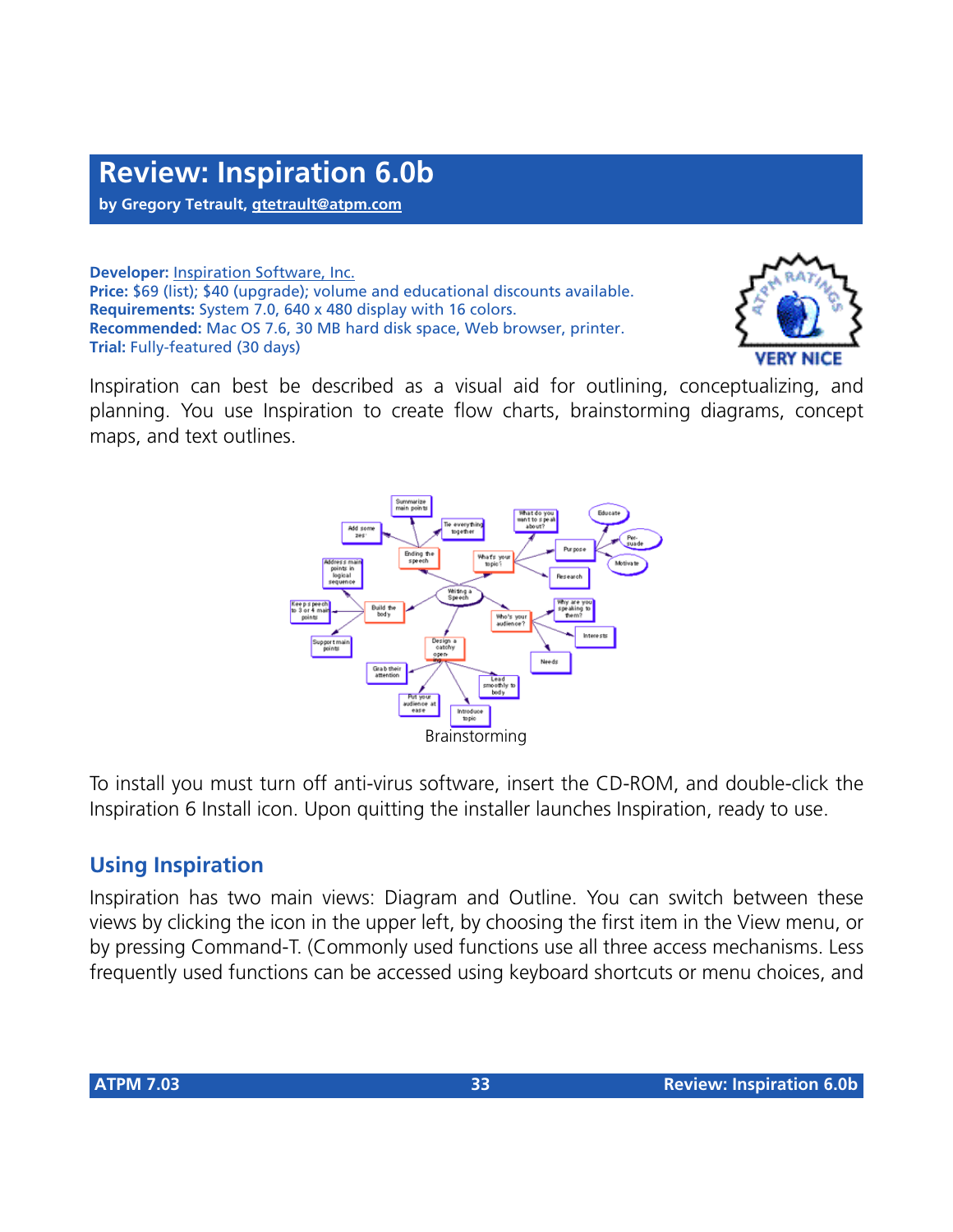rarely used functions have only menu choices.) You can start with a blank document, or you can use a template. Inspiration 6 comes pre-installed with 27 templates, and you can edit existing templates or create your own.



Diagram View

If you begin in diagram view, your first task is to choose a "look." Inspiration comes with 75 symbol libraries, ranging from standard boxes and ovals, to numbered boxes, to pictures of plants, animals, flags, etc. You can also choose your link type: standard (straight lines), auto-90 (only vertical and horizontal lines), and curved (with three or four Bézier-type handles). A diagram can contain any number of symbol and link styles. You can use the marquee selector to highlight any diagram elements. The Symbol menu has options to align, space, arrange, and group diagram symbols. The Link menu lets you select arrowhead size and style, link style, link direction, etc. The Edit menu lets you select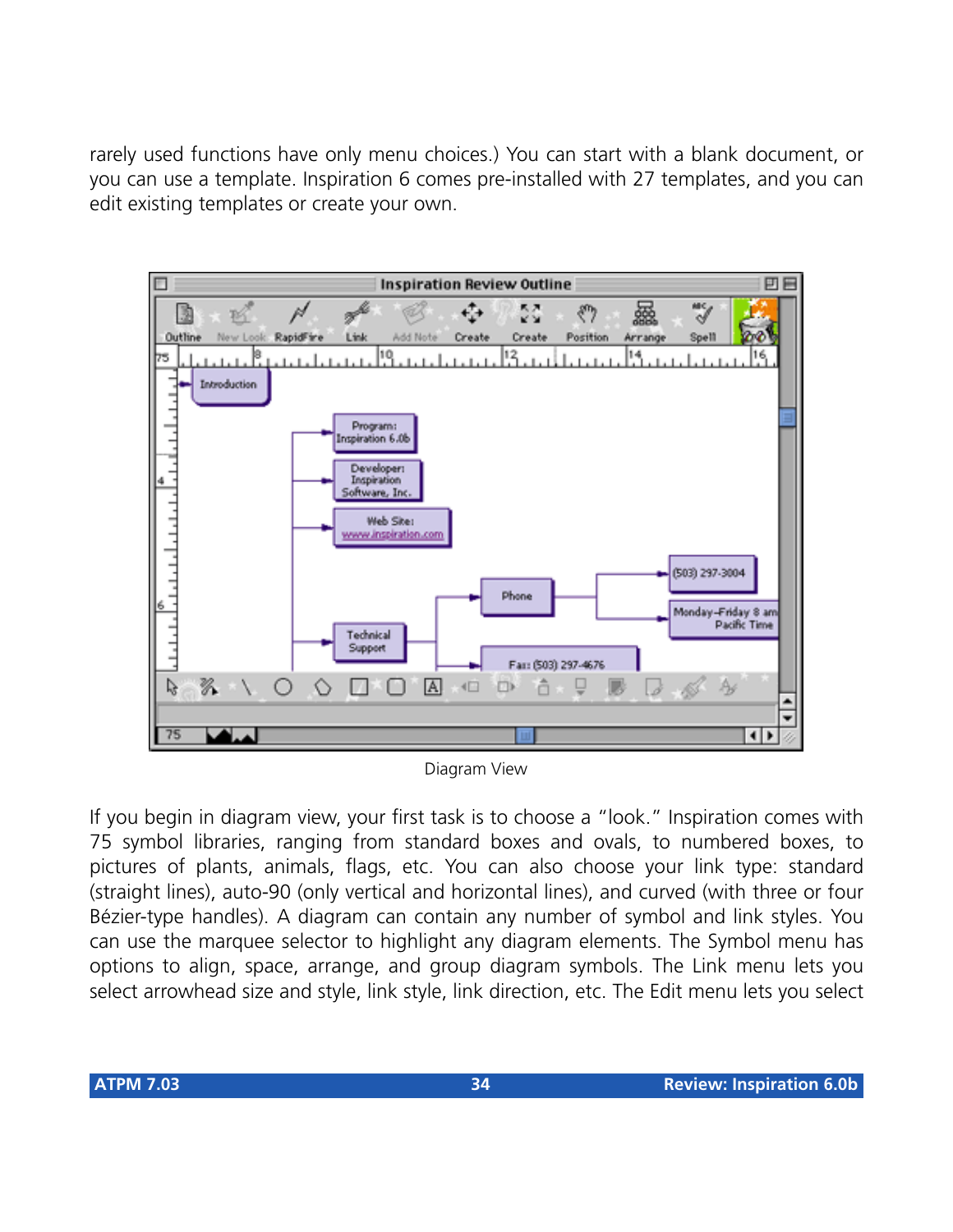all elements, just symbols, just links, just draw objects, just subtopics, and just one level of topics. You can then clean up your drawing by aligning symbols, straightening links, making all symbols the same size, etc.

Outline view converts your diagram into a Harvard-style outline. You can work entirely within the outline view, or you can switch between outline and diagram views. As you add topics and subtopics, Inspiration automatically adds the corresponding diagram objects using the graphic and link styles you selected (or the default diagram style if you didn't choose a different one). You can rearrange topics and sub-topics by clicking and dragging; you can also promote or demote topics by selecting them and clicking on the Left or Right buttons (or by pressing shift-left arrow or shift-right arrow).



**Outline**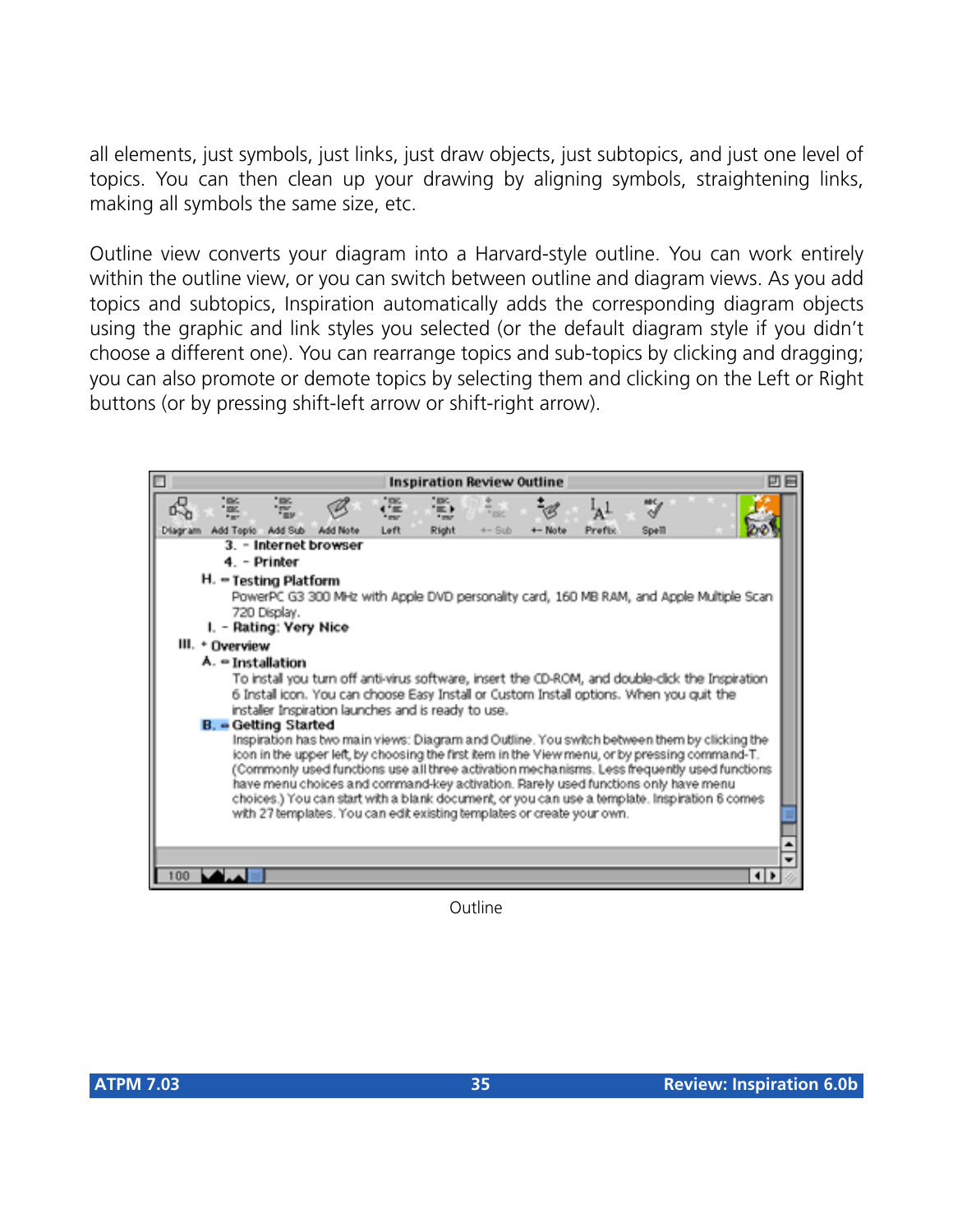A new feature of Inspiration is the ability to add URL links within the outline view. Links can point to a Web site or to a file on your computer or local network, and clicking the link opens the file in your Web browser. The easiest way to insert a link is to view the file or Web site in your Web browser, then copy the URL into the URL Hyperlink dialog box.

| <b>URL Hyperlink</b>     |                  |  |  |
|--------------------------|------------------|--|--|
| <b>Hyperlink Text</b>    | Remove Hyperlink |  |  |
| template                 |                  |  |  |
| <b>Hyperlink Address</b> | OK               |  |  |
| http://                  | Cancel           |  |  |
|                          |                  |  |  |
|                          |                  |  |  |

Hyperlink Dialog Box

Examples of diagrams and charts created with Inspiration can be viewed on Inspiration Software's Web site. Examples include a [story Web,](http://www.inspiration.com/diagrams/ed/sarah.html) a [concept map,](http://www.inspiration.com/diagrams/ed/conceptmap2.html) and [government](http://www.inspiration.com/diagrams/ed/branches.html) and [mathematical](http://www.inspiration.com/diagrams/ed/polynomial.html) flow charts.

#### **Documentation**

Inspiration ships with a 123-page "Getting Started" manual. The manual gives installation instructions, a brief overview of Inspiration, and a tutorial. The appendices show all the pre-built templates and describe the benefits of each.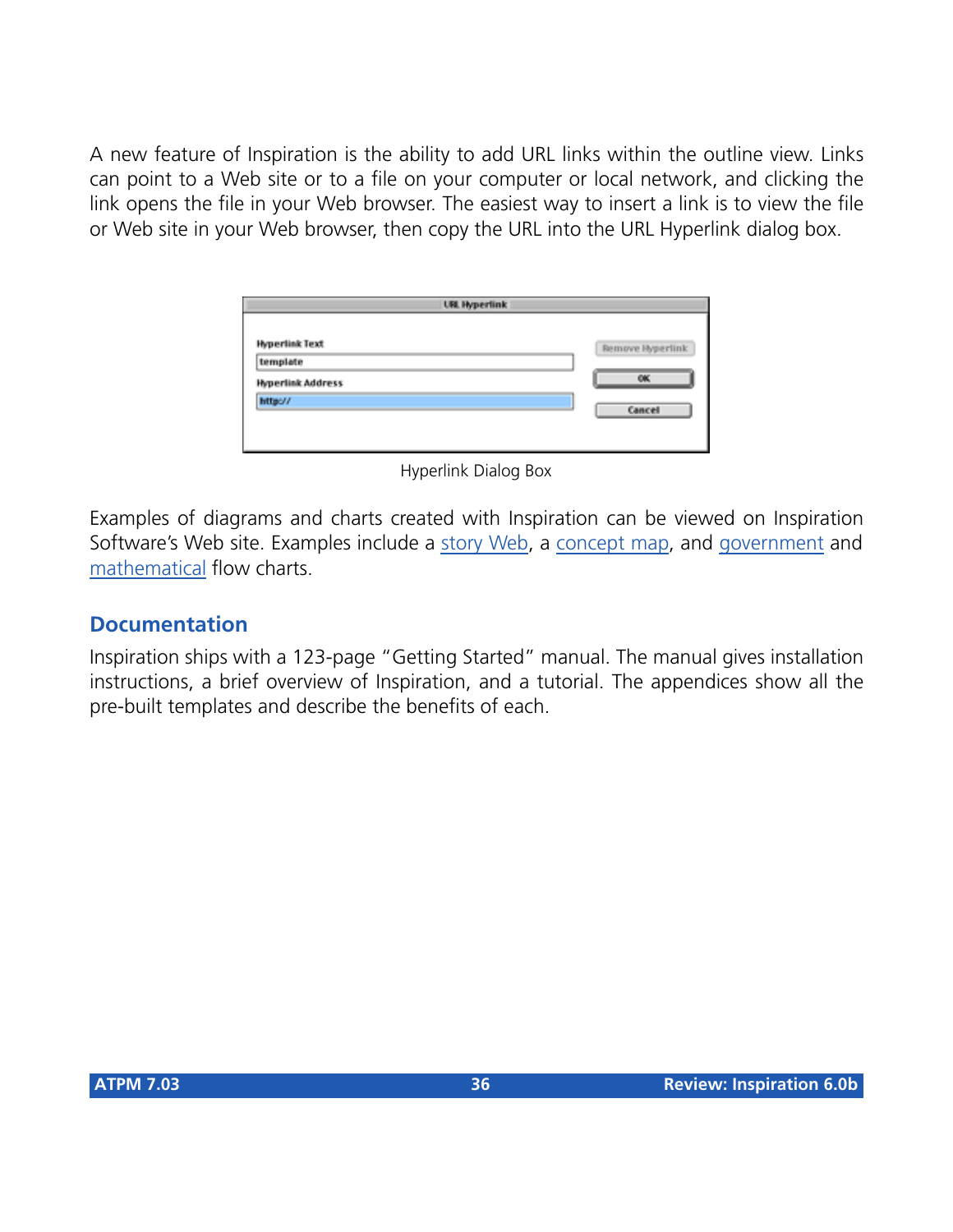The "Getting Started" manual, the 231-page "Inspiration User's Manual" and a 26-page "Symbol Libraries" document are all included as Adobe Acrobat PDF documents. The user manual describes in detail all of Inspiration's menus and commands. Online help uses the QuickHelp application.

| ØП<br><b>Inspiration Help</b>                                                                                                 |
|-------------------------------------------------------------------------------------------------------------------------------|
| <b>日 米心日</b><br><b>20 % △ G</b><br>$B$ $*$ $\Omega$ P                                                                         |
| Keyword:                                                                                                                      |
| Welcome to Help                                                                                                               |
| Use the Help system to learn more about Inspiration® 6.                                                                       |
| Find answers to your questions.                                                                                               |
| Learn how to create diagrams using symbols, text and links.                                                                   |
| Learn how to create symbols using the Draw tools and add your new symbols to<br>the symbol library.                           |
| Learn how to create and organize outlines.                                                                                    |
| Learn how to add Internet access to your diagrams and outlines                                                                |
| Learn how to enhance your diagrams and outlines using text, symbol, line, link<br>and color options.                          |
| Learn how to customize Inspiration using templates and options for setting<br>margins, headers and footers, and default font. |
| Copyright notice                                                                                                              |
|                                                                                                                               |
|                                                                                                                               |

Online Help

#### **Strengths**

- Flexible diagramming from formal flow charts to freeform concept maps.
- Able to work in either diagram or outline mode.
- Wide variety of prebuilt templates and ability to create custom templates.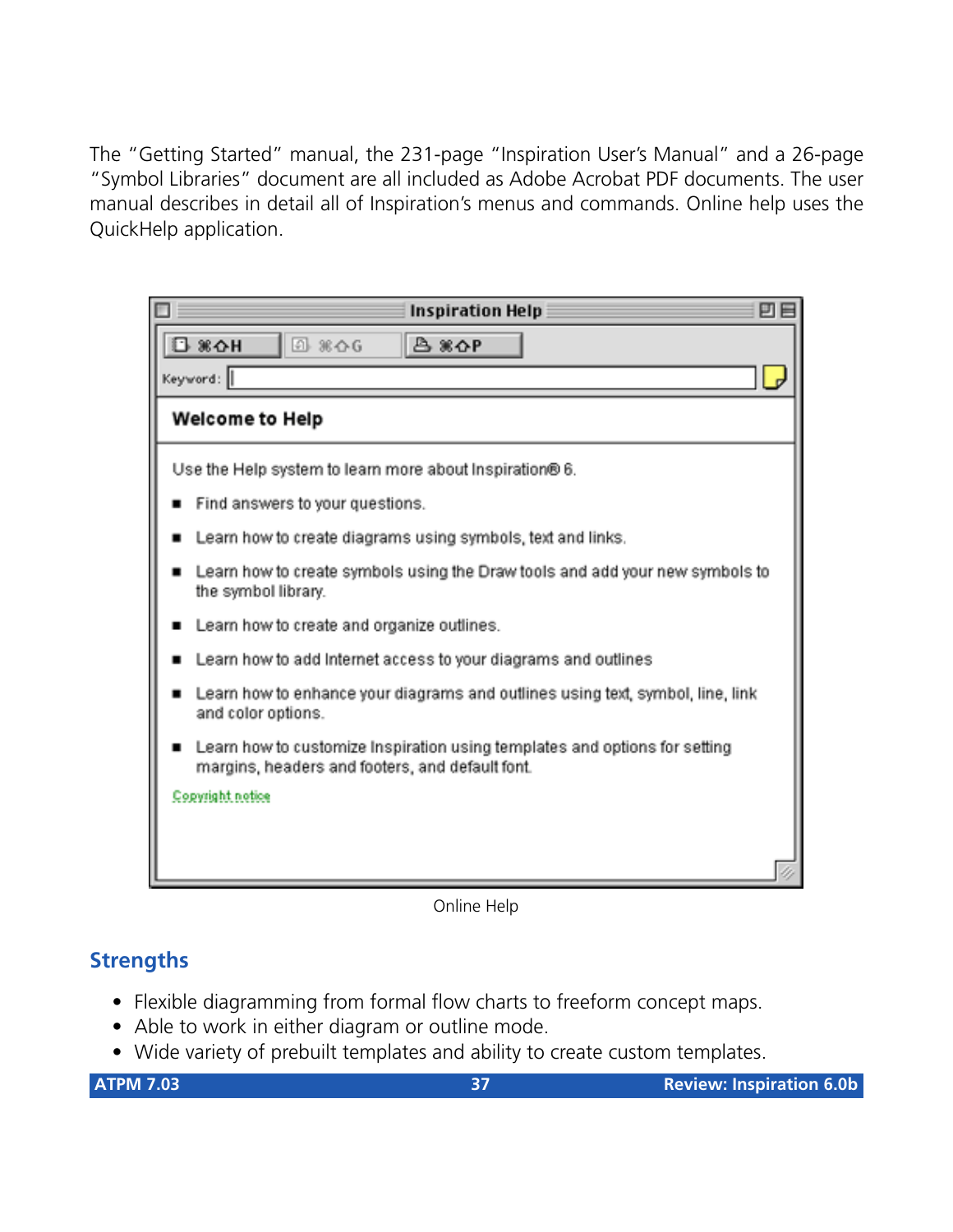- Rapid-fire mode that lets you add diagram elements and topics on the fly.
- Hyperlinks to Web sites and local Web browser documents.
- Can paste pictures and graphics into diagrams.

#### **Weaknesses**

- Editing and cleaning-up diagrams can be time-consuming.
- Only one outline style.
- Cannot drag and drop files to create hyperlinks.
- Can only link to documents viewable in Web browsers.
- No drawing tools.

#### **The Bottom Line**

Inspiration remains the best product for creating visual aids to thinking or planning. New users can readily create simple diagrams and outlines, and experienced users can create elaborate outlines, flow charts, and concept maps. I highly recommend Inspiration to educators. I used it as a teacher at a medical school to prepare lectures and problemsolving sessions, and I also use Inspiration to diagram complex topics for myself. Students can benefit from using Inspiration to help study and to help prepare outlines and written assignments. Inspiration is a great tool for anyone who conducts brainstorming sessions, especially if the diagram-in-progress can be displayed on a whiteboard connected to a computer.

*Copyright © 2001 Gregory Tetrault,* [gtetrault@atpm.com](mailto:gtetrault@atpm.com)*. Reviewing in ATPM is open to anyone. If you're interested, write to us at* [reviews@atpm.com](mailto:reviews@atpm.com)*.*

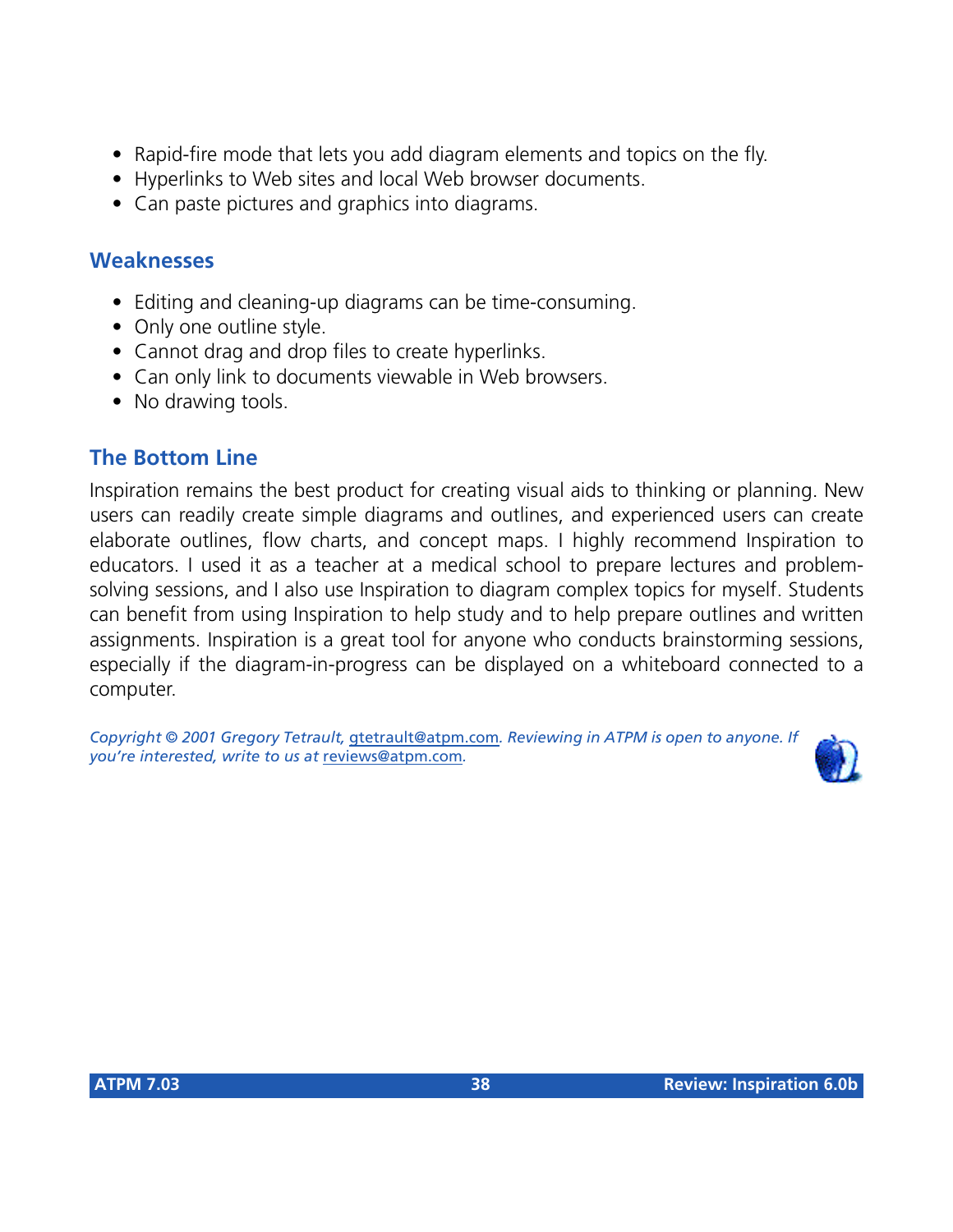**by Eric Blair, [eblair@atpm.com](mailto:eblair@atpm.com)**

**Developer:** [Bains Software](http://bains.hypermart.net) **Price:** \$10 (list) **Requirements:** Mac OS 7.6, Appearance Manager. **Trial:** Full-featured (no limit)



I'll admit it. I love e-mail. Without it, I don't know how I would have kept in touch with my friends once we all went off to college. There are work places that would screech to a halt if their e-mail were cut off. If it were not for e-mail, I seriously doubt that this very publication would be possible.

One of the advantages of e-mail is that you can, theoretically, read it anywhere that there's a computer. Unfortunately, this is also one of e-mail's disadvantages—how are you going to get to your e-mail? You could download a full-fledged e-mail client like Outlook Express or Eudora, but that's overkill for most things. There are always Web-based services like [Yahoo! Mail](http://mail.yahoo.com) and [PandaMail,](http://www.pandamail.net) but these have their own limitations.

When I'm not at my computer, I like to be able to check my e-mail. I also want it available on my computer so that I can keep it filed away for future reference. I know about the methods I mentioned because I tried them myself and never felt completely satisfied. For cases like these, a program like Mail Beacon fills the void.

#### **Stranger at a Strange Computer**

The company I work for uses Lotus Notes for e-mail. Beyond basic e-mail and scheduling, I don't know much about Notes. That being the case, I can't use Notes to check my e-mail on any other accounts. Mail Beacon gives me a small application (it only takes 2.4 MB of hard drive space and 3850 KB of RAM) that can check other accounts, show me any messages on the e-mail server, and even allows me to send e-mail to others.

Mail Beacon is very simple to use but has some surprisingly advanced features for such a small and inexpensive program.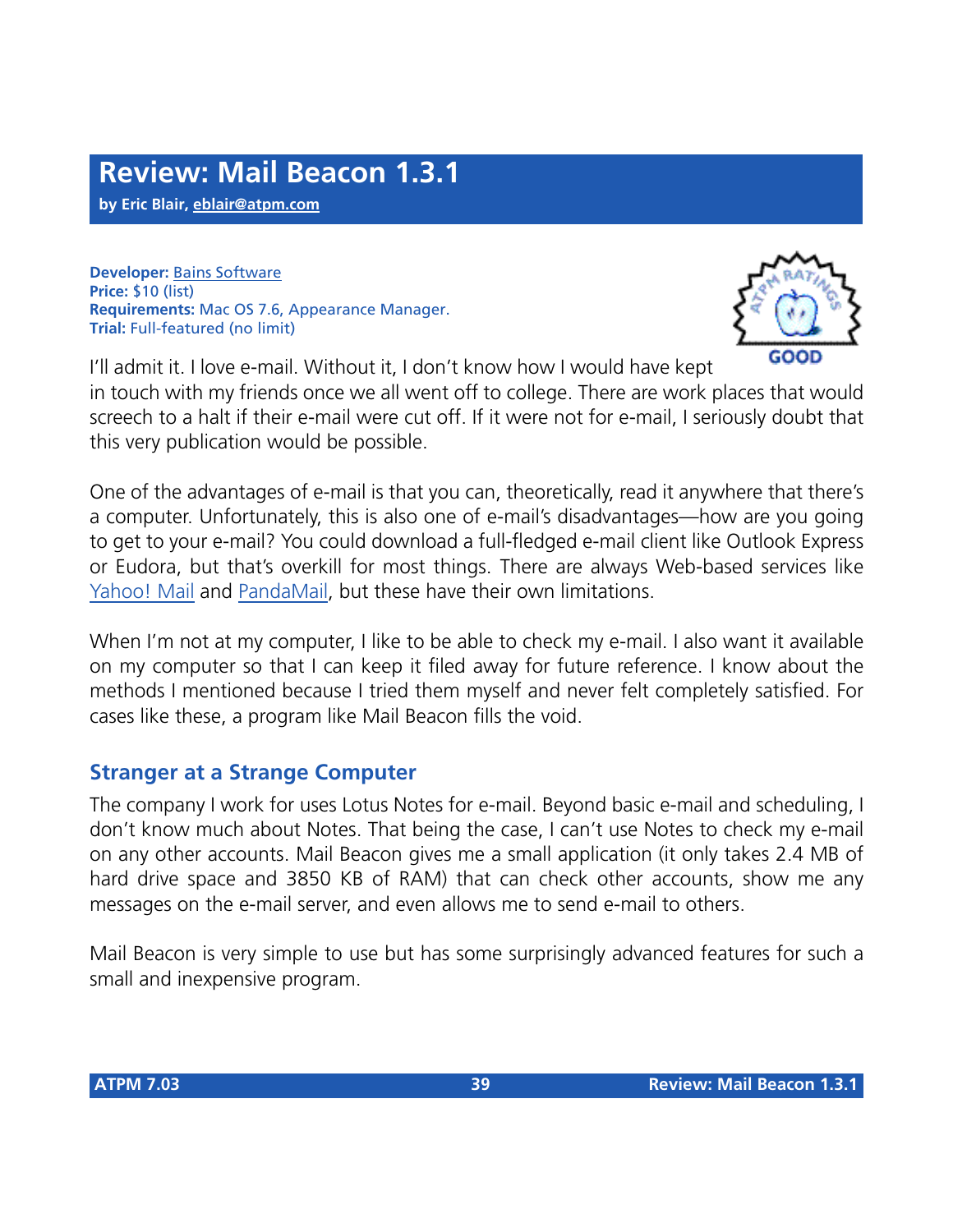When you launch Mail Beacon, you are presented with a window showing any e-mail accounts you have entered. To the left of the each e-mail account is a check box indicating whether or not you want to include the account when checking e-mail. The far right of the window contains the number of e-mails currently on the server. The top of the window contains a connect button displaying Mail Beacon's status.

| <b>Mail Beacon</b>             |            |
|--------------------------------|------------|
| ¦B<br>Next Check At 9:50 PM    |            |
| $\mathbb{F}$ $\mathbb{Z}$ atpm | 0 Messages |
| $\sqrt{3}$ Ev's Machine        | 0 Messages |
|                                |            |

Mail Beacon's Main Window

Adding an e-mail account to Mail Beacon is just as easy—after selecting Add… from the Tools menu, you just enter the necessary information in 1–4 screens. The first screen is the server information for checking the account, the second it for sending e-mail, the third provides some options when checking accounts, and the fourth is for viewing e-mail. If all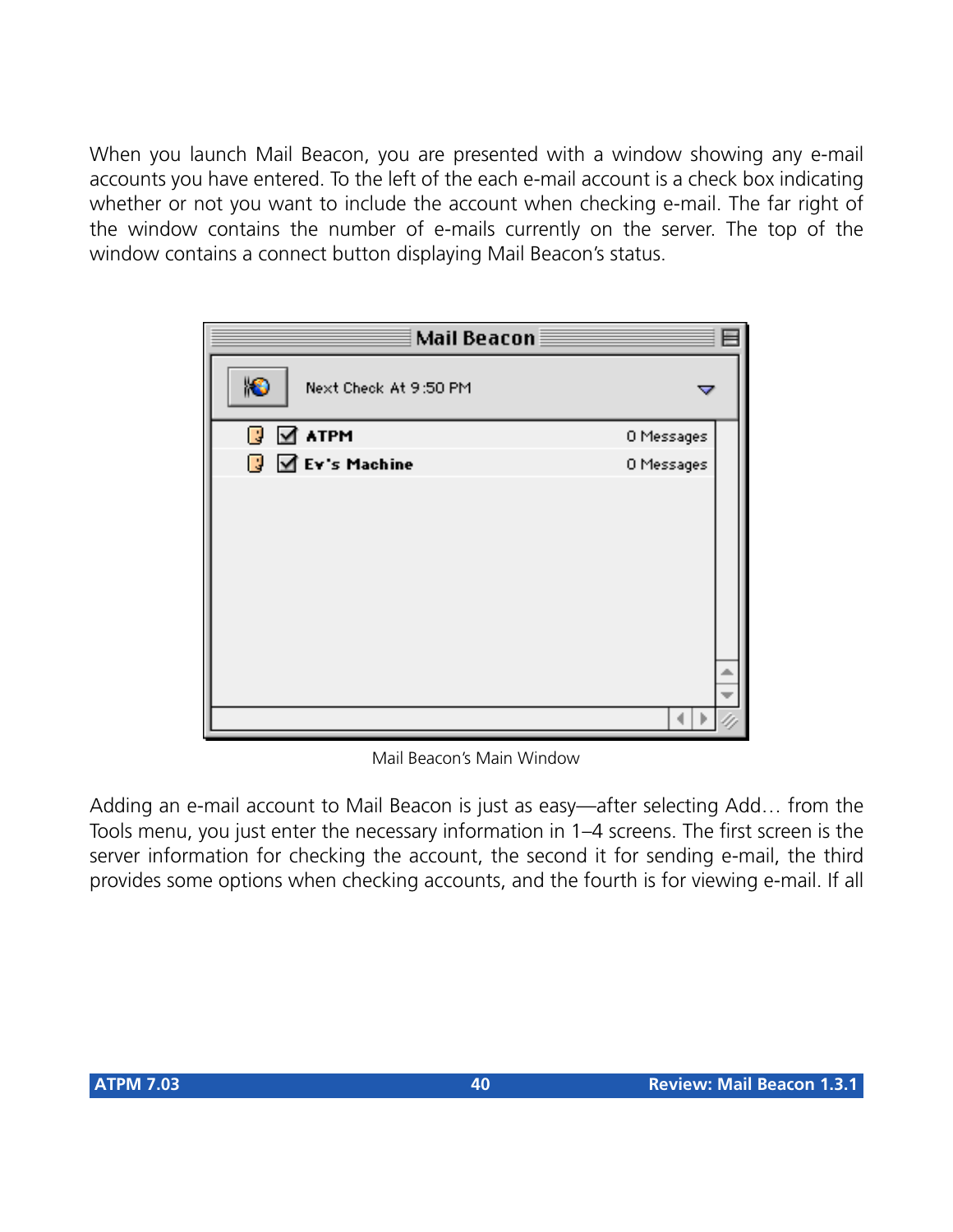you care about is checking various accounts, you can enter information into just the first screen. Also, if you have properly configured the Internet control panel, you can tell Mail Beacon to get its information there.

|                  | <b>Add Account</b>  |
|------------------|---------------------|
| Options: General | $\div$              |
| Name:<br>Type:   | POP3<br>$\div$      |
| Server:          |                     |
| Port:            | 110<br>■Use Default |
| User:            |                     |
| Pass:            |                     |
|                  | $\Box$ Use APOP     |
| Use IC $\vert$   | Cancel<br>Add       |

Creating a new e-mail account.

As you can see in the Add Account window, there is a popup menu for the server type and a check box for toggling APOP. If you haven't guessed, the former means that Mail Beacon supports IMAP servers in addition to the near-ubiquitous POP3 servers. The latter activates the APOP login procedure, which you should use if your server supports it. I know of several fully-featured e-mail clients that lack one or both of these capabilities. More than likely, this is the first of Mail Beacon's advanced features you will come across.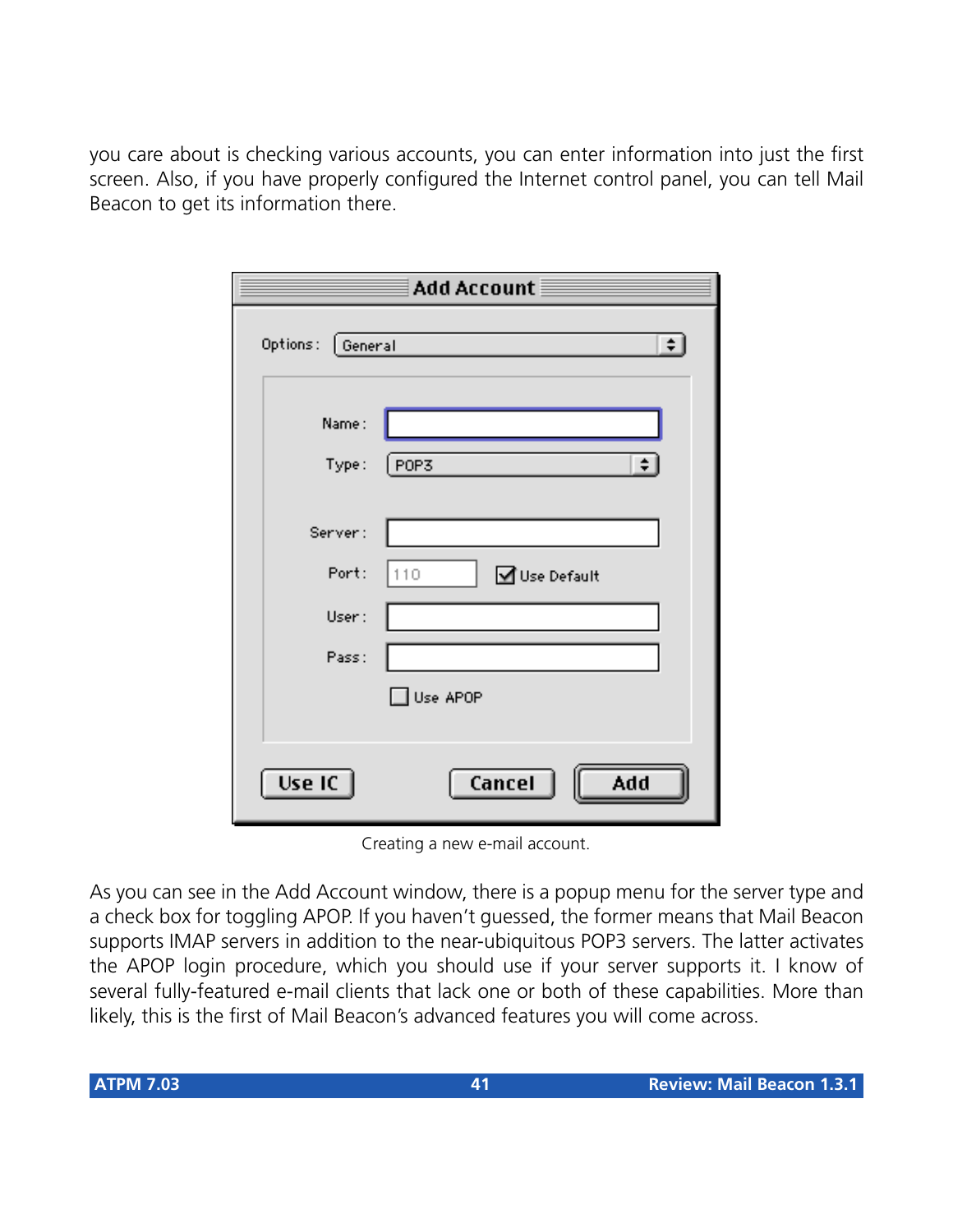In the remaining Add Account screens, you can set up an outgoing mail server, choose to send yourself copies of all outgoing messages, override Mail Beacon's default notification settings, and determine how you want to view the incoming mail.

#### **Mail Call**

Now, it is comforting to know that people care enough to send me e-mail (even if 75% of it is spam), but I don't really get that warm and fuzzy feeling inside until I get a chance to read my e-mail. Mail Beacon gives you two ways to see what you've gotten: list view and browse view.

List view is similar to your standard e-mail application—you see all your e-mails displayed with their subject and size, and you can select which one you want to read. When you select an e-mail, the sender is displayed in the top portion of the window.



#### Mail Beacon's List View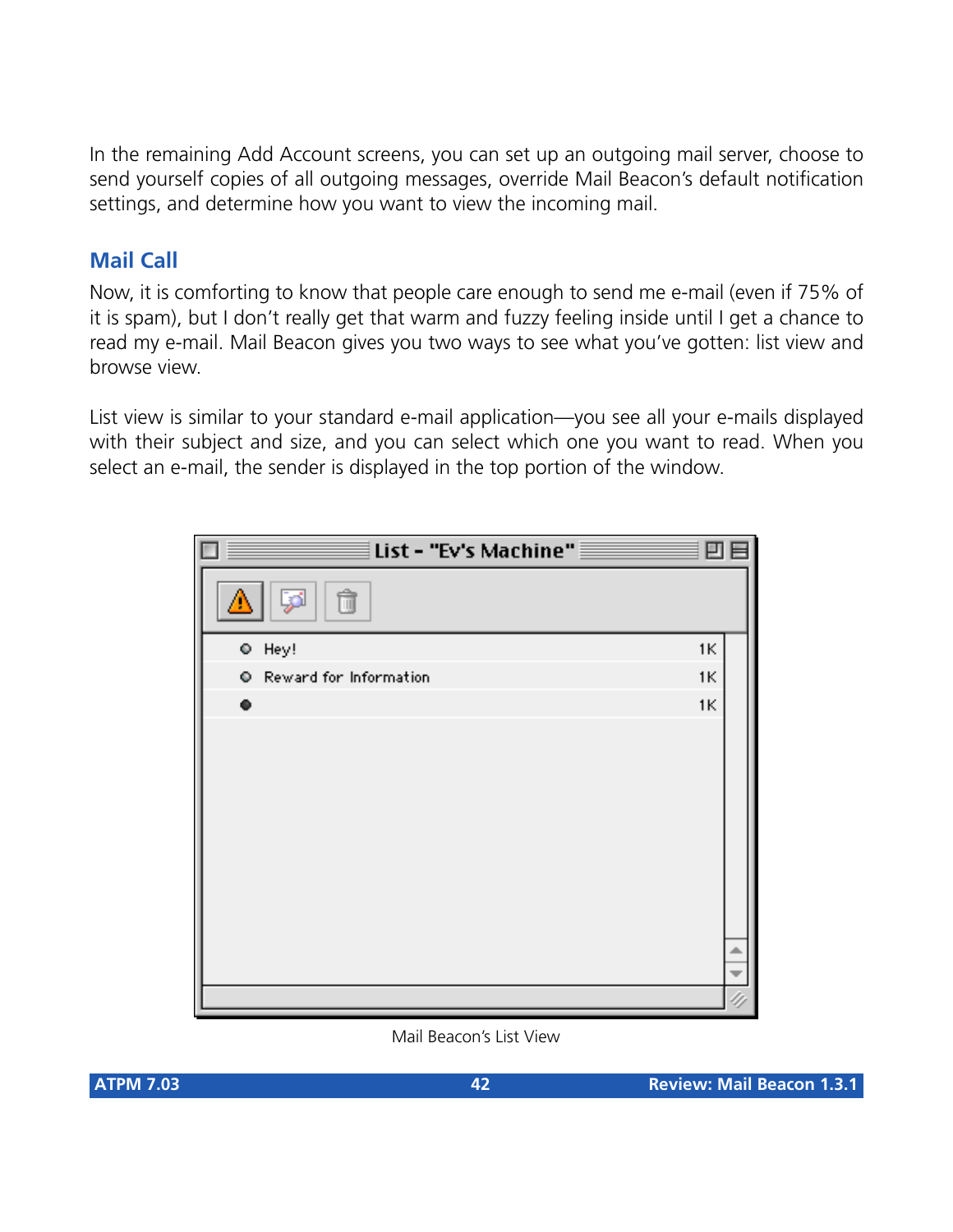Browse view lets you see the information about each message one at a time. The sender, date sent, subject, and message size are all displayed in the main portion of the window.



Mail Beacon's browse view with the Flag Message menu.

Both views have three buttons in the top left of the window. The left-most button disconnects you from the server and deletes any messages you have marked for deletion. The middle button displays the selected e-mail. The rightmost button lets you mark messages for deletion. If a message is unmarked, the button shows a picture of a trash can (to show that clicking will mark the message for deletion). If a selection is marked, the button becomes an arrow similar to the undo symbol on many applications' toolbars.

In list view, the mark button is a simple button that toggles between marked and unmarked. In browse view, this button displays a drop-down menu letting you flag a single message, flag all messages, or start flagging consecutive messages. This might cause some confusion, as the menu uses a check mark to show the current behavior.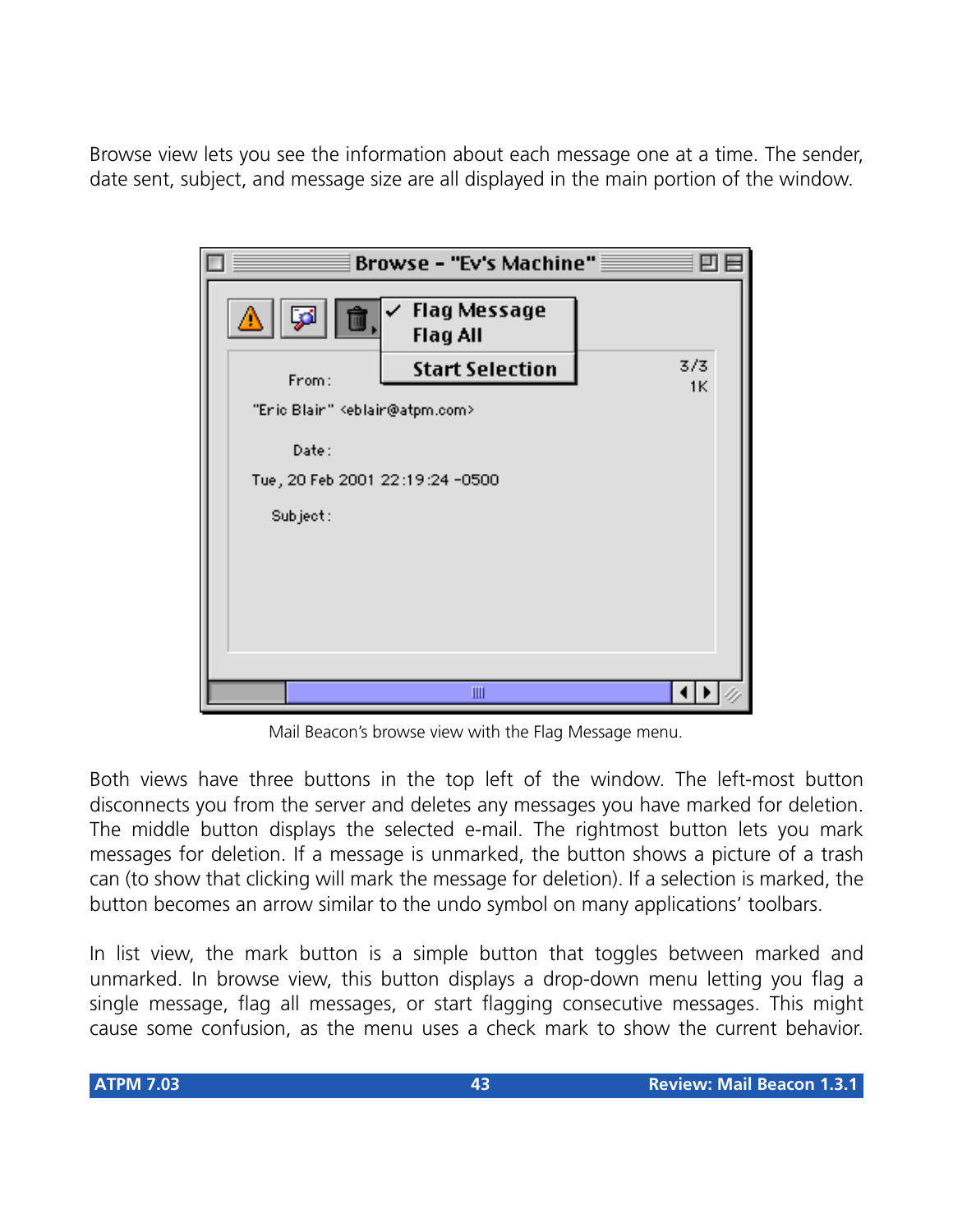When I first used the application, I interpreted the check mark next to "Flag Message" as meaning the message was flagged for deletion. I ended up deleting two e-mails I wanted to save because of this. Furthermore, the behavior is not always consistent. When I started a selection, selected the next message, ended the selection, and then cleared the selection, I ended up with no check mark. From my point of view, the check mark is superfluous and adds confusion to an otherwise easy-to-use application.

When you choose to read an e-mail, you get a no-frills window that displays some of the header information and the contents of the e-mail. Depending on your setting in the preferences, URLs (though not e-mail addresses) may be clickable and reply text with a '>' at the beginning of the line may be displayed in gray. Also, there are "Find…" and "Find Again" commands for searching through e-mails.

The interface for sending e-mails is a little more robust than this. You get a window containing fields for From, To, Subject, CC, and BCC. In the From field, you can select from any of the mail accounts you have entered, or you can type another e-mail address. Two notes about this—first, even if you have not entered sending information for an account, it can still be selected from the account popup menu. Second, by typing a different e-mail in the From field, you can, in effect, set a different reply-to address for the message. Also, you could hide your correct e-mail address from a cursory view of the email.

One nice thing about sending mail with Mail Beacon as opposed to the Web-based services mentioned earlier: Mail Beacon does not add any advertising to the bottom of your e-mail.

#### **Advanced Features**

As I said earlier, Mail Beacon has some advanced features you might not expect in such a small package. I already mentioned IMAP and APOP support. In addition, it supports basic filtering, reminders, password protection, and redirecting, all of which are briefly described below.

*Basic Filtering:* Mail Beacon can check whether an e-mail or a portion of an e-mail contains certain text. If Mail Beacon finds a match while filtering, the message is flagged for deletion. Mail Beacon includes 5 filters out of the box: 3 XXX filters, an HTML mail filter, and a not-plain-text filter.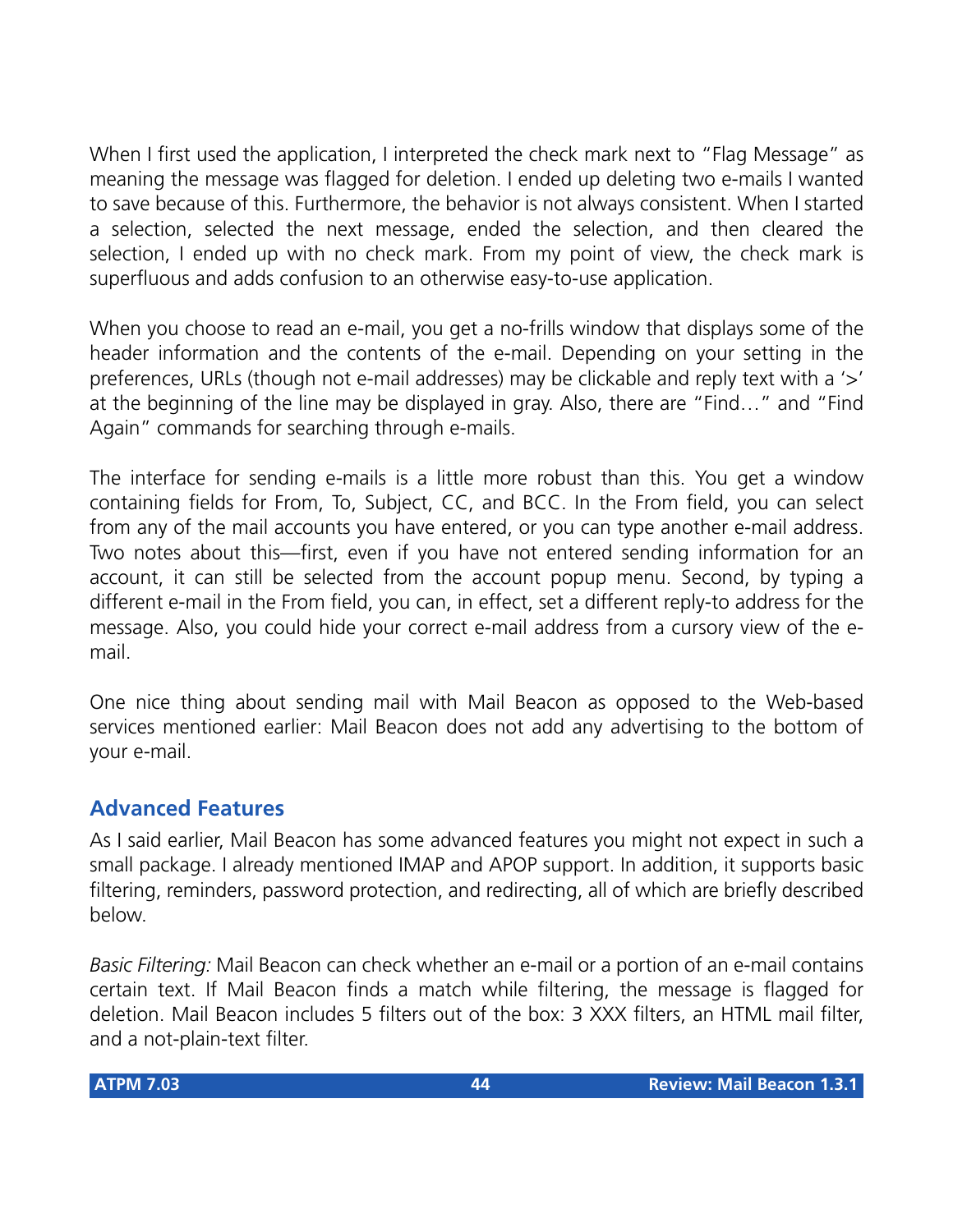*Reminders:* you can set up a list of reminders that can be displayed in a floating window.

*Password Protection:* Mail Beacon can prompt for a password when it is first launched.

*Redirecting:* similar to forwarding, but the text is sent unaltered and the message maintains the e-mail address of the original sender.

Mail Beacon also includes five sounds to alert you to incoming mail. If the sounds aren't to your liking, you can download 32 additional sounds from the Mail Beacon Web site or use any standard Macintosh sound file.

#### **Nothing's Perfect**

Mail Beacon is not without its rough edges. Most noticeably, it does not yet let you print. This might surprise you, since there is a Printing Font entry in the preferences.

One thing that catches me time and time again is that double-clicking on the name of an e-mail account brings up the Edit Account dialog box. Most of the time, I am trying to bring up the message list.

The Read Me document notes two possible incompatibilities with certain servers, but I have not run across anything troublesome. Also, there is a "Failed Assertion" bug that pops up often when quitting the application. This is not a serious problem, and the developer has said that this will be fixed in version 1.4.

#### **Conclusion**

If you need a small application for checking your e-mail, either when you are away from your computer or when you do not want to keep your large e-mail client open all the time, then Mail Beacon could be what you're looking for. There are several things I feel could be done differently (or at all, in the case of printing), though most of the time I am very happy with it.

*Copyright © 2001 Eric Blair,* [eblair@atpm.com](mailto:eblair@atpm.com)*. Reviewing in ATPM is open to anyone. If you're interested, write to us at* [reviews@atpm.com](mailto:reviews@atpm.com)*.*

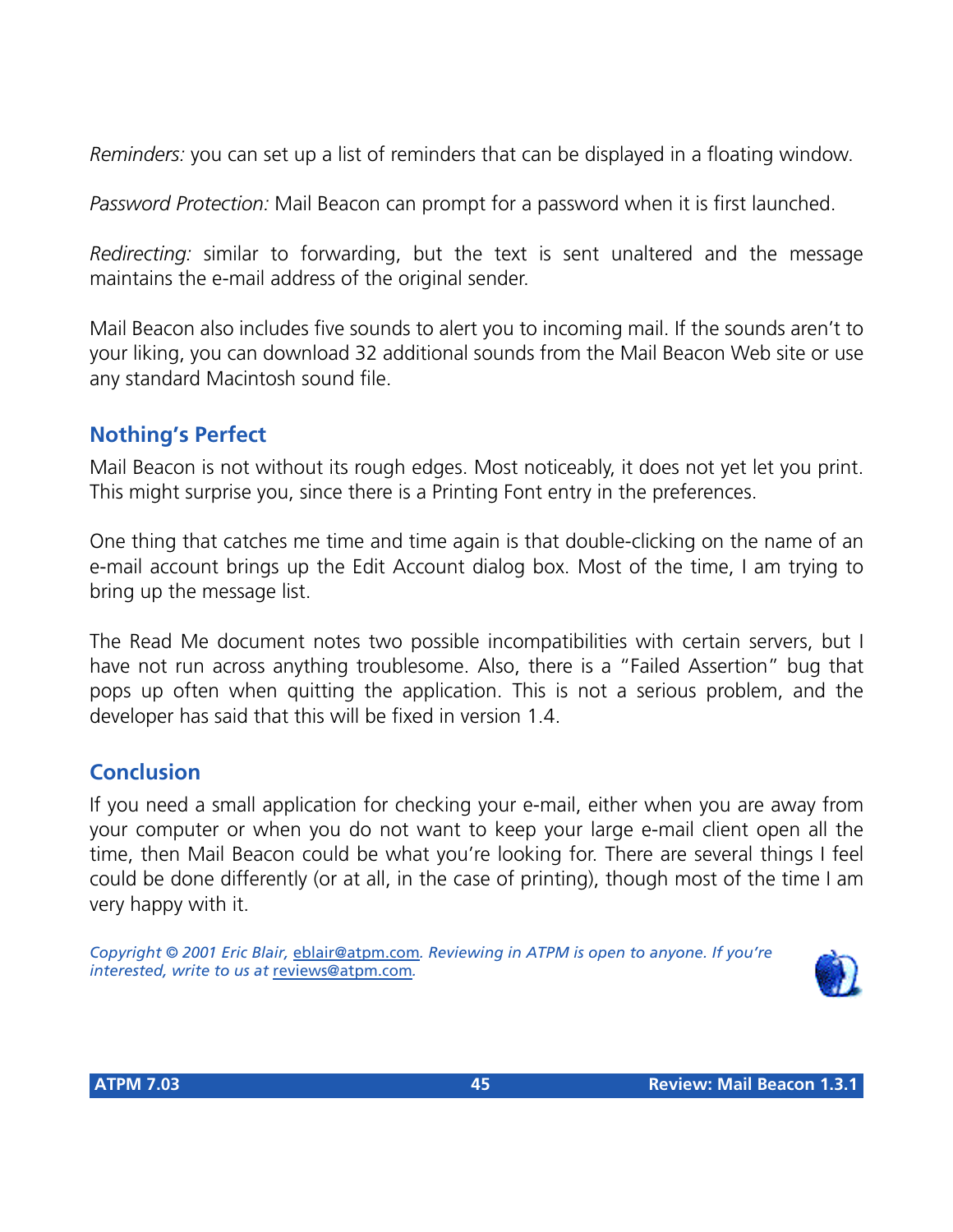**by Gregory Tetrault, [gtetrault@atpm.com](mailto:gtetrault@atpm.com)**

**Developer:** [Intuit](http://www.intuit.com) **Price:** \$39.95 **Requirements:** Mac OS 7.6, 45 MB hard disk space (more if state forms are downloaded). **Recommended:** Monitor with millions of colors, printer, Internet access. **Trial:** None

#### **Overview**

TurboTax (formerly MacInTax) helps you prepare your federal and state income tax forms. The program will walk you through all the steps needed to complete and file your tax returns. TurboTax will use information from your previous return to get you started. TurboTax can import financial data from Quicken or other financial programs. TurboTax can also file returns electronically.



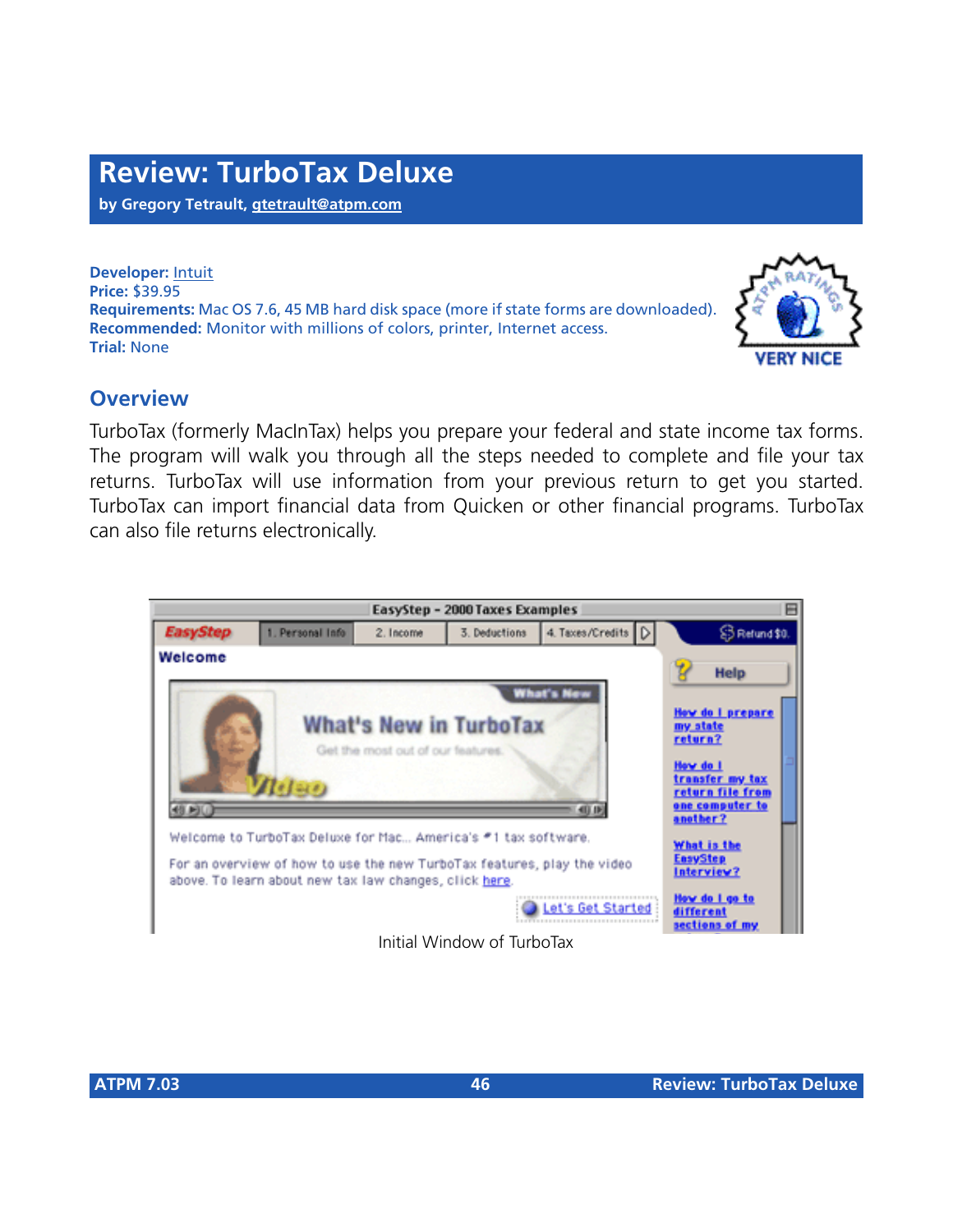#### **Installation**

Intuit recommends disabling virus detection before installation. TurboTax uses a standard Installer VISE installation from the CD. The only installation option is the location for the TurboTax folder.

#### **Using TurboTax**

The first time you launch it, TurboTax opens the "EasyStep" window and creates a blank federal income tax document.

In EasyStep mode, TurboTax walks you through all the steps of completing and filing your return.

## Name, Birth Date, and Social Security Number

| First Name | Uncle      | Middle Initial          |  |
|------------|------------|-------------------------|--|
| Last Name  | Sam        | Jr., Sr., Etc.          |  |
| Birth Date | 07/04/1776 | Soc Sec No. 000-00-0001 |  |

An EasyStep Data Entry Form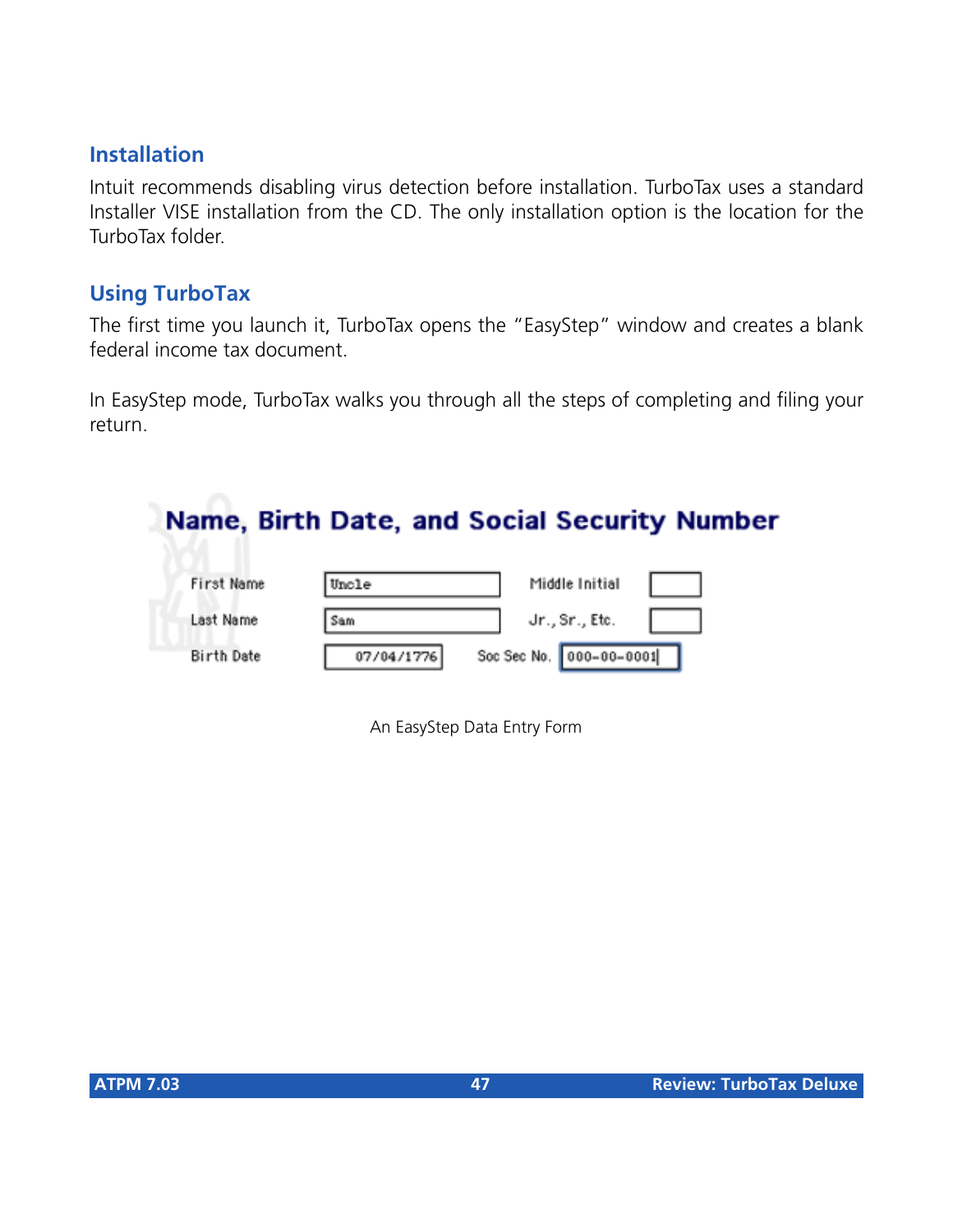EasyStep includes optional brief video explanations and tutorials. You navigate among screens by clicking on blue text buttons in the EasyStep window. You can jump to another section by clicking on the numbered gray rectangular buttons at the top of the window or by pulling down the EasyStep menu.

| EasyStep Tools Online  |                  |  |
|------------------------|------------------|--|
|                        |                  |  |
| Guide Me               |                  |  |
|                        | 1. Personal Info |  |
| 2. Income              |                  |  |
| <b>3. Deductions</b>   |                  |  |
| 4. Taxes/Credits       |                  |  |
| 5. Misc.               |                  |  |
| 6. Final Review        |                  |  |
| 7. State Taxes         |                  |  |
| 8. Print and File      |                  |  |
| 9. Planning            |                  |  |
| Show Tax Form          |                  |  |
| Display Partner Offers |                  |  |

EasyStep Menu Options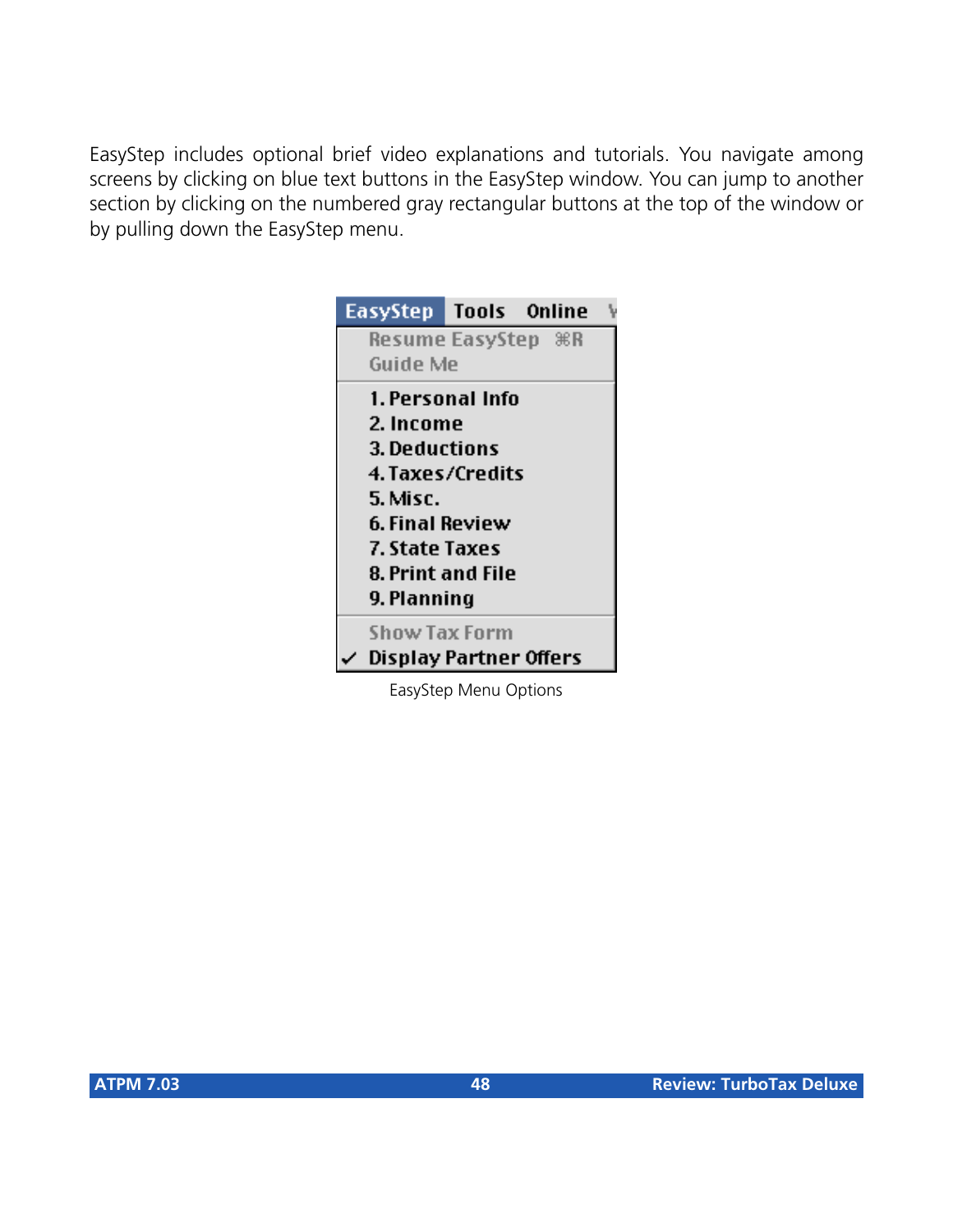EasyStep screens associated with data entry also let you view the associated tax form in the bottom third of the window. You can view just that form by clicking on the Go to Forms button. You can get help or information at any time by clicking the Help button or selecting an option from the Help menu.



TurboTax Help Window

TurboTax's form mode displays forms without the EasyStep wrapper. The icon buttons above the form reveal their function when the mouse pointer touches them. You can enter data into any editable fields of all tax forms. Double-clicking on appropriate cells will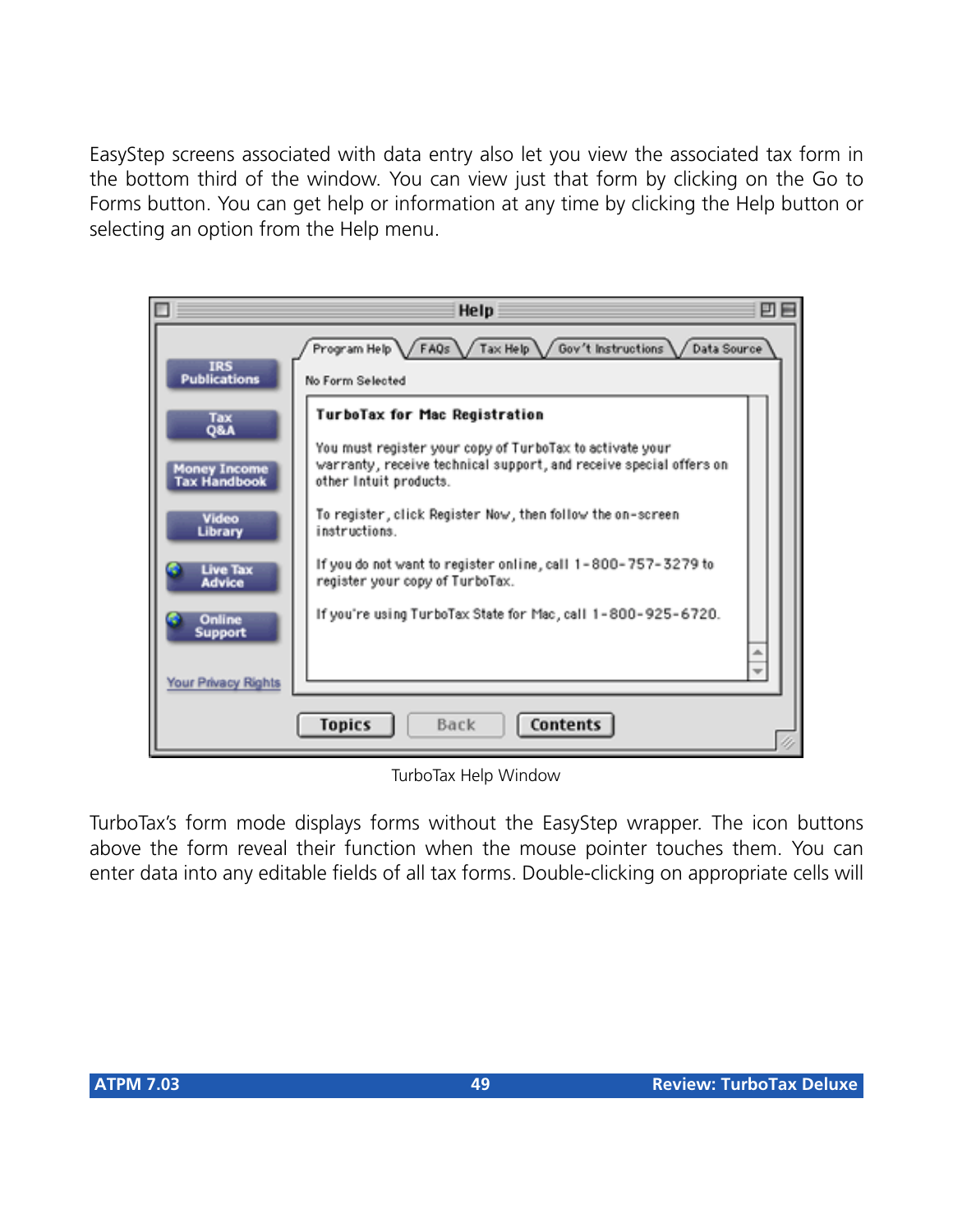automatically open the related form (e.g., double-clicking the taxable interest cell opens Schedule B). TurboTax also helps you document tax information by creating "Supporting Details" fields. These are not sent to the government, but they can be stored and printed.

| File<br>Edit                                                                                                                                                              | <b>Forms</b> | EasyStep                          | Tools                 | Online      | Window      | œ                                                                                                           |    |
|---------------------------------------------------------------------------------------------------------------------------------------------------------------------------|--------------|-----------------------------------|-----------------------|-------------|-------------|-------------------------------------------------------------------------------------------------------------|----|
| $CD =$<br><b> .</b>                                                                                                                                                       |              |                                   |                       |             |             |                                                                                                             |    |
|                                                                                                                                                                           |              |                                   | <b>Form 1040A</b>     |             |             |                                                                                                             | 凹目 |
| Form 1040A                                                                                                                                                                |              | U.S. Individual Income Tax Return |                       |             |             | 2000                                                                                                        |    |
| Form 1040A will be active if the return is eligible.                                                                                                                      |              |                                   |                       |             |             | All entries for this return should be made on Form 1040 and its supporting forms, worksheets and schedules. |    |
| <b>Your First Name</b><br>Uncle                                                                                                                                           |              | Initial<br>San                    | Last Name             |             | 001-01-0001 | Your Social Security Number                                                                                 |    |
| Ifa JointReturn, Spouse's FirstName                                                                                                                                       |              | Initial                           | Last Name             |             |             | <b>Sponse's Bocial Becurity Number</b>                                                                      |    |
| Home Address (Number and Street). If you have a P.O. Box, See Instructions.<br>1600 Pennsylvania Ave                                                                      |              |                                   |                       |             | Apt. No.    |                                                                                                             |    |
| City, Toun or PostOfice. If You Have a Foreign Address, Dee Instructions.<br>Washington                                                                                   |              |                                   |                       | State<br>DC | 21P Code    | 20016                                                                                                       |    |
| Presidential Election Campaign                                                                                                                                            |              |                                   |                       |             |             |                                                                                                             |    |
| Note. Checking "Yes" will not change your tax or reduce<br>your refund.<br>Do you, or spouse if joint return, want \$3 to go to this fund? $\blacktriangleright$ Yes X No |              |                                   |                       |             | You         | Spouse<br>Yes  <br>No                                                                                       |    |
|                                                                                                                                                                           |              |                                   | Form Mode in TurboTax |             |             |                                                                                                             |    |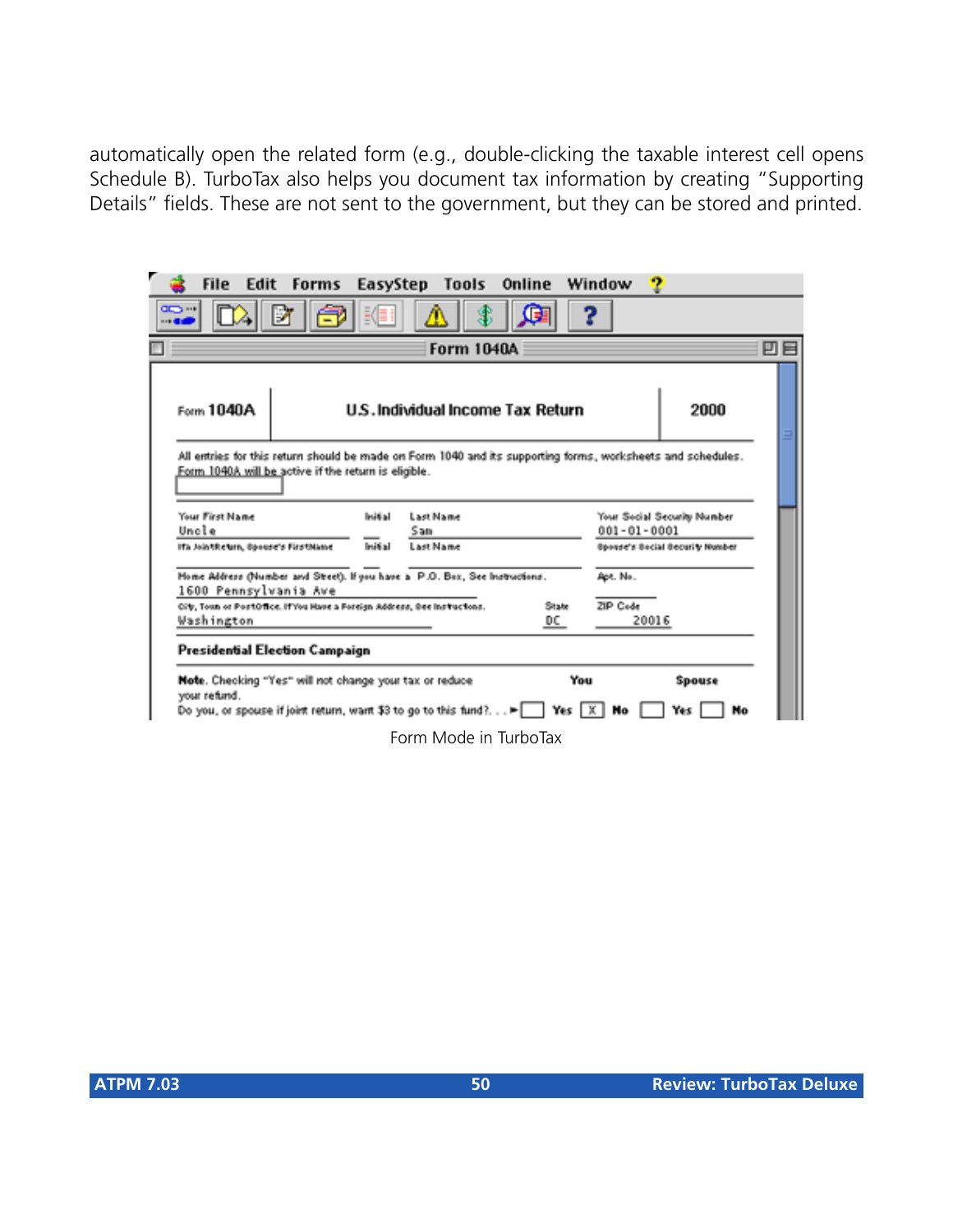TurboTax gives you numerous printing options. TurboTax supports nearly all printers, including dot matrix printers.

| ◉ Tax Return for Filing         | All forms required for filing                  |  |
|---------------------------------|------------------------------------------------|--|
| ◯ Tax Return for Your Records   |                                                |  |
| Tax return only                 | Copy of tax return for your records            |  |
| ◯ Recommended forms, worksheets | Tax return, only key worksheets                |  |
| ◯ All forms, worksheets         | Tax return, all worksheets, supporting details |  |
| ◯ Selected Forms                | Choose<br>Only the forms you choose            |  |
| ◉ Form only                     |                                                |  |
| ◯ Form plus supporting details  |                                                |  |
| O Print Form 1040               | Only this form                                 |  |

Printing Dialog Box

#### **Documentation**

TurboTax does not have printed documentation. Except for brief "Read Me…" files, all information is accessed within TurboTax through the Help menu or Help window. Online documents include "Program Help" for help with TurboTax, "FAQs" with answers to frequently asked tax questions, "Tax Help" for advice on completing the active form, "Gov't Instructions" as issued by the IRS or the state's income tax bureau, and "Data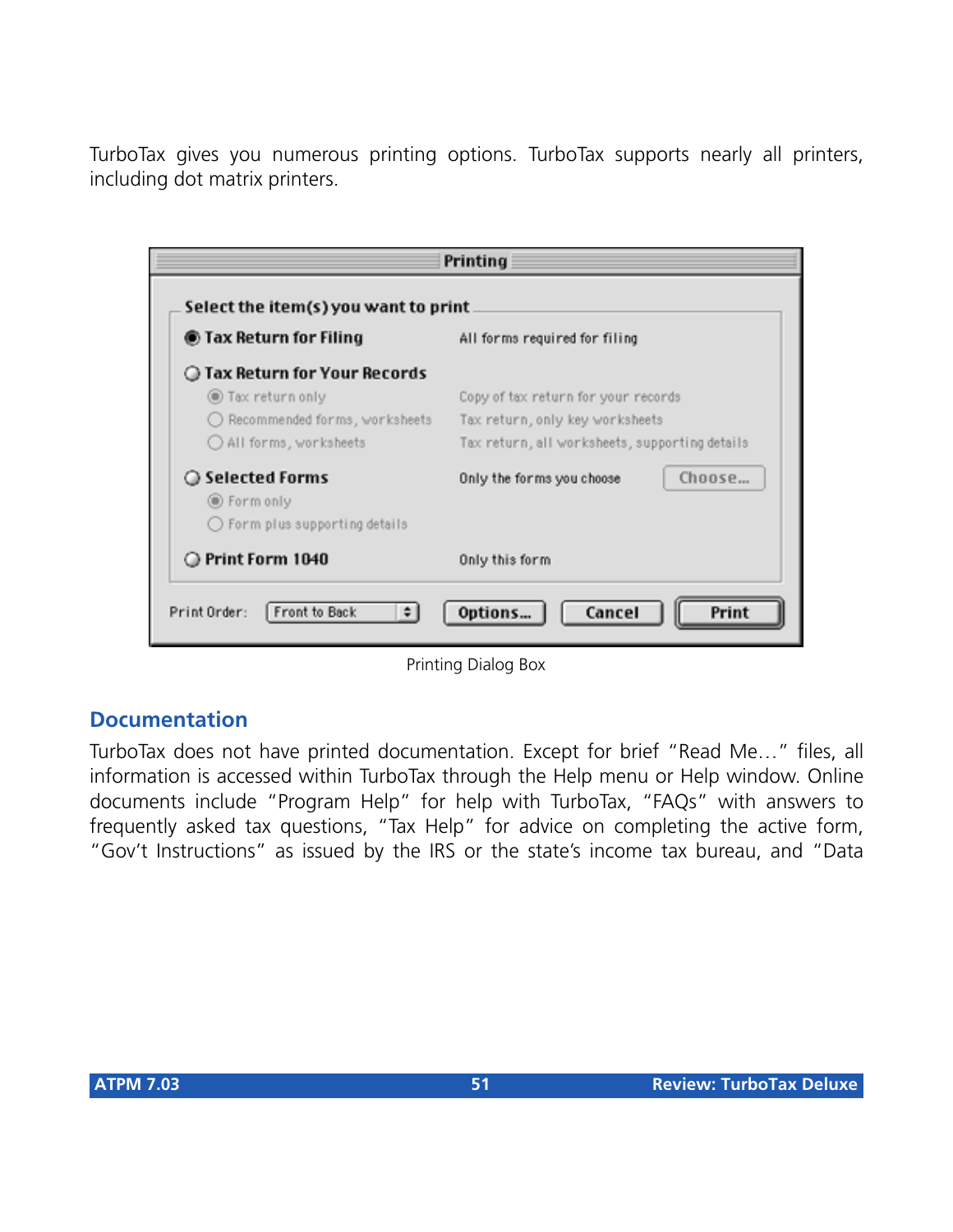Source" which has direct links to the appropriate sections of your forms. Other online resources in the Deluxe edition include IRS publications, Money Magazine's Income Tax Handbook, and a Video Library with explanatory and tutorial videos.



QuickView Access to IRS Publications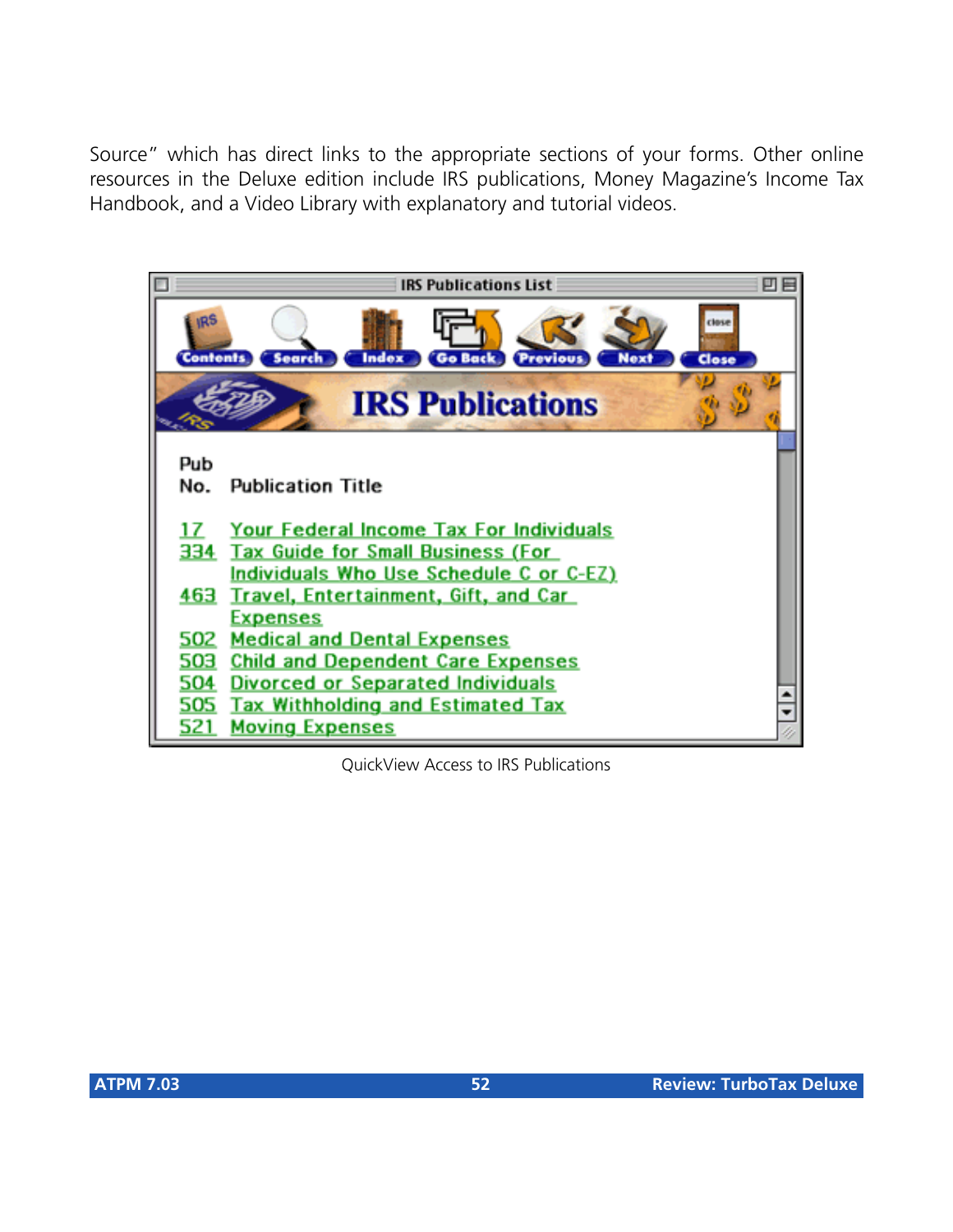

QuickView Access to Money Magazine's Income Tax Handbook

#### **Technical Support, Updates, and Expert Tax Advice**

Technical support is available from the TurboTax Web site. Free program updates are also available here. You can go directly to these sites using the Online menu.



Online Menu Options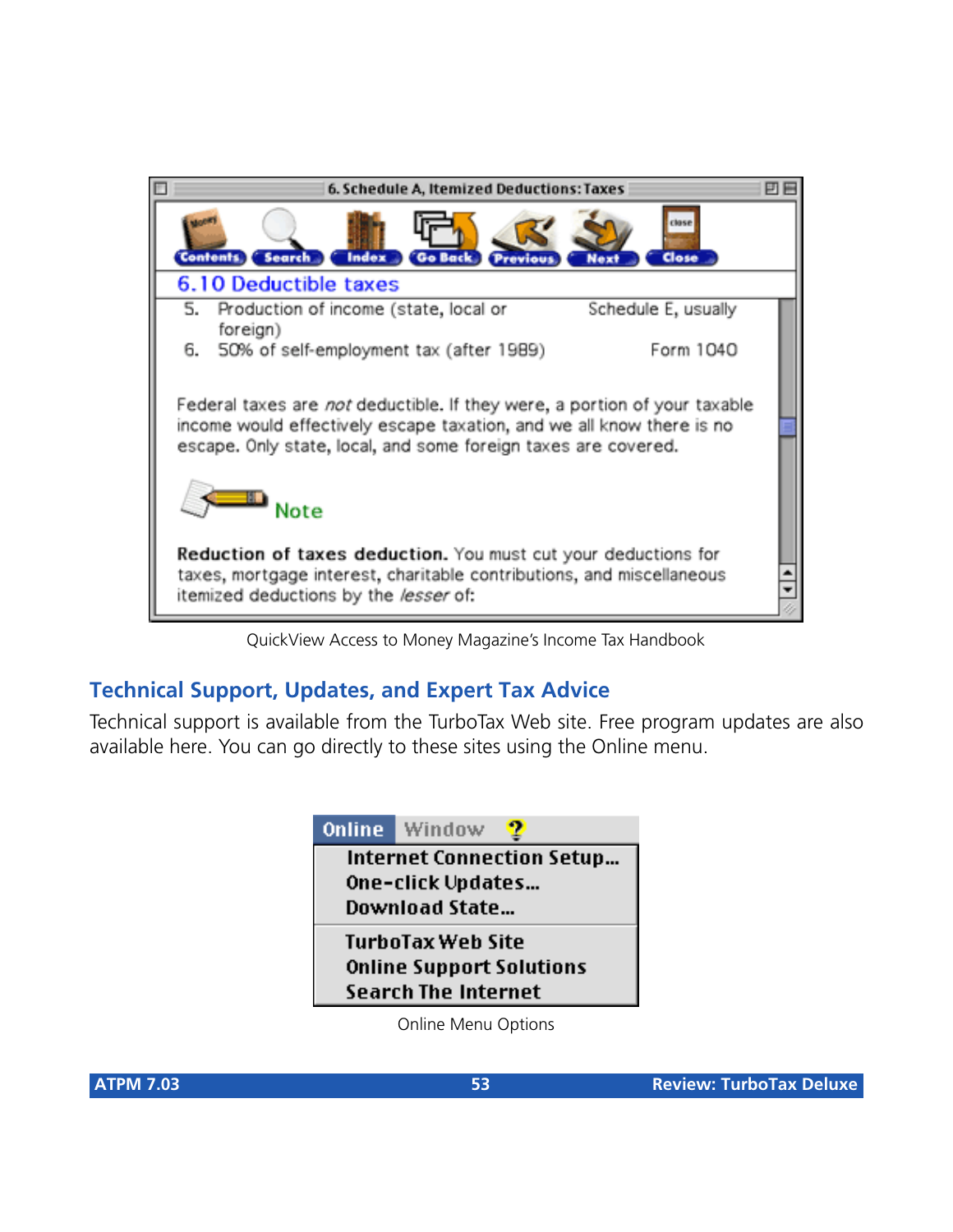TurboTax offers automated technical support by toll-free phone or fax. This entails going through the usual series of menu options to get a canned response. You can speak with a technical support representative for the cost of the phone call during normal business hours (7 AM to 5 PM PST). From January 12 through April 16, Intuit offers extended hours technical support on Monday through Friday from 5 AM to 7 AM and from 5 PM to 8 PM PST and on Saturday and Sunday from 8 AM to 5 PM PST. The cost of extended hours live technical support is \$1.95 per minute.



Welcome to TurboTax technical support. Use this page to find answers to technical questions that might arise when you're using TurboTax. Make sure to check this week's top questions on the right.

#### **Search**

|            | Enter a word(s) or phrase<br>to search the KnowledgeBase: |           |
|------------|-----------------------------------------------------------|-----------|
|            | Product: TurboTax for Mac                                 | $\bullet$ |
| Keyword: [ |                                                           | [Find]    |

Part of the TurboTax Technical Support Web Site

TurboTax also includes a link to a Web site listing tax advisors. This Web site is run in conjunction with EXP. Advisors are organized by categories such as families, small business, retirement, etc. Advisors are listed by customer satisfaction rank. Most contact is via e-mail, but some advisors work by telephone. Rates are given for each advisor and range from \$0.33 to \$2.95 per minute.

#### **Strengths**

• Comprehensive program helps you accurately prepare tax returns.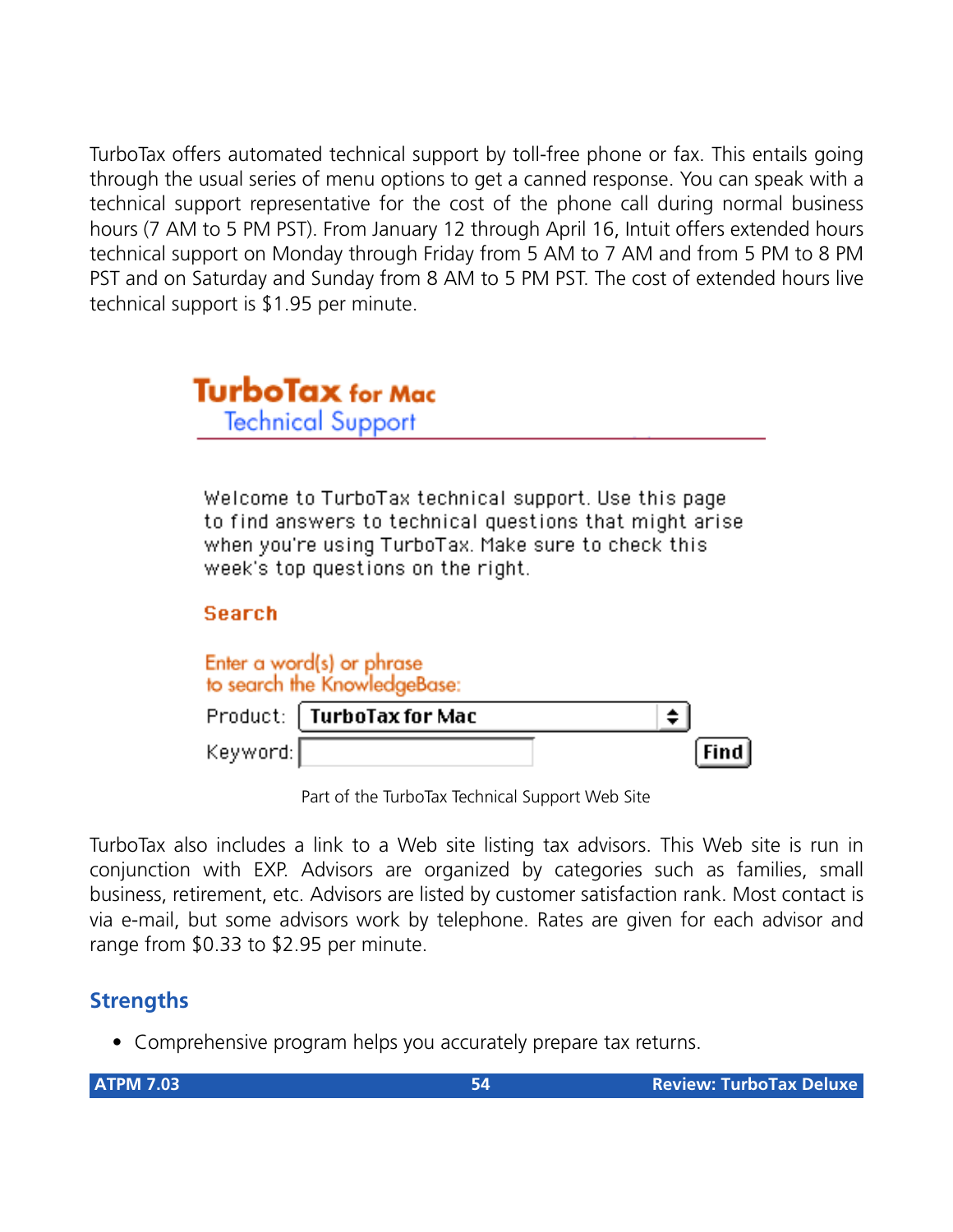- Deluxe version includes one free state tax program, a credit for electronic filing, and extra information in the form of online books and videos.
- Designed to let you add supplemental information for documentation.
- Extensive online, Web, phone, and live technical support.
- Includes tax planning options with advice on reducing taxes.

#### **Weaknesses**

- EasyStep can be painfully slow for simple tax returns or experienced users.
- Numerous data entries require immediate recalculation that can take minutes, even on a G4 Macintosh.



The Sometimes Dreaded Calculations Progress Bar

#### **Summary**

I strongly recommend TurboTax to everyone who needs to complete more than the 1040 EZ Federal income tax form. With TurboTax, you will save time, minimize your chances of making mistakes, and possibly save money by learning about deductions you may have overlooked. Even people who go to tax preparers can benefit from TurboTax, because it will tell you what documentation you will need. Having all documentation ready on the first visit may lead to faster preparation and lower fees. I have used TurboTax (or its MacInTax predecessor) for the past twelve years.

*Copyright © 2001 Gregory Tetrault,* [gtetrault@atpm.com](mailto:gtetrault@atpm.com)*. Reviewing in ATPM is open to anyone. If you're interested, write to us at* [reviews@atpm.com](mailto:reviews@atpm.com)*.*

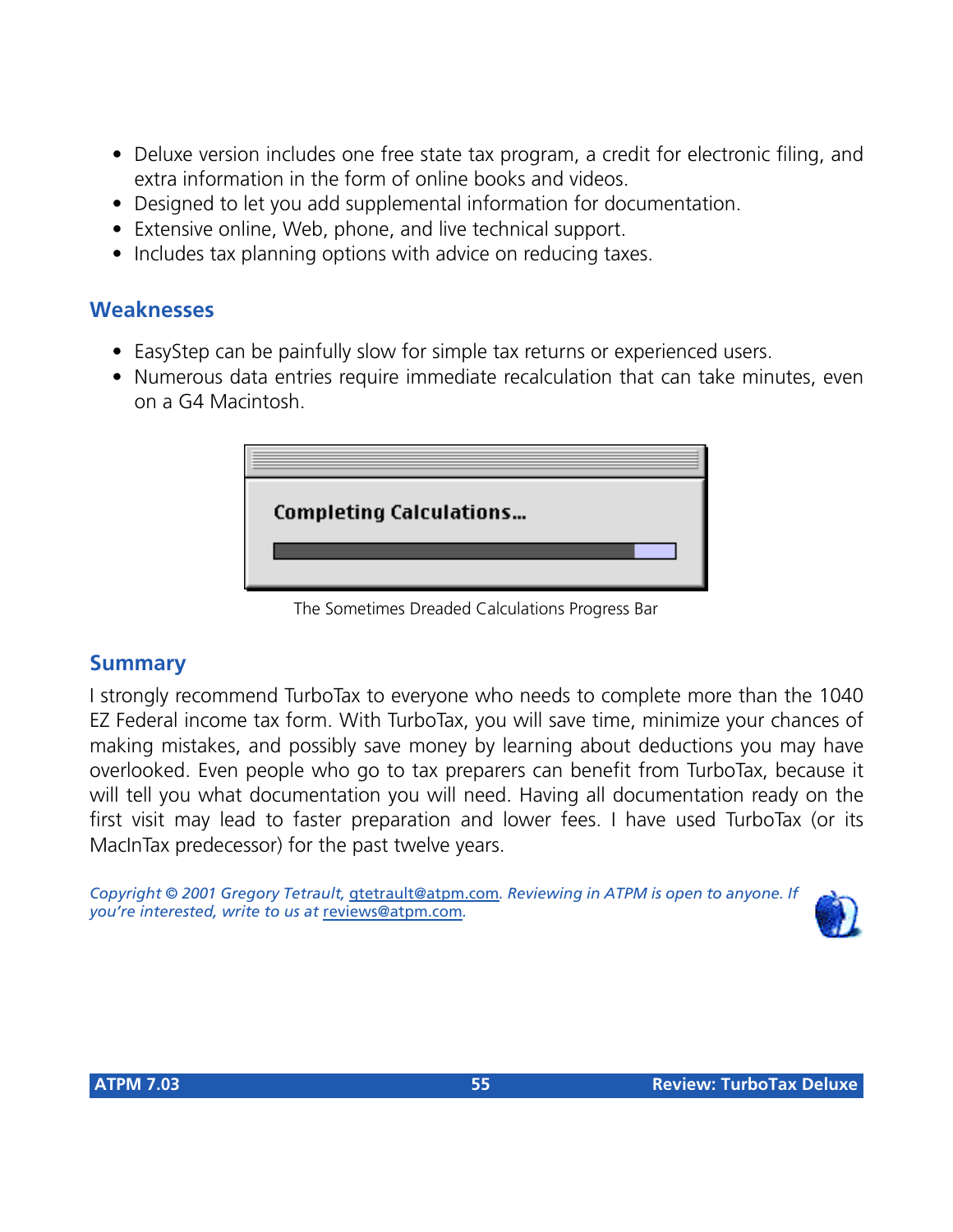**by Michael Tsai, [mtsai@atpm.com](mailto:mtsai@atpm.com)**

**Developer:** Uni Software Plus ([product page\)](http://www.unisoftwareplus.com/products/voodoopersonal.html) **Price:** \$79 (download); \$99 (CD-ROM); \$59 (for BBEdit owners) **Requirements:** PowerPC-based Mac with Mac OS 8.5. **Recommended:** File comparison tools such as BBEdit, CodeWarrior, Microsoft Word, and ResCompare. **Trial:** Fully-featured (but can't change projects after four weeks)

#### **What is Version Control?**



When you save a document, the latest version is written to disk and the previously saved version is lost. To save without overwriting the old file, you can use Save As. Why do this? You might make a mistake and want to revert some or all of your document to its previous state. Or you might want to have a backup in case your Mac crashes and the file gets corrupted. With diligence and Save As, you can set up a kind of "unlimited undo" system for yourself.

This is a lot of work, however, and clutters your drive with old versions of your files. Making regular backups using a utility like [Retrospect](http://www.atpm.com/6.06/retrospectexpress.shtml) can automate the backup process and use your storage more efficiently. But with either method it's easy to lose track of the different versions of your files. Is "My Document version 46" the one where I deleted the paragraph that I need to restore? Which day's backup has the version I need?

Version control software is designed to make it easy to manage the different versions of your files. It remembers the revisions you make and lets you tag them with comments so you remember which version is which. It stores the versions in an ultra-compressed form, saving only the *differences* from one version to the next, so that it's practical to keep all the versions on your hard disk. It lets you compare and restore different versions of your files. It lets you manage groups of related files so that you can easily restore previous working states of entire projects. Finally, version control software lets a group of people work on the same documents by controlling who can make changes to what, and ensuring that everyone has the latest versions of all the files.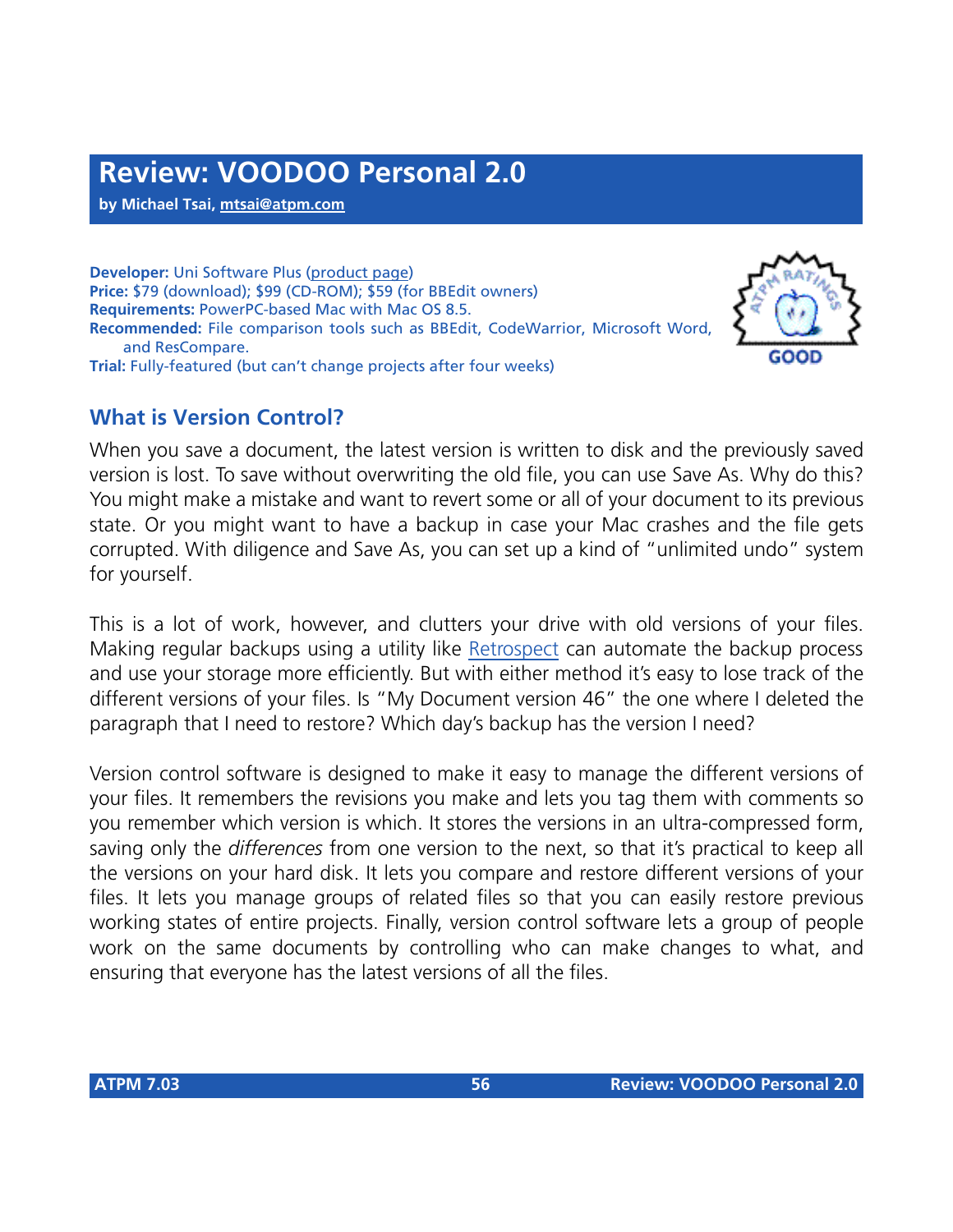Version control is widely used by programmers, who need to keep track of features they've added and bugs they've fixed. If something was working yesterday but is broken today, version control makes it easy to see what changed in the interim. But while most programmers [consider version control essential](http://www.mactech.com/articles/mactech/Vol.14/14.06/VersionControlAndTheDeveloper/index.html), most people outside that community haven't even heard of it. That's a shame, because most people who create documents can benefit from version control. With VOODOO Personal 2.0, Uni Software Plus has updated their version control tool to make it accessible to all Mac users. It's still perfectly suitable for programmers, though for projects involving many developers the VOODOO Server product is a better choice.

#### **Mac Version Control Options**

This review will focus on VOODOO Personal, but let me set the stage by describing where VOODOO Personal fits in with other [Macintosh version control tools](http://www.electricfish.com/hawkfish/macvcs/). Aside from VOODOO, the most popular such tools are probably Projector and CVS.

[Projector](http://developer.apple.com/tools/mpw-tools/) is free and part of Apple's MPW tool suite. It started life as a command-line tool, but several utilities (VisualProjector, CMProjector, BBEdit) now provide graphical interfaces to its more common features. Nevertheless, it remains somewhat difficult to use and I was unable to find any good documentation for it. Projector is Mac-only.

[CVS](http://www.cvshome.org/) (Concurrent Versions System) is an open-source version control tool that's extremely popular in the Unix/Linux world. Unlike Projector and VOODOO Personal, CVS is a clientserver system, which makes it easy for multiple users, possibly scattered across the Internet, to collaborate. Although only the [client](http://www.maccvs.org/) runs on Classic Mac OS and Windows, the server runs on Mac OS X. In fact, Apple uses it internally to manage the development of Mac OS X, and to make their sources for the Darwin kernel available to the world. CVS's signature feature is its use of "optimistic" locking to let multiple people work on the same file at the same time. It then automatically merges their changes and signals whether it thinks human intervention will be required to complete the merge. (It seems like it would take magic for CVS to do this reliably, but in practice it has worked very well for me.) Note that because of its Unix origins, CVS has no knowledge of Mac resource forks.

[FlashBack](http://www.aladdinsys.com/flashback/index.html) is sort of a "lite" version control tool from Aladdin. It tracks only individual files, not whole projects, and it stores a new version every time you save (rather than at a granularity you choose). Further, there's no way to associate comments with versions to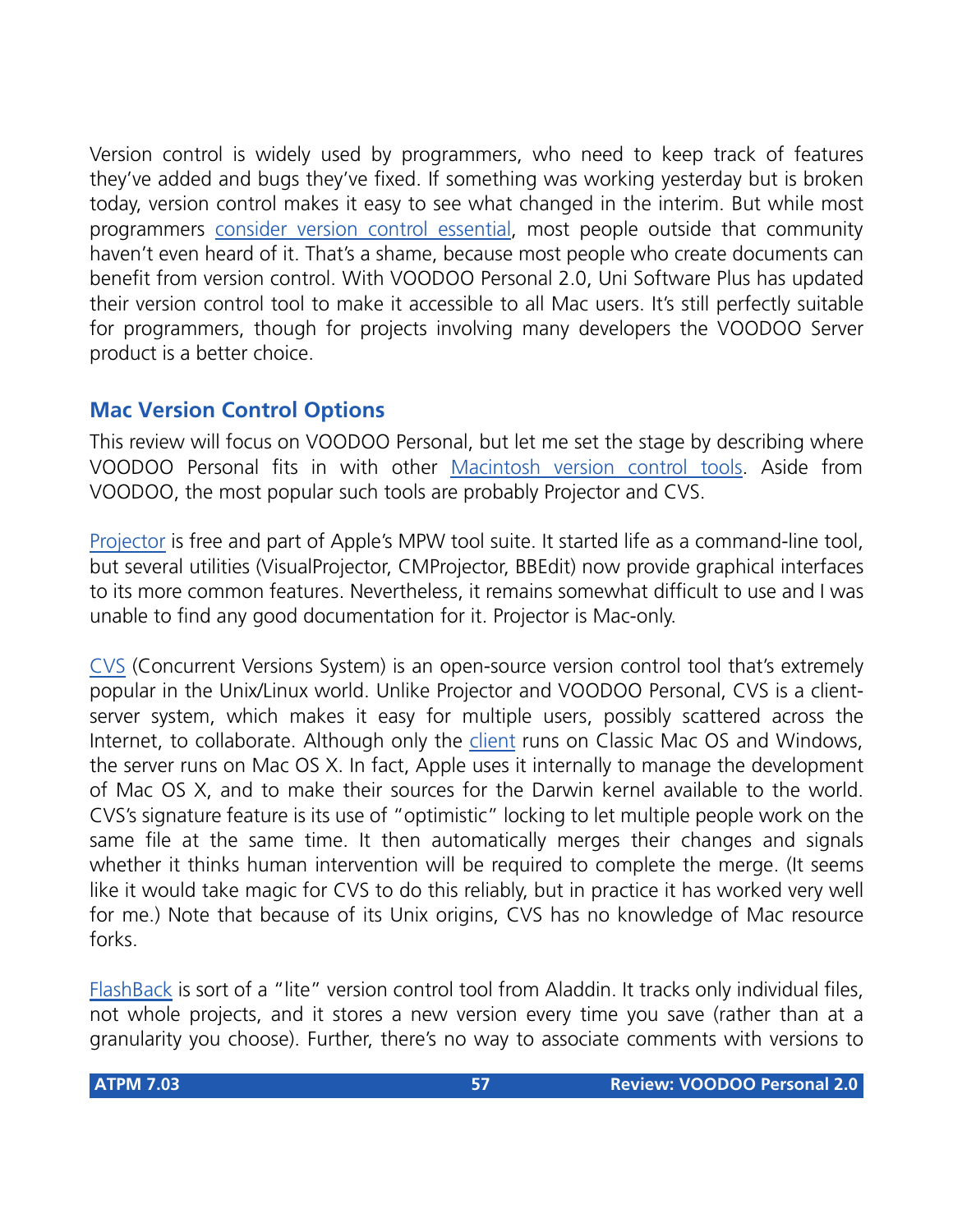help remember which is which. When I [reviewed FlashBack](http://www.atpm.com/4.01/page13.shtml) for ATPM, I found it competent as a form of undo but lacking polish. It's certainly easier to use than the other options.

[Rewind](http://www.poweronsoftware.com/products/rewind/) is a new utility from Power On Software. Like FlashBack, it provides automatic version-control-like functionality, trading some flexibility for increased ease of use. (I've not used it, but apparently you can install it and forget it's there until you need to recover an old version.) The main difference compared to the other tools listed here is that Rewind works at the level of an entire hard disk. Rather than a version control tool, I would classify it as a kind of global, unlimited undo.

#### **VOODOO: Version Control the Mac Way**

VOODOO stands for "Versions Of Outdated Documents Organized Orthogonally," and aside from its name there are two things that make it stand out. First, it's the only tool I know of that supports *orthogonal version management*—more on that later. Second, it's the only version control tool that feels like it was built for the Mac from the ground up.

VOODOO begins with the concept of a "project," which is a group of related files and folders whose versions you want VOODOO to manage. There's a tree-based graphical user interface that shows the structure of your project. The tree contains the files and folders in your project, which VOOODOO refers to using terms like Component Node, Structure Node, and Version Group. The VOODOO terms are a bit confusing, but they hint at some of the program's power. In Projector and CVS, the folder structure that you work with must match the logical structure of the version control database. VOODOO can operate this way too, but it also lets you associate version group nodes in its projects with arbitrary folders on disk. For instance, even though inside the project one folder may contain another, you could choose to save them both at the same level outside the project. This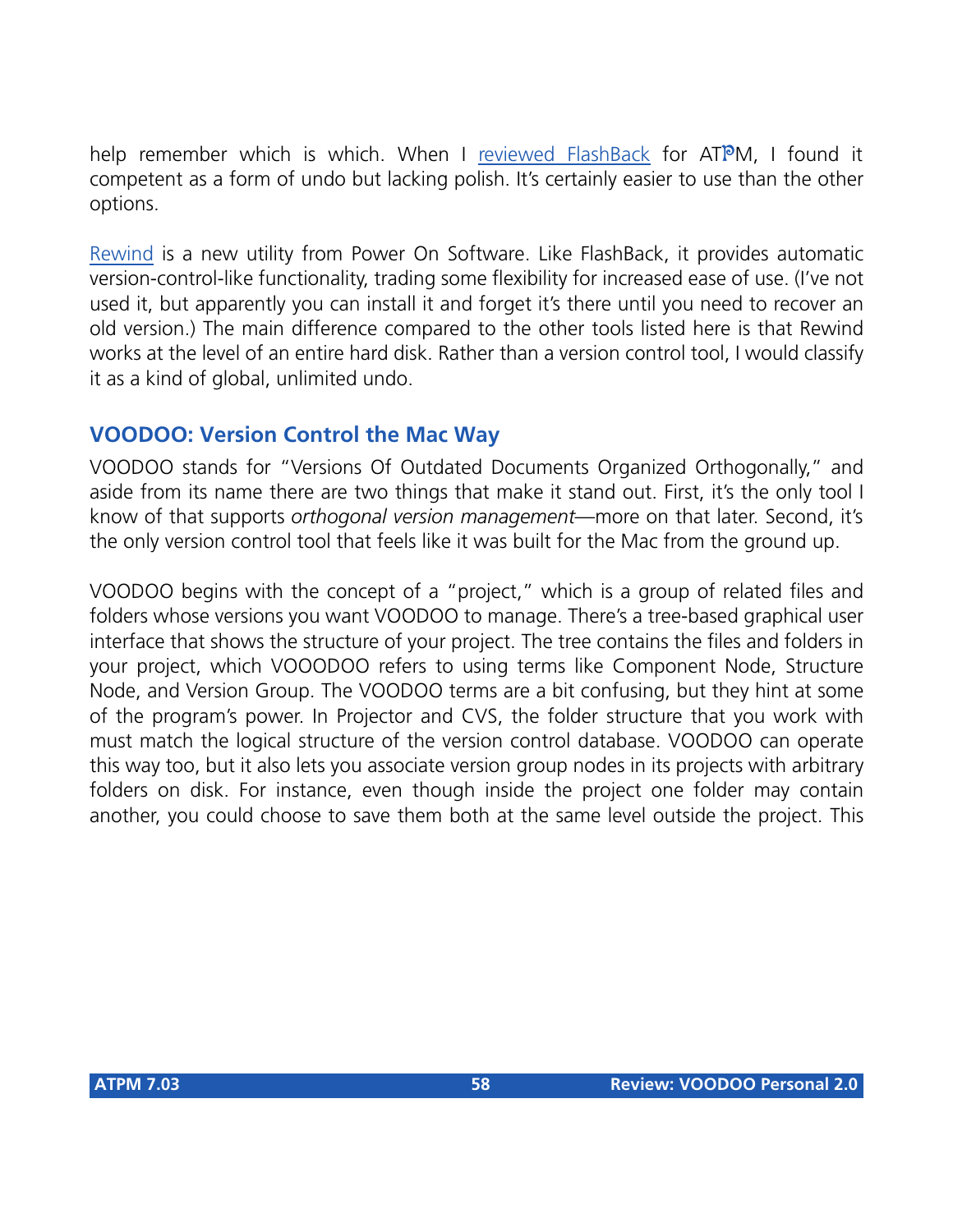provides a great deal of flexibility, especially since each user of the project can have his own set of folder mappings. However, I have no need for this much control and prefer the simpler mode.



VOODOO's Tree View of a Project

To organize your project, you must enter VOODOO's Design Mode. Here you can add, move, and remove files and folders to manipulate the project's logical structure. The interface is much easier to use than in other products: you can drag and drop within VOODOO, as well as drag items in from the Finder. There's also a contextual menu plug-in for the Finder that lets you launch VOODOO and add the selected items to a particular project, all with a single click.

VOODOO's "non-design" mode prevents you from making changes to the project's structure. Instead, it lets you manage the different versions of your files. The Fetch command lets you save folders or files in your project to disk. You can choose which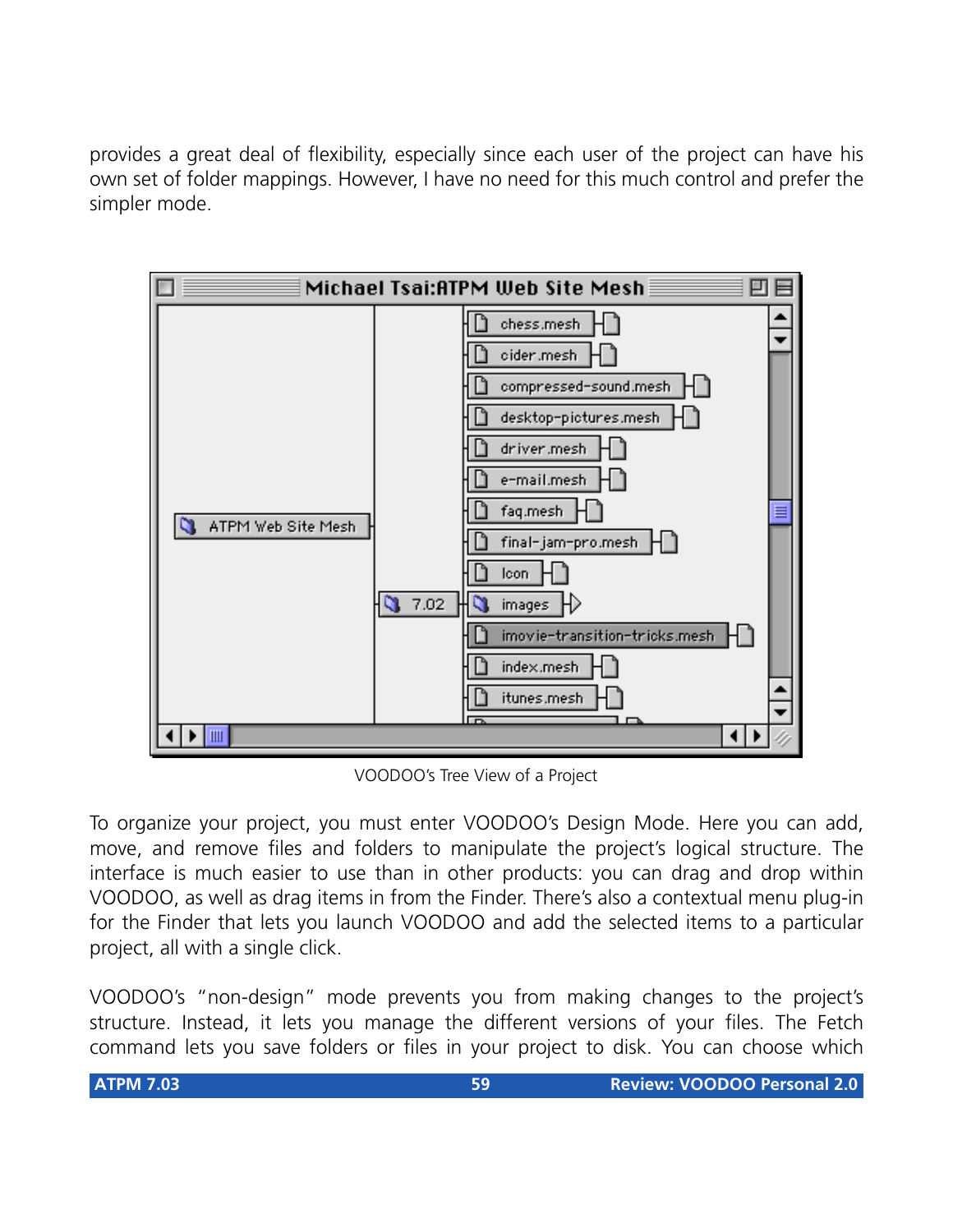versions to fetch. The Store command lets you save your on-disk folders or files into the project. VOODOO remembers the date and time of each store and lets you add comments so you remember what you changed. Both of these important commands are also available from inside BBEdit, CodeWarrior, and the Finder (via contextual menu).

The non-design mode is also where you can compare versions of files. Select a version of a file in the tree view, and use one of the menu commands to compare it with the current on-disk version, or with an arbitrary file that you specify. If you want to compare two noncurrent versions of the same file, you'll need to fetch one of them to disk first—unlike CVS there is no easy way to compare two arbitrary versions of the same file.

VOODOO knows what changed from one version of a file to a next, and to save space it saves only the changes between versions in its project. (In fact, its "diffing" engine is more space-efficient than CVS's because it works at the byte-level instead of the line-level.) But while VOODOO knows what changed between versions, it depends on other applications to *show* you the changes. BBEdit, CodeWarrior, and Microsoft Word can compare text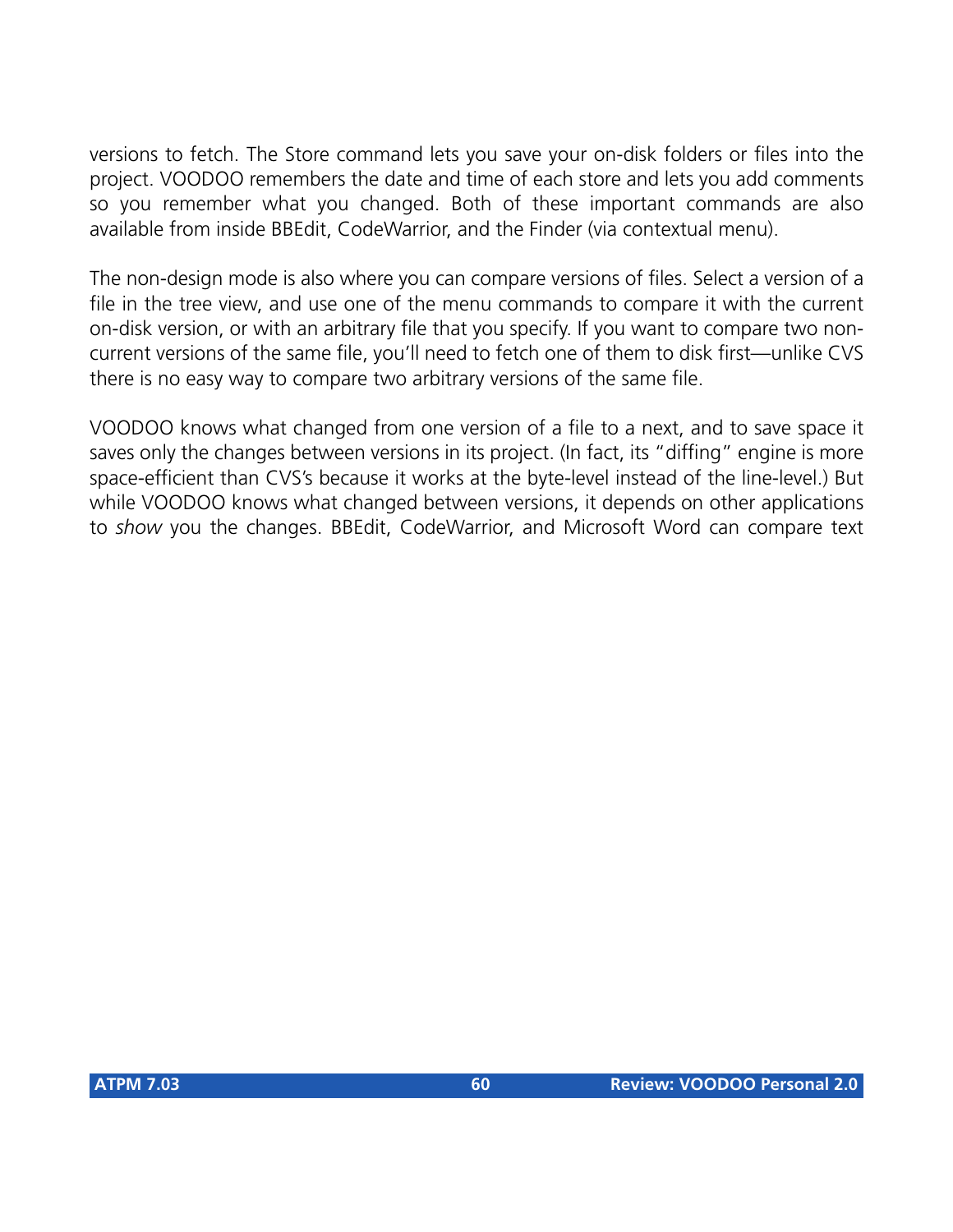files and graphically show you the differences. ResCompare can compare resources. For most other file types, there are no specialized tools for viewing differences, so you'll have to compare the two versions manually.

| E             |                                                                                                                          |                         | History of ATPM Web Site Mesh  |                                       |  |
|---------------|--------------------------------------------------------------------------------------------------------------------------|-------------------------|--------------------------------|---------------------------------------|--|
|               | ⊠ Show data revisions<br>$\boxdot$ Show structure revisions<br>$\boxtimes$ Show bookmarks<br>$\Box$ Show only entries of |                         | Michael T<br>⊩≑                | <b>Turn Back</b><br>Now<br>18 of 3761 |  |
| Date & Time 1 |                                                                                                                          |                         | Name                           | User                                  |  |
| 12/5/01       | 12:40:00 AM                                                                                                              |                         | 7.02 release                   | Michael Tsai                          |  |
| 2/3/01        | 9:30:27 PM                                                                                                               | S                       | Added new ZipCD photo          | Michael Tsai                          |  |
| 2/3/01        | 5:02:13 PM                                                                                                               |                         | imovie-transition-tricks.mesh  | Michael Tsai                          |  |
| 12/3/01       | 5:01:49 PM                                                                                                               | S                       | 7.02 Offline Webzine           | Michael Tsai                          |  |
| 2/3/01        | 3:52:42 PM                                                                                                               |                         | 7.02 HTML Beta                 | Michael Tsai                          |  |
| 12/3/01       | 3:50:52 PM                                                                                                               |                         | imovie-transition-tricks.mesh  | Michael Tsai                          |  |
| 12/3/01       | 3:47:51 PM                                                                                                               | $\overline{\mathbf{s}}$ | Added 7.02 & misc folders from | Michael Tsai                          |  |
| 12/1/01       | 11:31:20 AM                                                                                                              | S                       | <b>Added Polls</b>             | Michael Tsai                          |  |
| 1/30/01       | 6:59:13 PM                                                                                                               | s                       | Moved reviews index from Front | Michael Tsai                          |  |
| 1/20/01       | 1:17:04 PM                                                                                                               | s                       | Added 7.02                     | Michael Tsai                          |  |
| 1/3/01        | 12:17:39 PM                                                                                                              |                         | 7.01 release                   | Michael Tsai                          |  |
|               |                                                                                                                          |                         |                                |                                       |  |

VOODOO's History Window. Since only the iMovie file is selected in the tree view above, the History window filters out data revisions of the other files in the project.

The History window shows all the changes to a project. These include revisions of files ("data revisions") and changes made in design mode ("structure revisions"). It also displays Bookmarks, which are project-wide markers that you define—for instance, the above screenshot shows bookmarks for the states of the ATPM Web site when ATPM 7.01 and 7.02 were released. The History window can easily become overwhelming when you have a project with many files or many versions (or both). Therefore, it provides lots of filtering options to help you manage all the information. The checkboxes let you choose which types of revisions are displayed and let you isolate changes that a particular user has made. To further refine the display, you can select items in the tree view; then the History window will filter out the data revisions that don't pertain to your selection.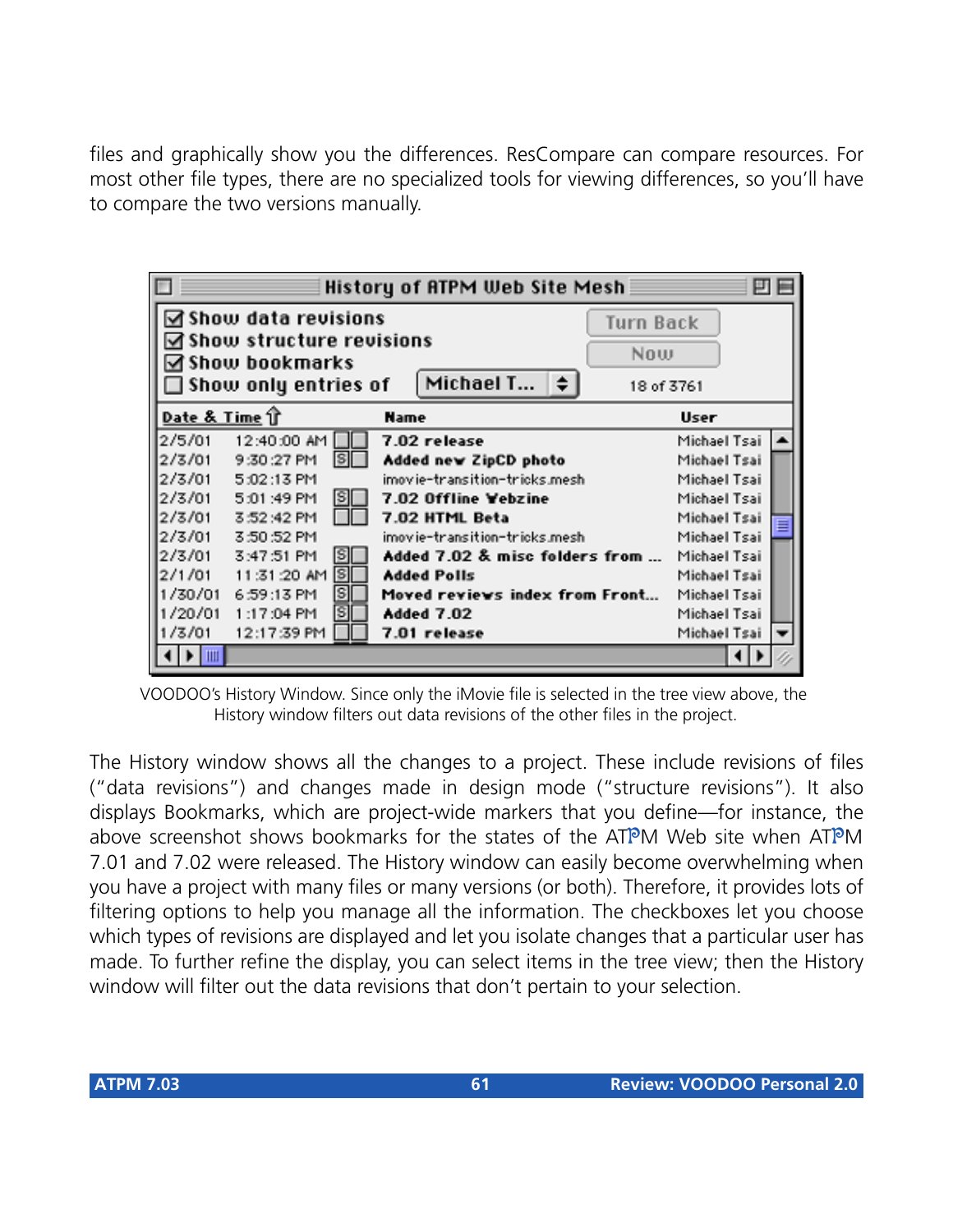The History window isn't just a passive list of your revisions and comments. You can select an item in the list and click the Turn Back button to roll the project back to one of its previous states. The tree view of the project updates accordingly, and then it is easy to compare the old state of the project with the version you've stored to disk.

#### **Orthogonal Version Management**

Readers familiar with version control will note that I have not yet mentioned branching. Branching is a common feature that's supported by Projector, CVS, and many other version control tools. In place of branching, VOODOO supports "orthogonal" version management based on the concept of *variants*. The VOODOO developers use the retronym "intermixed" to refer to the branching style of version management. A complete discussion of the orthogonal and intermixed thought models is beyond the scope of this review, but I will try to explain the basic ideas of each. Interested readers are referred to chapter nine of the VOODOO manual and the ACM SIGSOFT paper referenced therein.

The intermixed style of version management focuses on files and their branches. For instance, one could create two branches of an HTML file, one for English and one for German. At any given time there would be a current English version of the file and a current German version of it. As another example, suppose a programmer releases version 1.0 of her software. Version control software can easily remember what the source files looked like at 1.0 and it can continue tracking changes as the programmer adds features for version 2.0. But suppose that a serious bug is discovered in version 1.0, and she must release version 1.0.1 to fix it. Version 1.0.1 will not be a newer version of the (unreleased) 2.0 code, rather it will be based directly on the 1.0 source. Typically she will create version 1.0.1 by branching from the 1.0 source.



Version 1.0.1 Created as a Separate Branch. The tick marks on the lines represent stores.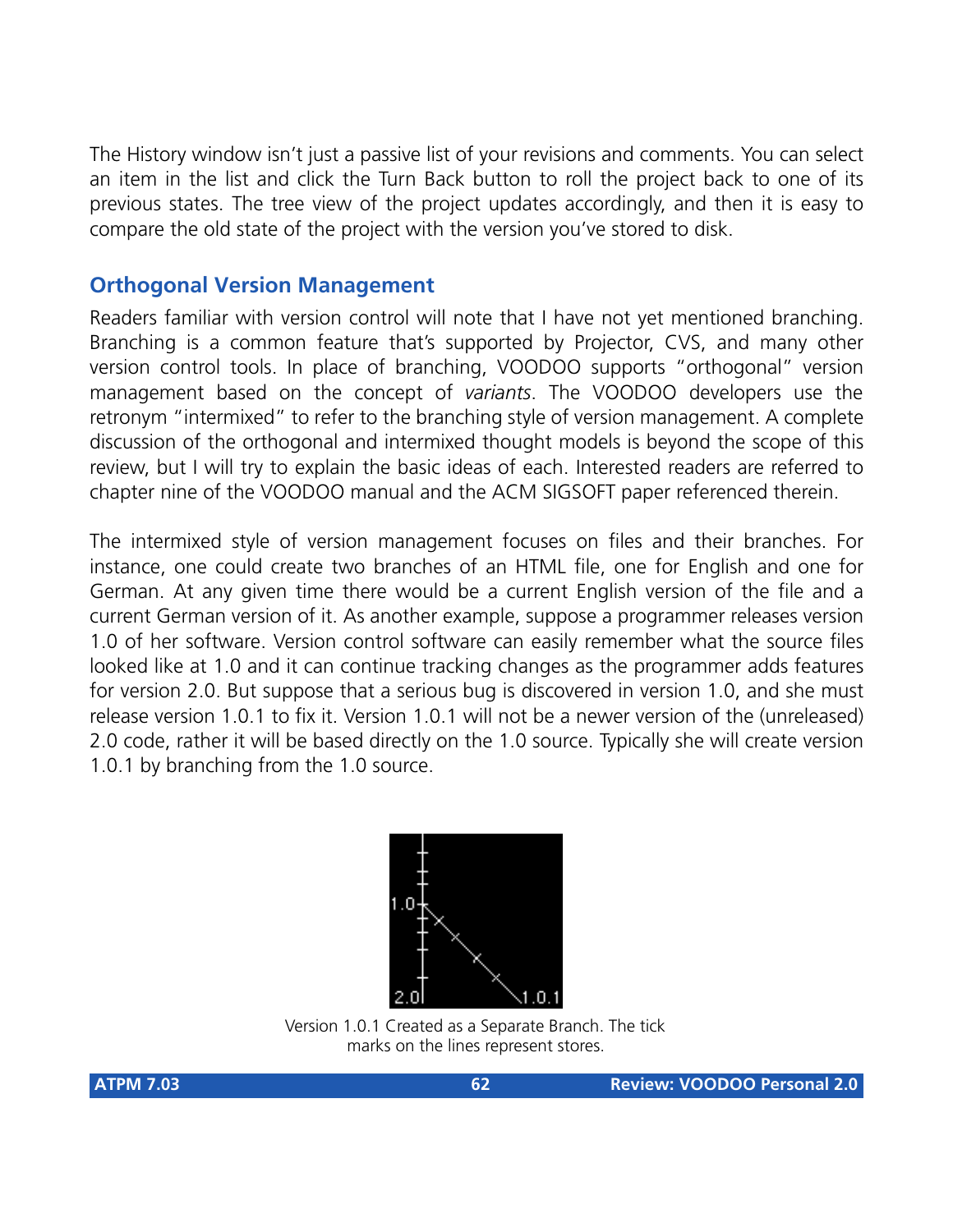The main problem with intermixed version management is that it centers around files. Each file has its own set of branches. It's possible to branch off from a branch, creating a complex tree structure of different current versions of a file. And different files in the same project might have branches that are logically equivalent but named differently because the branches were created in a different order. If you found the preceding sentences confusing, that's probably good, because it indicates how difficult it is to keep track of things using intermixed version management.

VOODOO's orthogonal version management is much simpler. A project can have variants, which might be called "English" and "German" as in our Web site example above. And each file can have multiple entries in the project, one for each variant. The key difference is that variants are project-wide. VOODOO knows that the German version of file A and the German version of file B are part of the German variant. This is not the case with branches where, for the most part, the user has to keep track of which branches are related. But the real payoff comes when you consider the evolution of a project over time. Instead of a complex tree structure of revisions and branches, VOODOO's revisions and variants are orthogonal. This makes it easy to track the revisions of each file's variants back through time.



With VOODOO, revisions and variants are orthogonal. (Image from the VOODOO manual.)

VOODOO also uses variants for access privileges. Each user of a project can have a separate privilege level (none, read, write) for each variant.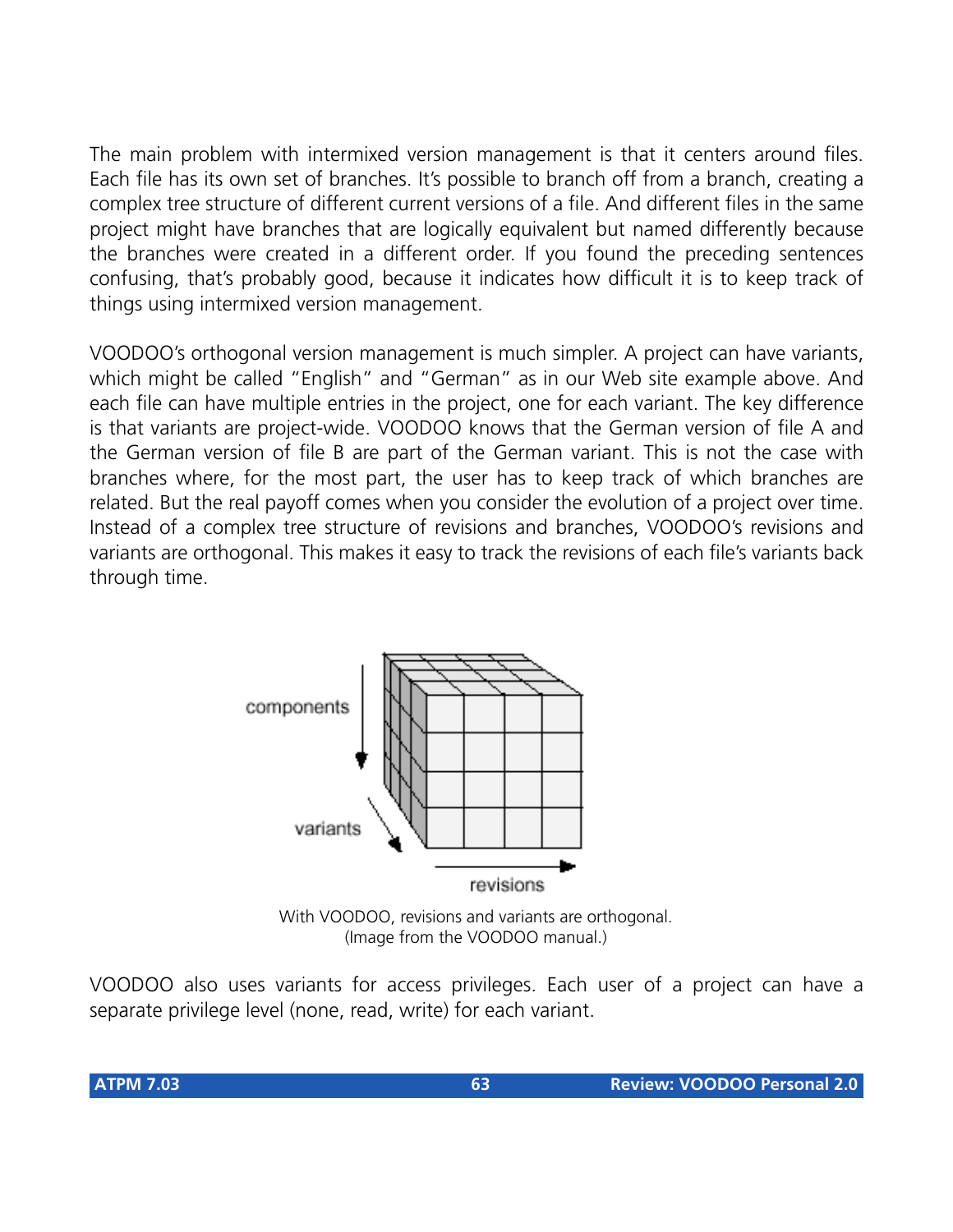#### **Strengths and Weaknesses**

Although VOODOO Personal 2.0 is easier to use than previous versions, I found its interface and terminology confusing. The manual is okay and the new tutorial is a good addition, but I wish that both were more extensive. However, despite these complaints, VOODOO is much easier to use than Projector or CVS.

When several people are working on a project, VOODOO can help ensure that only one person is working on a given file at the same time. To do this, you can tell VOODOO to lock files in the project when you fetch them and unlock them when you store back your changes. VOODOO is very flexible about locking. You can choose from Finder locking or ckid locking. Or you can use no locking at all. (Unfortunately, VOODOO does not support CVS-style automatic merging.) Finder locking is like the Locked checkbox in the Finder's Get Info window; ckid locking stores version control information in a special resource of type ckid. This is the method that Projector uses, and it is a pseudo-Mac standard. Unfortunately, many applications are not "Projector-aware" and will not preserve ckid resources when you modify and save your files. VOODOO comes out ahead because it supports ckid resources but doesn't rely on them.

Integration with BBEdit, CodeWarrior, and the Finder is good. Of the version control tools I've used, VOODOO definitely fits the best into my Mac workflow. VOODOO works great with Mac files containing resource forks. Unfortunately there is no Windows (or Unix) version of VOODOO, leaving cross-platform users out in the cold.

A final advantage of VOODOO is the way it stores its project files. Unlike Projector and CVS, the project database is a flat folder of numbered files. (Don't worry, you never have to deal with them yourself.) Projector and CVS store their files in nested folders that mirror the logical structure of the project. Thus, while Projector and CVS have trouble dealing with massive reorganizations of a project's hierarchy, VOODOO handles structure revisions with ease.

The biggest problem with VOODOO is that its graphical user interface feels half-baked. The History window is great at what it does, but there is no way to search it. CVS and Projector also lack a search feature, but at least they can produce a log file of all your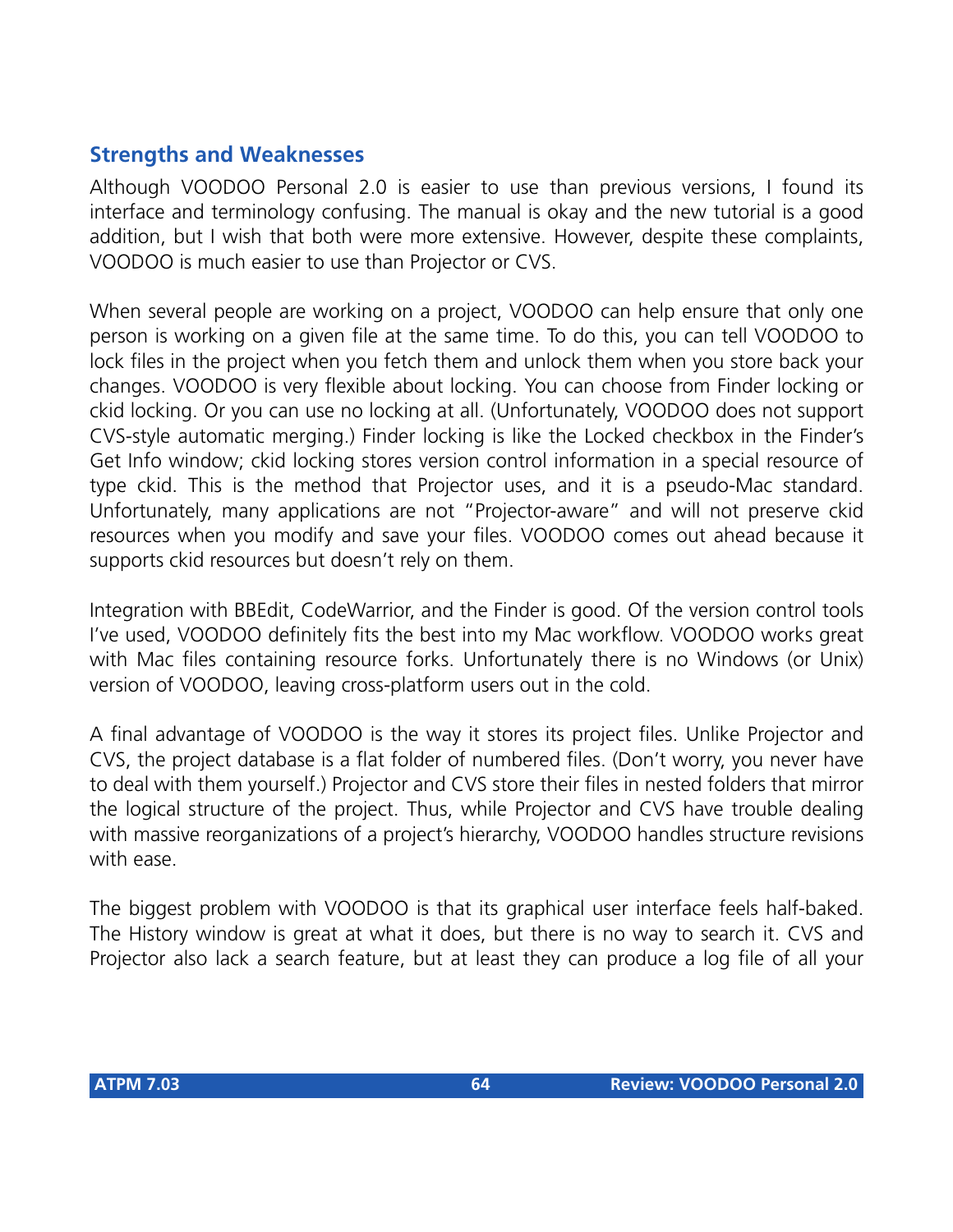changes and comments that can be searched with another tool. The tree view works, but I found it cumbersome to use. I would have much preferred something that worked like the Finder's list view.

| <b>Store</b>                                                  |  |                          |           |                                                                                                                                                                                                                                                                                                                                                                                              |                             |                         | ⊨ |
|---------------------------------------------------------------|--|--------------------------|-----------|----------------------------------------------------------------------------------------------------------------------------------------------------------------------------------------------------------------------------------------------------------------------------------------------------------------------------------------------------------------------------------------------|-----------------------------|-------------------------|---|
| Component                                                     |  |                          |           |                                                                                                                                                                                                                                                                                                                                                                                              |                             |                         |   |
| hollywood.mesh                                                |  | Created:                 |           |                                                                                                                                                                                                                                                                                                                                                                                              |                             | 2/3/01 / 1:47:39 PM     |   |
| hollywoodNew.gif                                              |  |                          | Modified: |                                                                                                                                                                                                                                                                                                                                                                                              |                             | 2/3/01 / 1:49:54 PM     |   |
| hot-spring.jpg                                                |  |                          |           |                                                                                                                                                                                                                                                                                                                                                                                              | Type / Creator: TEXT / R*ch |                         |   |
| hot-spring.mesh                                               |  | Size:<br>26 + 1454 Bytes |           |                                                                                                                                                                                                                                                                                                                                                                                              |                             |                         |   |
| hot-springThumb.jpg                                           |  |                          |           |                                                                                                                                                                                                                                                                                                                                                                                              | <b>Operations (summary)</b> | <b>Used in Variants</b> |   |
| How To<br>hs-hwmodem.gif                                      |  |                          | m         | nodes files                                                                                                                                                                                                                                                                                                                                                                                  |                             | main                    |   |
| hs-modem2.gif                                                 |  |                          |           | ---                                                                                                                                                                                                                                                                                                                                                                                          | ---                         |                         |   |
| hs-springboard.jpg                                            |  | ⇙                        | 2322      | $\frac{1}{2} \frac{1}{2} \frac{1}{2} \frac{1}{2} \frac{1}{2} \frac{1}{2} \frac{1}{2} \frac{1}{2} \frac{1}{2} \frac{1}{2} \frac{1}{2} \frac{1}{2} \frac{1}{2} \frac{1}{2} \frac{1}{2} \frac{1}{2} \frac{1}{2} \frac{1}{2} \frac{1}{2} \frac{1}{2} \frac{1}{2} \frac{1}{2} \frac{1}{2} \frac{1}{2} \frac{1}{2} \frac{1}{2} \frac{1}{2} \frac{1}{2} \frac{1}{2} \frac{1}{2} \frac{1}{2} \frac{$ | $- - -$                     |                         |   |
| hw-oreative-webcam.jpg                                        |  |                          | 485       | ---                                                                                                                                                                                                                                                                                                                                                                                          | store                       |                         |   |
| <b>Exclude</b><br>⊠ Newer files only                          |  |                          |           |                                                                                                                                                                                                                                                                                                                                                                                              |                             |                         |   |
|                                                               |  |                          |           |                                                                                                                                                                                                                                                                                                                                                                                              |                             |                         |   |
| Local file:                                                   |  |                          |           |                                                                                                                                                                                                                                                                                                                                                                                              |                             |                         |   |
| HD Mac OS 9:Documents:ATPM Stuff:ATPM Web Site Mesh:subscribe |  |                          |           |                                                                                                                                                                                                                                                                                                                                                                                              |                             |                         |   |
| Comments:                                                     |  |                          |           |                                                                                                                                                                                                                                                                                                                                                                                              |                             |                         |   |
|                                                               |  |                          |           |                                                                                                                                                                                                                                                                                                                                                                                              |                             |                         |   |
|                                                               |  |                          |           |                                                                                                                                                                                                                                                                                                                                                                                              |                             |                         |   |
|                                                               |  |                          |           |                                                                                                                                                                                                                                                                                                                                                                                              |                             |                         |   |
| $\Box$ Unlock version group nodes<br>Cancel<br>Store          |  |                          |           |                                                                                                                                                                                                                                                                                                                                                                                              |                             |                         |   |
| $\Box$ Lock local files                                       |  |                          |           |                                                                                                                                                                                                                                                                                                                                                                                              |                             |                         |   |

Storing files with VOODOO

The interface for storing files is similarly clumsy. When you store files, VOODOO uses solid or outlined check marks to show you which files have changed and which files don't need to be stored. There's no way to see a list of only the files that need to be stored—a big problem if you have a lot of files. This is made worse by the fact VOODOO doesn't show the folder hierarchy; you have to click on a file's name to see which file it actually is. That's right: if you use VOODOO to manage a Web site with lots of "index.html" files, you'll have a hard time telling them apart in the Store dialog. A final complaint about storing is that VOODOO only uses a file's modification date to determine whether it needs to be stored. CVS compares the files to see whether they're actually different.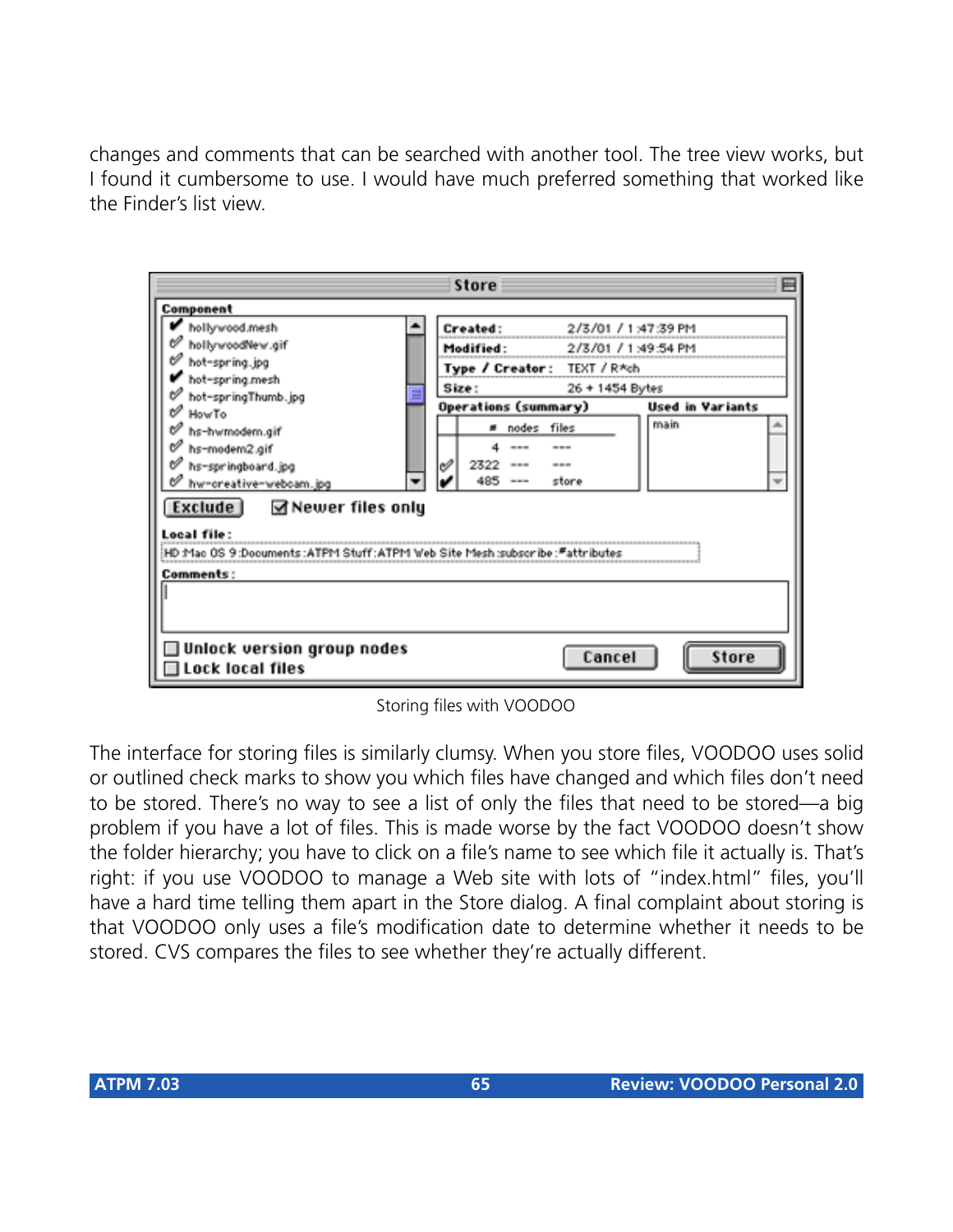VOODOO is about the same speed as Projector, but it's much slower than CVS. That means you'll spend a lot of time looking at its Windows-style progress bars; if you store a thousand files there's a separate progress bar for each file, not one for the whole operation.

#### **Conclusion**

If you manage non-Mac files, such as a Web site, you should investigate both VOODOO and CVS to see which is better for you. VOODOO supports orthogonal version management and a unified interface. CVS has several clients to choose from, is crossplatform, and is more efficient for many tasks once you learn to use it. If you need version control to manage Mac files (e.g., with resource forks), VOODOO is probably the best choice. It's much easier to use than Projector and, I'm told, more reliable.

*Copyright © 2001 Michael Tsai,* [mtsai@atpm.com](mailto:mtsai@atpm.com)*. Michael just wrote an article about version control without ever using the words "check in" or "check out"! Reviewing in ATPM is open to anyone. If you're interested, write to us at* [reviews@atpm.com](mailto:reviews@atpm.com)*.*

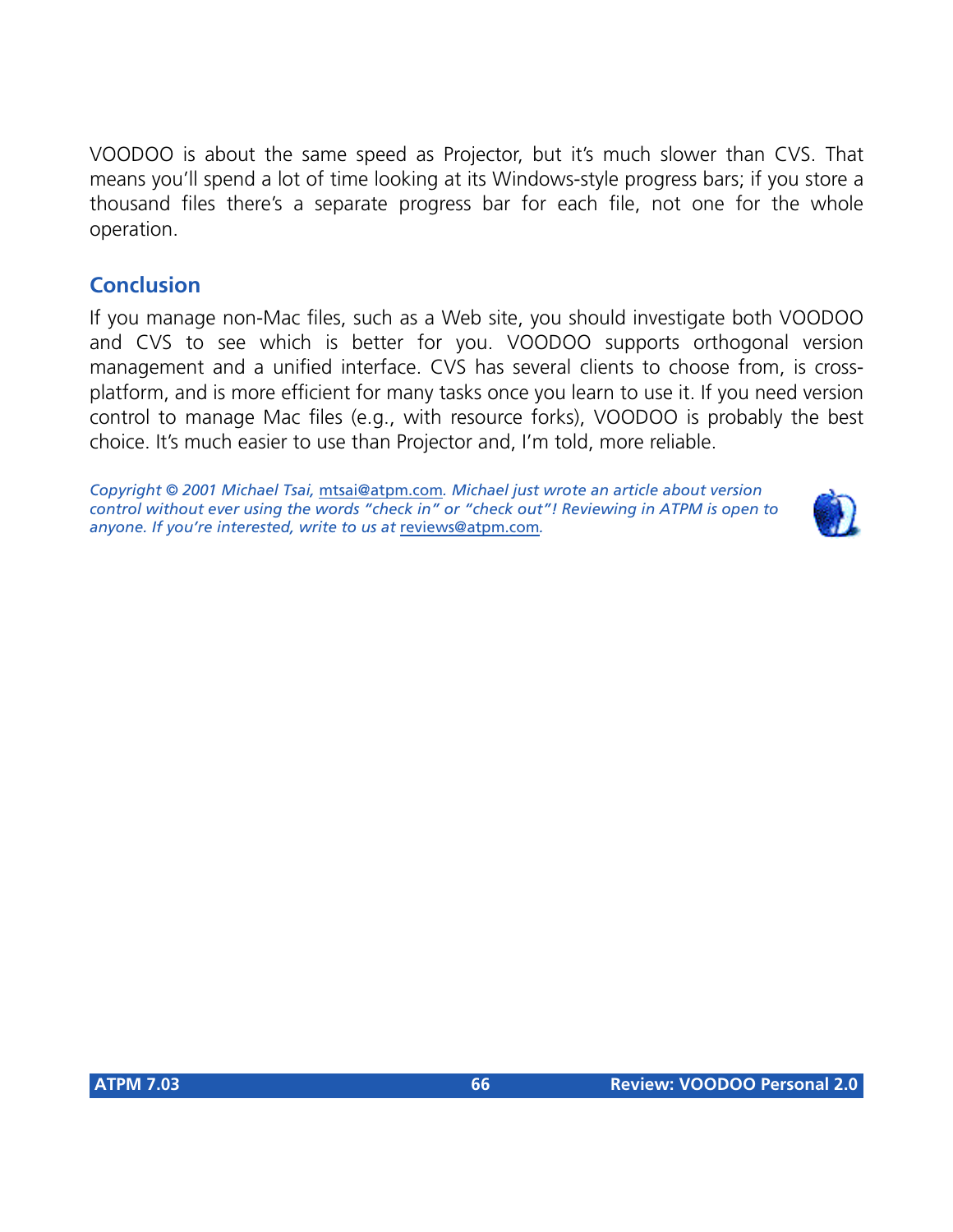# **FAQ: Frequently Asked Questions**

#### **What Is ATPM?**

*About This Particular Macintosh* (ATPM) is, among other things, a monthly Internet magazine or "e-zine." ATPM was created to celebrate the personal computing experience. For us this means the most personal of all personal computers—the Apple Macintosh. About This Particular Macintosh is intended to be about your Macintosh, our Macintoshes, and the creative, personal ideas and experiences of everyone who uses a Mac. We hope that we will continue to be faithful to our mission.

#### **Are You Looking for New Staff Members?**

We currently need several **Contributing Editors**, an **Interviews Manager**, a **Copy Editor**, and a **Publicity Manager**. Please [contact us](mailto:editor@atpm.com) if you're interested.

#### **How Can I Subscribe to ATPM?**

Visit the [subscriptions page](http://www.atpm.com/subscribe) or send an e-mail to [subscriptions@atpm.com](mailto:subscriptions@atpm.com) with the word help in the subject line. Instructions for subscribing and unsubscribing will be returned, shortly.

#### **Which Format Is Best for Me?**



The **Online Webzine** edition is for people who want to view ATPM in their Web browser, while connected to the Internet. It provides sharp text, lots of navigation options, and live links to ATPM back issues and other Web pages. You can use Sherlock to [search](http://www.atpm.com/search) all of the online issues at once.



The **Offline Webzine** is a HTML version of ATPM that is formatted for viewing offline and made available in a StuffIt archive to reduce file size. The graphics, content, and navigation elements are the same as with the Online Webzine, but

you can view it without being connected to the Internet. It requires a Web browser.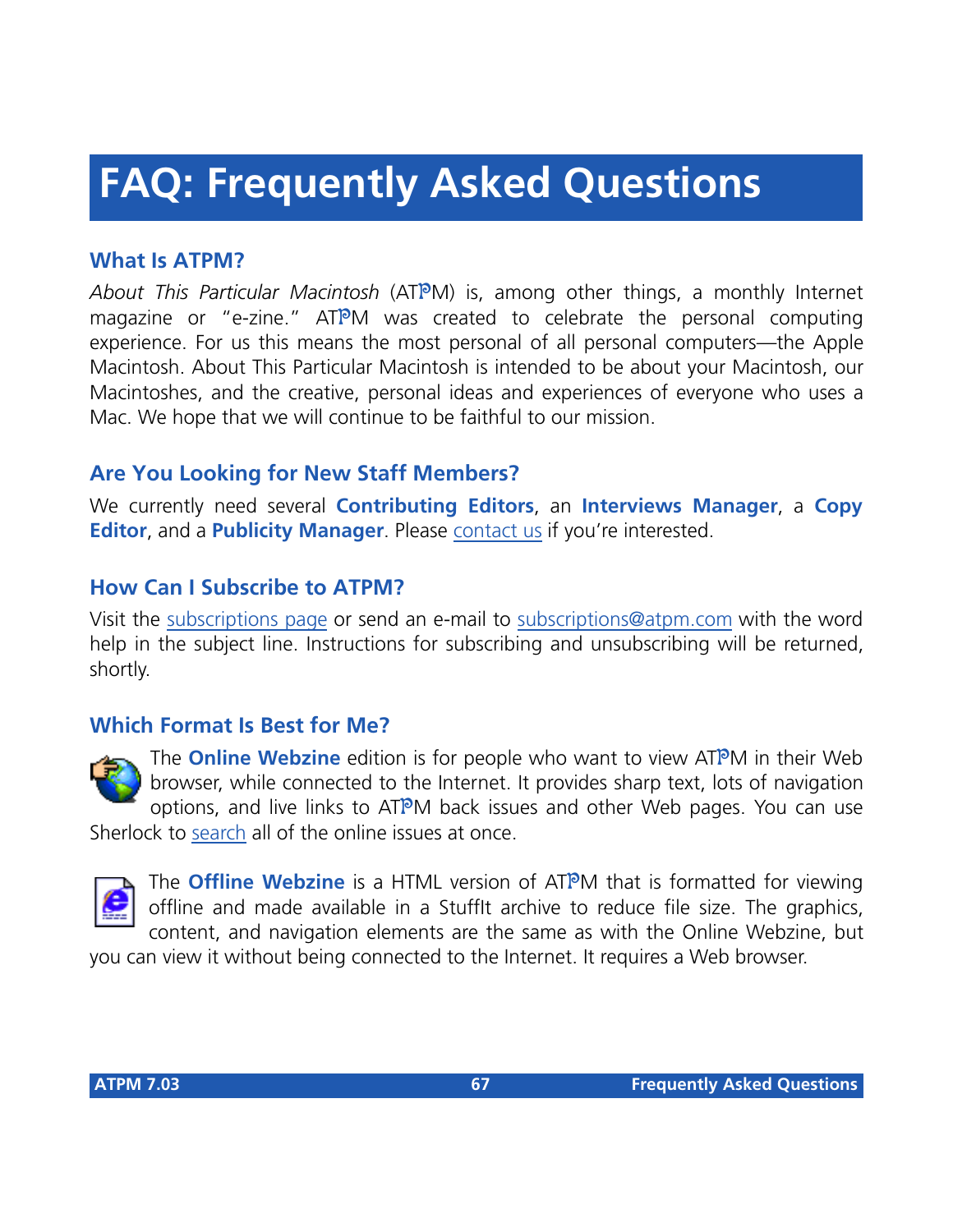

The **Print PDF** edition is saved in Adobe Acrobat format. It has a two-column layout with smaller text and higher-resolution graphics that are optimized for printing. It may be viewed online in a browser, or downloaded and viewed in

Adobe's free Acrobat Reader on Macintosh or Windows. PDFs may be magnified to any size and searched with ease.



The **Screen PDF** edition is also saved in Adobe Acrobat format. It's a one-column layout with larger text that's optimized for reading on-screen. It may be viewed online in a browser, or downloaded and viewed in Adobe's free Acrobat Reader on

Macintosh or Windows. PDFs may be magnified to any size and searched with ease.

#### **What Are Some Tips for Viewing PDFs?**

- You can [download](http://www.adobe.com/prodindex/acrobat/readstep.html) Adobe Acrobat Reader for free. If you have a Power Macintosh, Acrobat Reader 4 has better quality and performance. ATPM is also compatible with Acrobat Reader 3, for those with 680x0 Macs.
- You can zoom the PDF to full window width and scroll through articles simply by single-clicking anywhere in the article text (except underlined links).
- You can quickly navigate between articles using the bookmarks pane at the left of the main viewing window.
- For best results on small screens, be sure to hide the bookmarks pane; that way you'll be able to see the entire page width at 100%.
- Try turning Font Smoothing on and off in Acrobat Reader's preferences to see which setting you prefer.
- All blue-underlined links are clickable. Links to external Web sites are reproduced in footnotes at the bottoms of pages, in case you are reading from a printed copy.
- You can hold down option while hovering over a link to see where it will lead.
- For best results, turn off Acrobat's "Fit to Page" option before printing.

#### **Why Are Some Links Double-Underlined?**

In the PDF editions of ATPM, links that are double-underlined lead to other pages in the same PDF. Links that are single-underlined will open in your Web browser.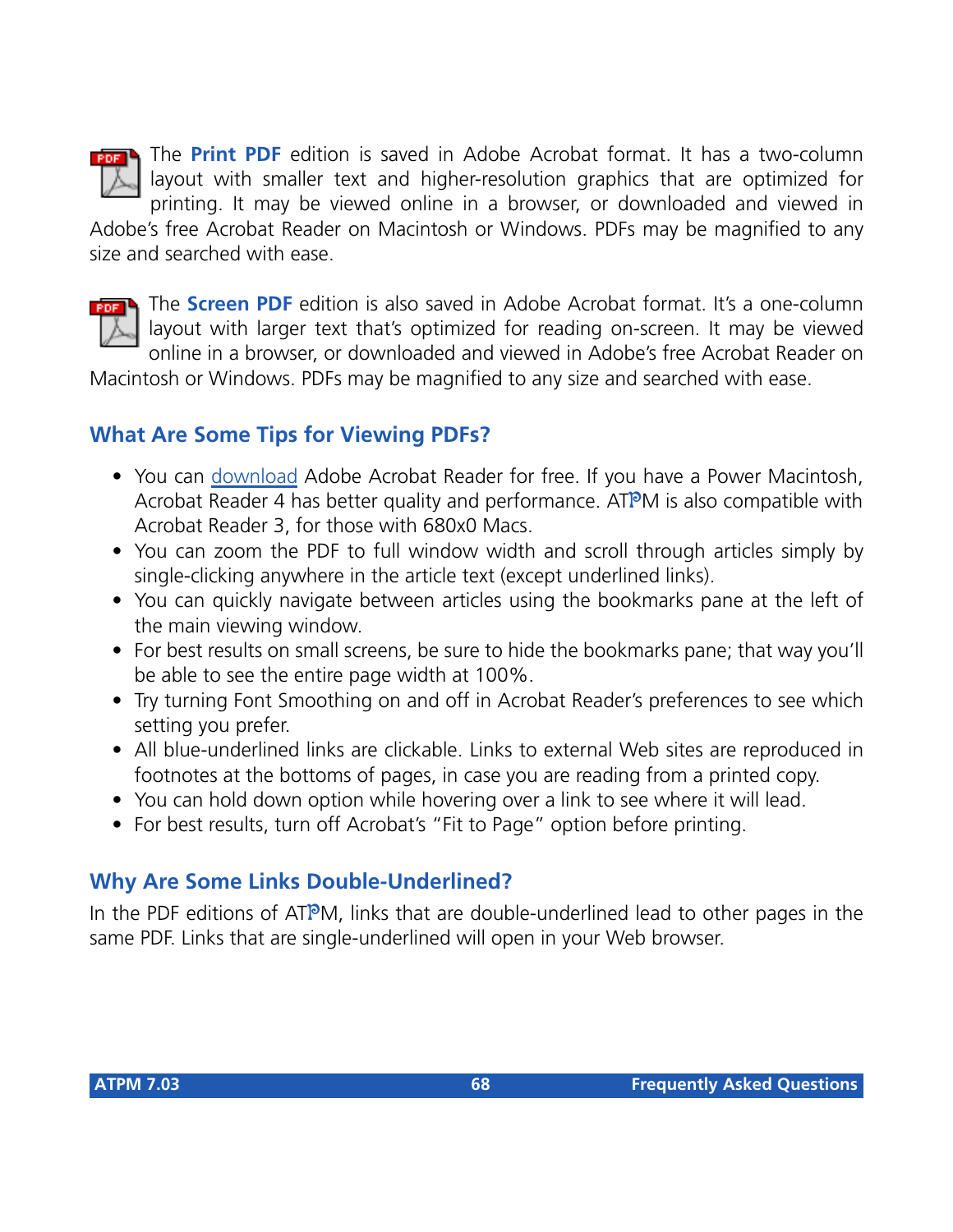#### **What If I Get Errors Decoding ATPM?**

ATPM and MacFixIt readers have reported problems decoding MacBinary files using early versions of Stufflt Expander 5.x. If you encounter problems decoding ATPM, we recommend upgrading to [StuffIt Expander 5.1.4 or later](http://www.aladdinsys.com/expander/index.html).

#### **How Can I Submit Cover Art?**

We enjoy the opportunity to display new, original cover art every month. We're also very proud of the people who have come forward to offer us cover art for each issue. If you're a Macintosh artist and interested in preparing a cover for ATPM, please e-mail us. The way the process works is pretty simple. As soon as we have a topic or theme for the upcoming issue we let you know about it. Then, it's up to you. We do not pay for cover art but we are an international publication with a broad readership and we give appropriate credit alongside your work. There's space for an e-mail address and a Web page URL, too. Write to [editor@atpm.com](mailto:editor@atpm.com) for more information.

#### **How Can I Send a Letter to the Editor?**

Got a comment about an article that you read in  $ATPM$ ? Is there something you'd like us to write about in a future issue? We'd love to hear from you. Send your e-mail to [editor@atpm.com.](mailto:editor@atpm.com) We often publish the e-mail that comes our way.

#### **Do You Answer Technical Support Questions?**

Of course. Email our Help Department at [help@atpm.com](mailto:help@atpm.com).

#### **How Can I Contribute to ATPM?**

There are several sections of ATPM to which readers frequently contribute:

#### **Segments: Slices from the Macintosh Life**

This is one of our most successful spaces and one of our favorite places. We think of it as kind of the ATPM "guest room." This is where we will publish that sentimental Macintosh story that you promised yourself you would one day write. It's that special place in ATPM that's specifically designated for your stories. We'd really like to hear from you. Several Segments contributors have gone on to become ATPM columnists. Send your stuff to [editor@atpm.com.](mailto:editor@atpm.com)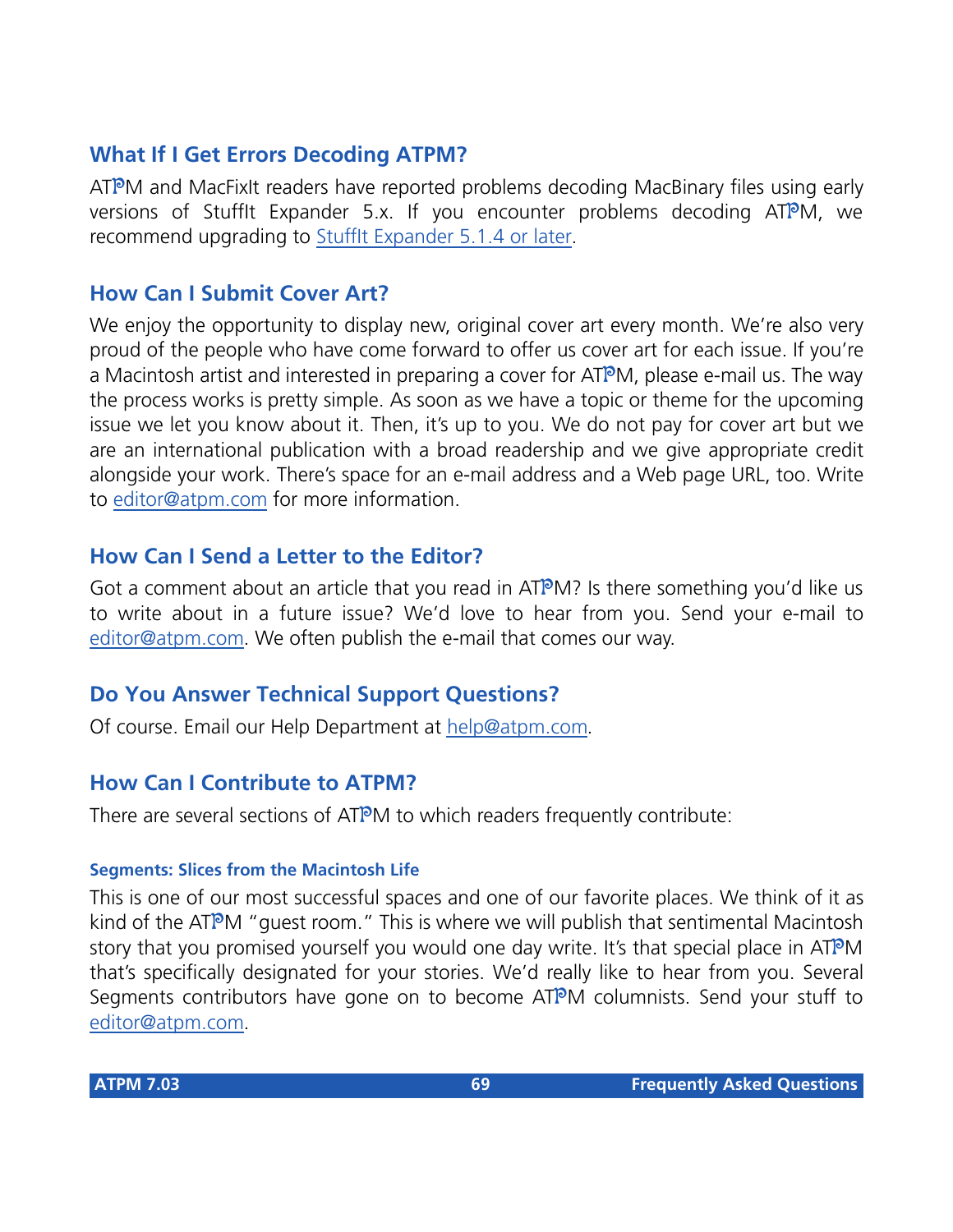#### **Hardware and Software Reviews**

ATPM publishes hardware and software reviews. However, we do things in a rather unique way. Techno-jargon can be useful to engineers but is not always a help to most Mac users. We like reviews that inform our readers about how a particular piece of hardware or software will help their Macintosh lives. We want them to know what works, how it may help them in their work, and how enthusiastic they are about recommending it to others. If you have a new piece of hardware or software that you'd like to review, contact our reviews editor at [reviews@atpm.com](mailto:reviews@atpm.com) for more information.

#### **Shareware Reviews**

Most of us have been there; we find that special piece of shareware that significantly improves the quality our Macintosh life and we wonder why the entire world hasn't heard about it. Now here's the chance to tell them! Simply let us know by writing up a short review for our shareware section. Send your reviews to [reviews@atpm.com](mailto:reviews@atpm.com).

#### **Which Products Have You Reviewed?**

Check our [reviews index](http://www.atpm.com/reviews) for the complete list.

#### **What is Your Rating Scale?**

ATPM uses the following ratings (in order from best to worst): Excellent, Very Nice, Good, Okay, Rotten.

#### **Will You Review My Product?**

If you or your company has a product that you'd like to see reviewed, send a copy our way. We're always looking for interesting pieces of software to try out. Contact [reviews@atpm.com](mailto:reviews@atpm.com) for shipping information.

#### **Can I Sponsor ATPM?**

About This Particular Macintosh is free, and we intend to keep it this way. Our editors and staff are volunteers with "real" jobs who believe in the Macintosh way of computing. We don't make a profit, nor do we plan to. As such, we rely on advertisers to help us pay for our Web site and other expenses. Please consider supporting ATPM by advertising in our issues and on our web site. Contact<advertise@atpm.com>for more information.